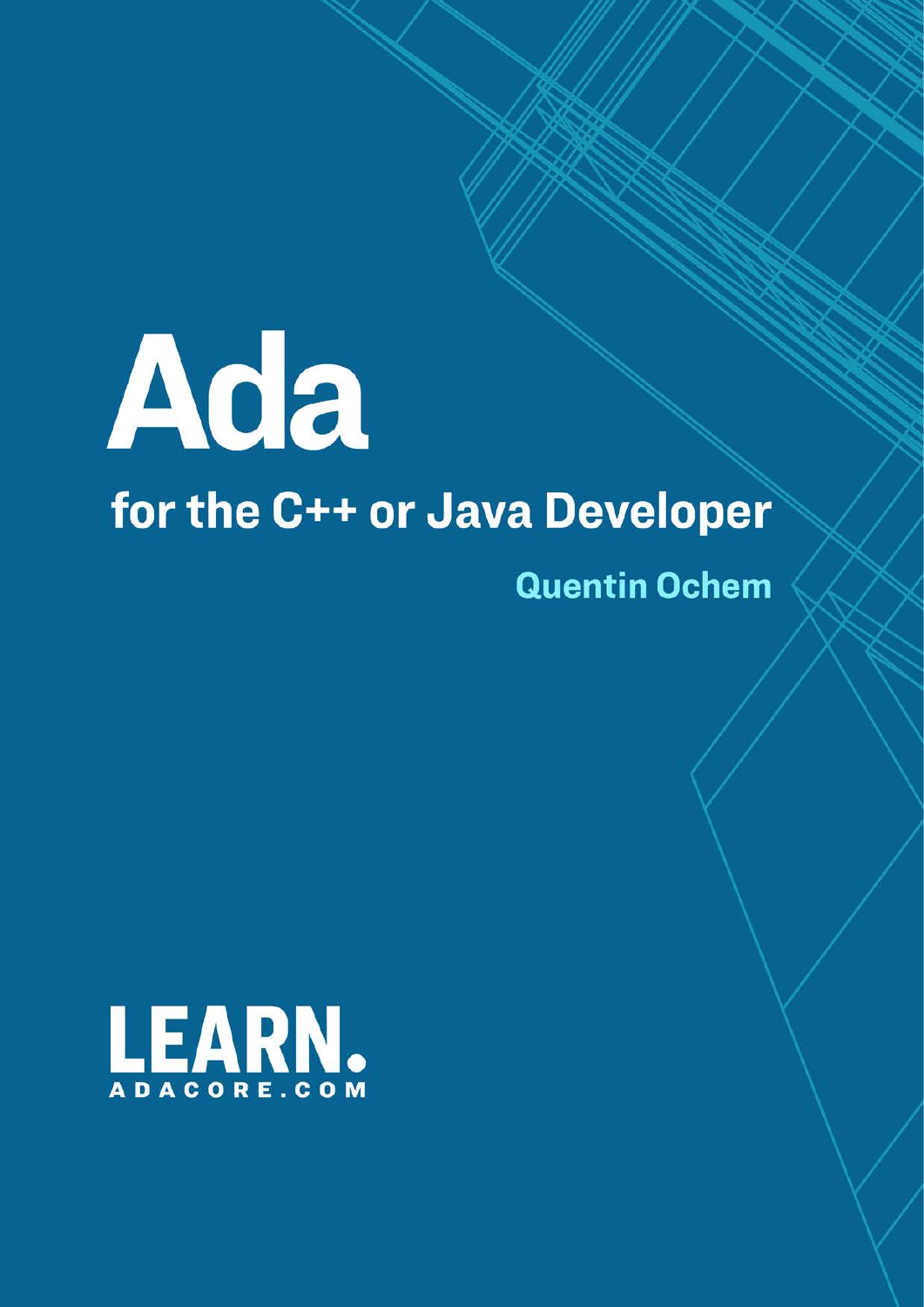

# **Ada for the C++ and Java Developer** *Release 2022-06*

**Quentin Ochem**

**Jun 24, 2022**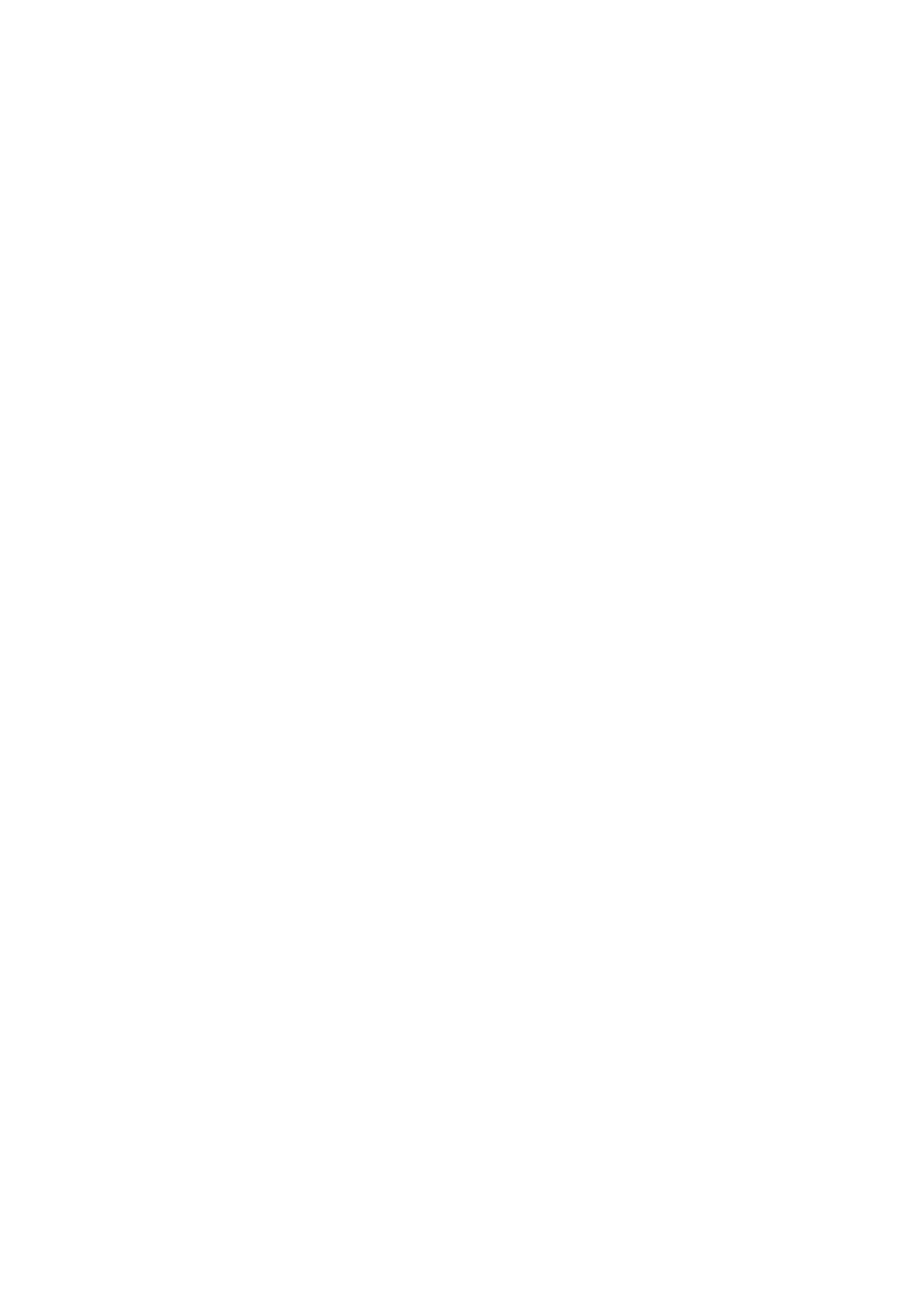# **CONTENTS:**

| 1            | <b>Preface</b>                                                                                                                                         | 3                    |  |  |
|--------------|--------------------------------------------------------------------------------------------------------------------------------------------------------|----------------------|--|--|
| $\mathbf{2}$ | <b>Basics</b>                                                                                                                                          | 5                    |  |  |
| 3            | <b>Compilation Unit Structure</b>                                                                                                                      |                      |  |  |
| 4            | <b>Statements, Declarations, and Control Structures</b><br>4.1<br>4.2<br>4.3                                                                           | 9<br>9               |  |  |
| 5            | <b>Type System</b><br>5.1<br>5.2<br>5.3<br>5.4<br>5.5<br>5.6<br>5.7<br>5.8<br>5.9                                                                      | 15<br>16<br>16<br>19 |  |  |
| 6            | <b>Functions and Procedures</b><br>6.1<br>6.2<br>6.3                                                                                                   | 27                   |  |  |
| 7            | <b>Packages</b><br>7.1<br>7.2<br>7.3                                                                                                                   | 31                   |  |  |
| 8            | <b>Classes and Object Oriented Programming</b><br>8.1<br>8.2<br>8.3<br>8.4<br>8.5<br>8.6                                                               | 35                   |  |  |
| 9            | <b>Generics</b><br>9.1<br>9.2<br>Generic Packages (all contracts) and the contracts of the contracts of the contracts of the contracts of the c<br>9.3 | 45                   |  |  |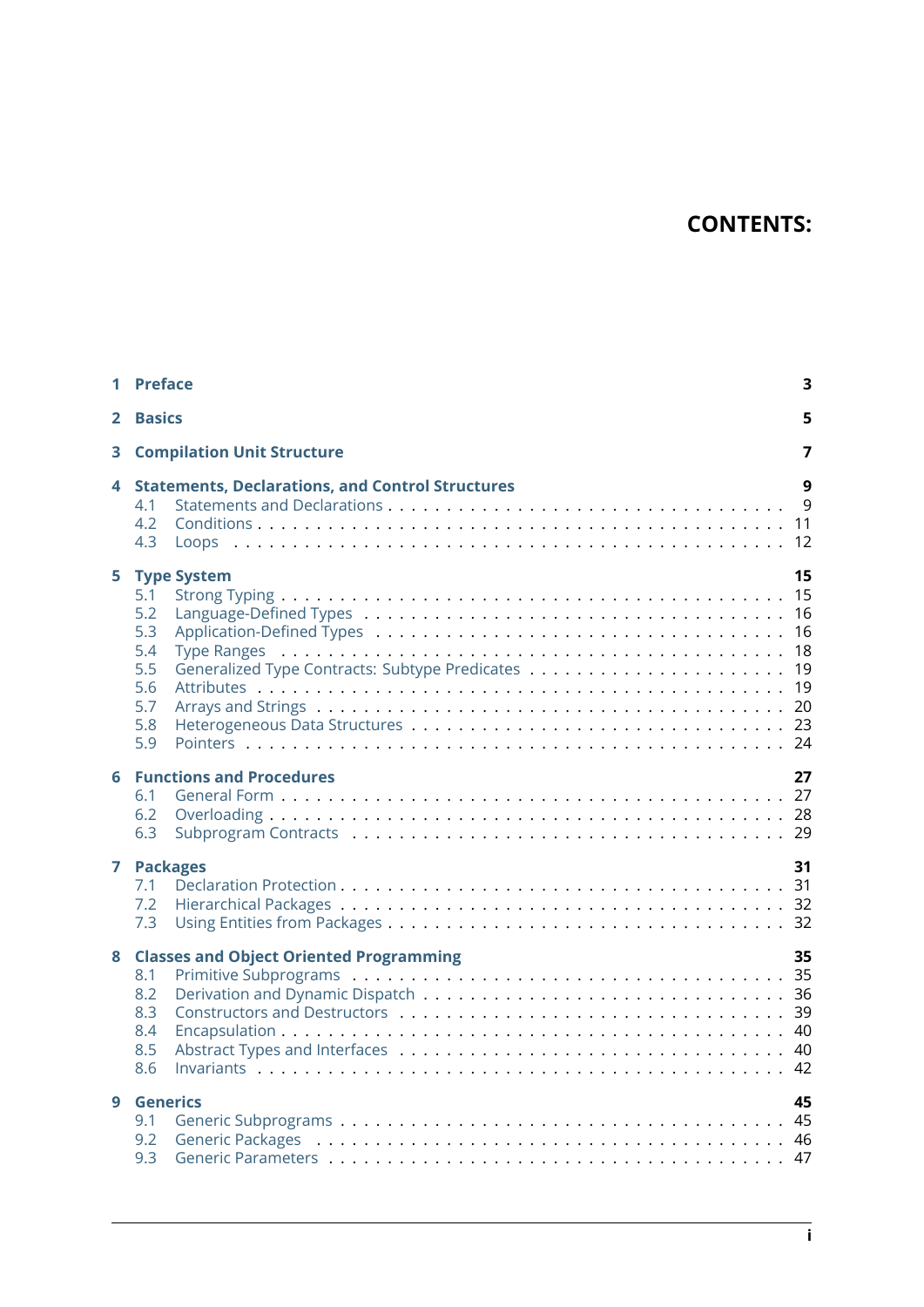| <b>10 Exceptions</b>                                                                                | 49 |
|-----------------------------------------------------------------------------------------------------|----|
| <b>11 Concurrency</b>                                                                               | 51 |
| <b>12 Low Level Programming</b><br>59<br>12.1 Representation Clauses<br>12.2 Embedded Accombly Cade | 59 |
| <b>13 Conclusion</b>                                                                                | 63 |
| <b>14 References</b>                                                                                | 65 |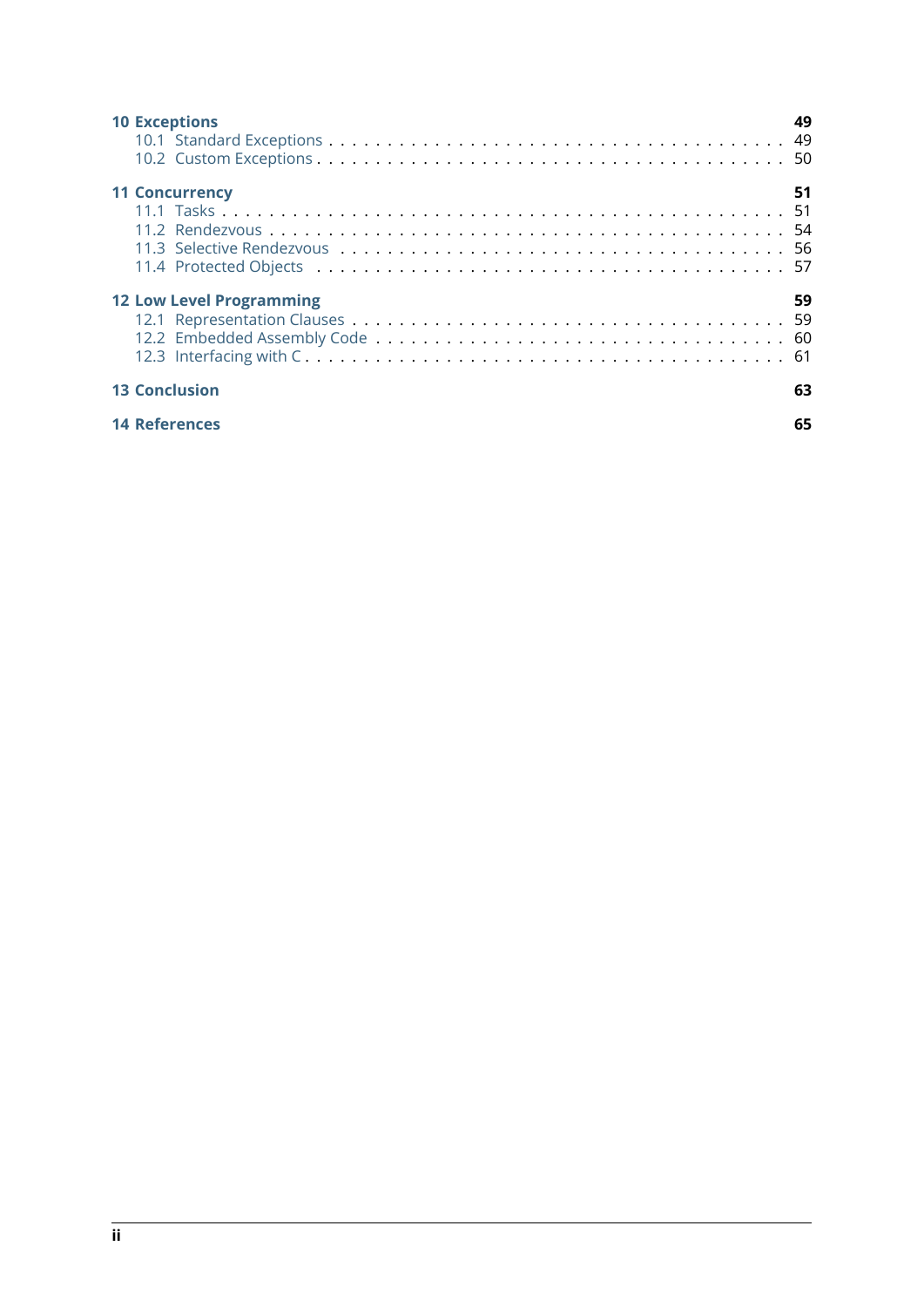#### Copyright © 2013 – 2022, AdaCore

This book is published under a CC BY-SA license, which means that you can copy, redistribute, remix, transform, and build upon the content for any purpose, even commercially, as long as you give appropriate credit, provide a link to the license, and indicate if changes were made. If you remix, transform, or build upon the material, you must distribute your contributions under the same license as the original. You can find license details on this page<sup>1</sup>



This document will present the Ada language using terminology and examples that are familiar to developers that understand the C++ or Java languages.

This document was prepared by Quentin Ochem, with contributions and review from Richard Kenner, Albert Lee, and Ben Brosgol.

<sup>1</sup> http://creativecommons.org/licenses/by-sa/4.0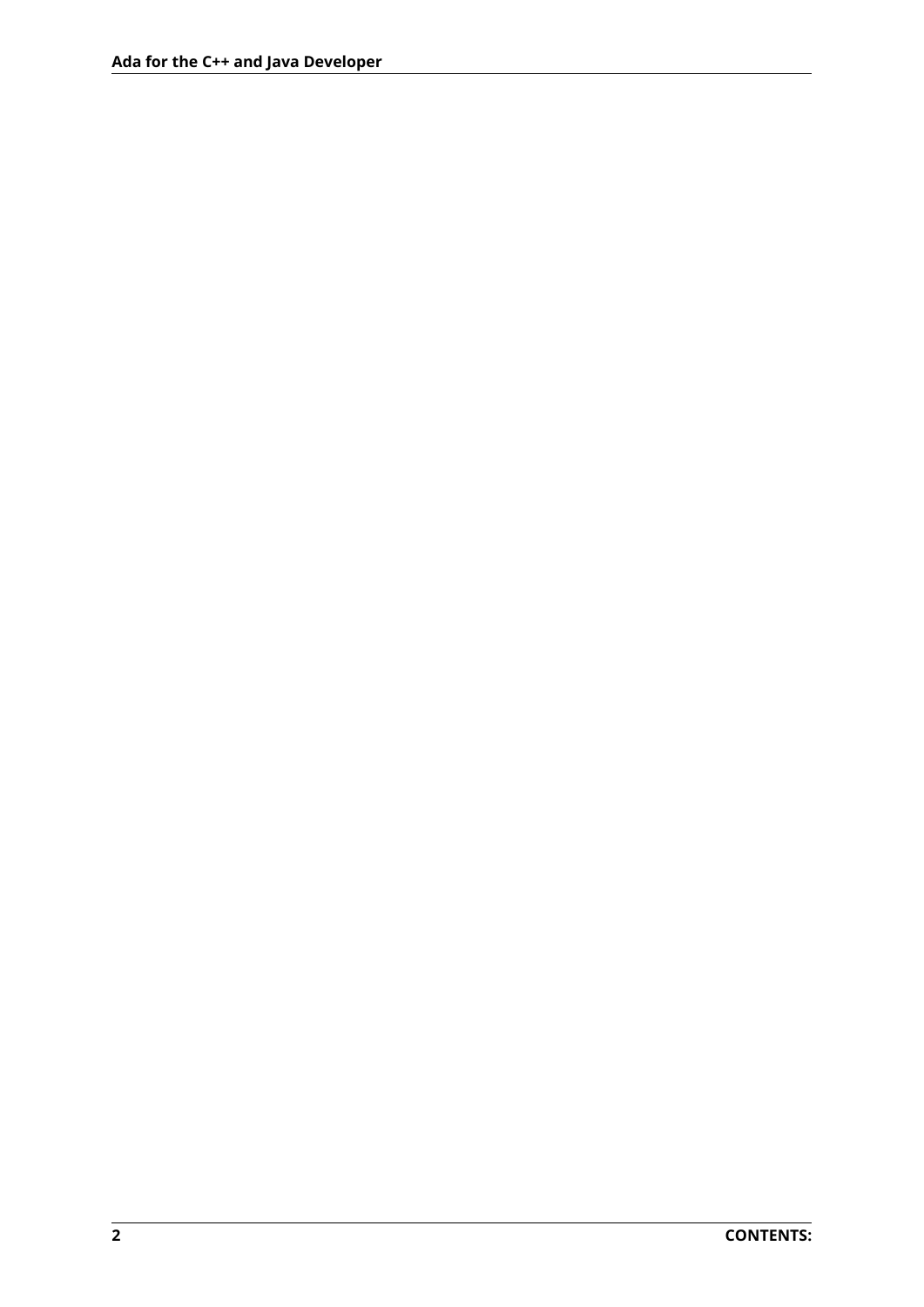# **PREFACE**

<span id="page-7-0"></span>Nowadays it seems like talking about programming languages is a bit passé. The technical wars of the past decade have subsided and today we see a variety of high-level and well-established languages offering functionality that can meet the needs of any programmer.

Python, Java, C++, C#, and Visual Basic are recent examples. Indeed, these languages make it easier to write code very quickly, are very flexible, offer features with highly dynamic behavior, and some even allow compilers to deduce the developer's probable intent.

Why, then, talk about yet another language? Well, by addressing the general programming market, the aforementioned languages have become poorly suited for working within the domain of highintegrity systems. In highly reliable, secure and safe applications such as those found in and around airplanes, rockets, satellites, trains, and in any device whose failure could jeopardize human life or critical assets, the programming languages used must support the high standard of software engineering necessary to maintain the integrity of the system.

The concept of verification — the practice of showing that the system behaves and performs as intended — is key in such environments. Verification can be accomplished by some combination of review, testing, static analysis, and formal proof techniques. The increasing reliance on software and increasing complexity of today's systems has made this task more difficult. Technologies and practices that might have been perfectly acceptable ten or fifteen years ago are insufficient today. Thankfully, the state of the art in analysis and proof tools and techniques has also advanced.

The latest revisions of the Ada language, Ada 2005 and Ada 2012, make enhanced software integrity possible. From its inception in the 1980s, Ada was designed to meet the requirements of highintegrity systems, and continues to be well-suited for the implementation of critical embedded or native applications. And it has been receiving increased attention recently. Every language revision has enhanced expressiveness in many areas. Ada 2012, in particular, has introduced new features for contract-based programming that are valuable to any project where verification is part of the engineering lifecycle. Along with these language enhancements, Ada compiler and tool technology has also kept pace with general computing developments over the past few years. Ada development environments are available on a wide range of platforms and are being used for the most demanding applications.

It is no secret that we at AdaCore are very enthusiastic about Ada, but we will not claim that Ada is always the solution; Ada is no more a silver bullet than any other language. In some domains other languages make sense because of the availability of particular libraries or development frameworks. For example, C++ and Java are considered good choices for desktop programs or applications where a shortened time to market is a major objective. Other areas, such as website programming or system administration, tend to rely on different formalisms such as scripting and interpreted languages. The key is to select the proper technical approach, in terms of the language and tools, to meet the requirements. Ada's strength is in areas where reliability is paramount.

Learning a new language shouldn't be complicated. Programming paradigms have not evolved much since object oriented programming gained a foothold, and the same paradigms are present one way or another in many widely used languages. This document will thus give you an overview of the Ada language using analogies to C++ and Java — these are the languages you're already likely to know. No prior knowledge of Ada is assumed. If you are working on an Ada project now and need more background, if you are interested in learning to program in Ada, or if you need to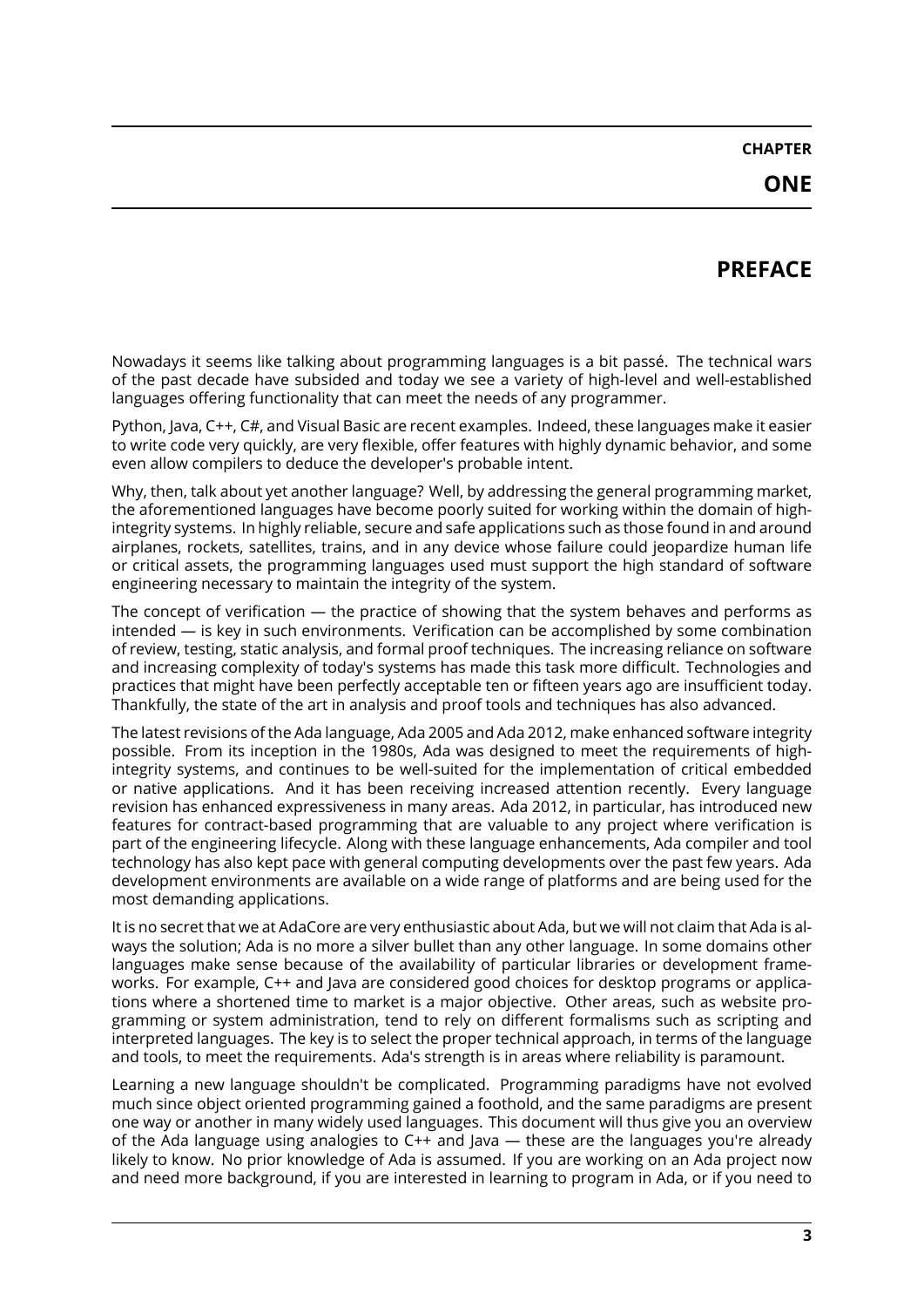perform an assessment of possible languages to be used for a new development, this guide is for you.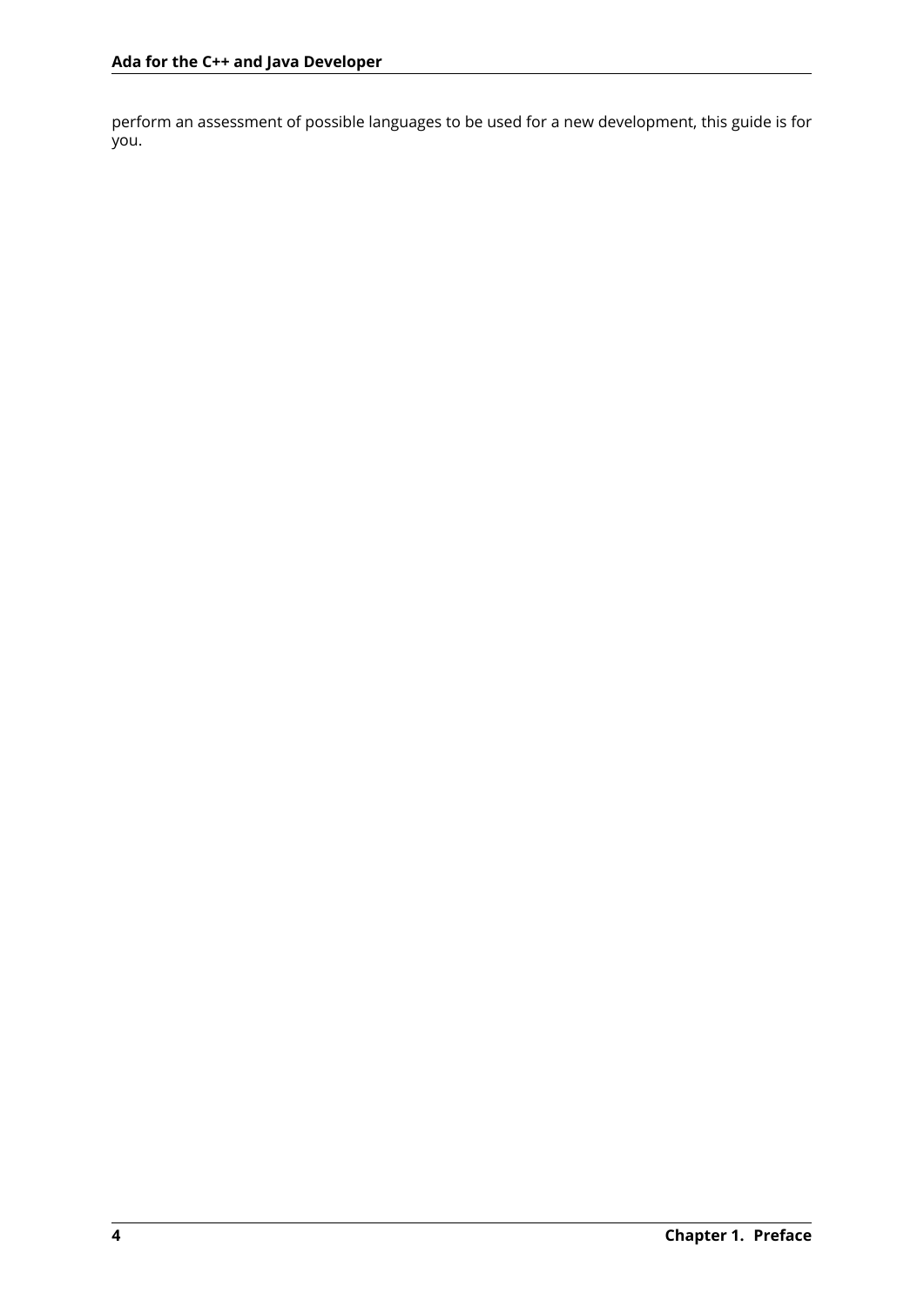# **BASICS**

<span id="page-9-0"></span>Ada implements the vast majority of programming concepts that you're accustomed to in C++ and Java: classes, inheritance, templates (generics), etc. Its syntax might seem peculiar, though. It's not derived from the popular C style of notation with its ample use of brackets; rather, it uses a more expository syntax coming from Pascal. In many ways, Ada is a simpler language — its syntax favors making it easier to conceptualize and read program code, rather than making it faster to write in a cleverly condensed manner. For example, full words like **begin** and **end** are used in place of curly braces. Conditions are written using **if**, **then**, **elsif**, **else**, and **end if**. Ada's assignment operator does not double as an expression, smoothly eliminating any frustration that could be caused by  $=$  being used where  $==$  should be.

All languages provide one or more ways to express comments. In Ada, two consecutive hyphens *--* mark the start of a comment that continues to the end of the line. This is exactly the same as using *//* for comments in C++ and Java. There is no equivalent of */\* ... /\** block comments in Ada; use multiple *--* lines instead.

Ada compilers are stricter with type and range checking than most C++ and Java programmers are used to. Most beginning Ada programmers encounter a variety of warnings and error messages when coding more creatively, but this helps detect problems and vulnerabilities at compile time — early on in the development cycle. In addition, dynamic checks (such as array bounds checks) provide verification that could not be done at compile time. Dynamic checks are performed at run time, similar to what is done in Java.

Ada identifiers and reserved words are case insensitive. The identifiers VAR, var and VaR are treated as the same; likewise **begin**, **BEGIN**, **Begin**, etc. Language-specific characters, such as accents, Greek or Russian letters, and Asian alphabets, are acceptable to use. Identifiers may include letters, digits, and underscores, but must always start with a letter. There are 73 reserved keywords in Ada that may not be used as identifiers, and these are: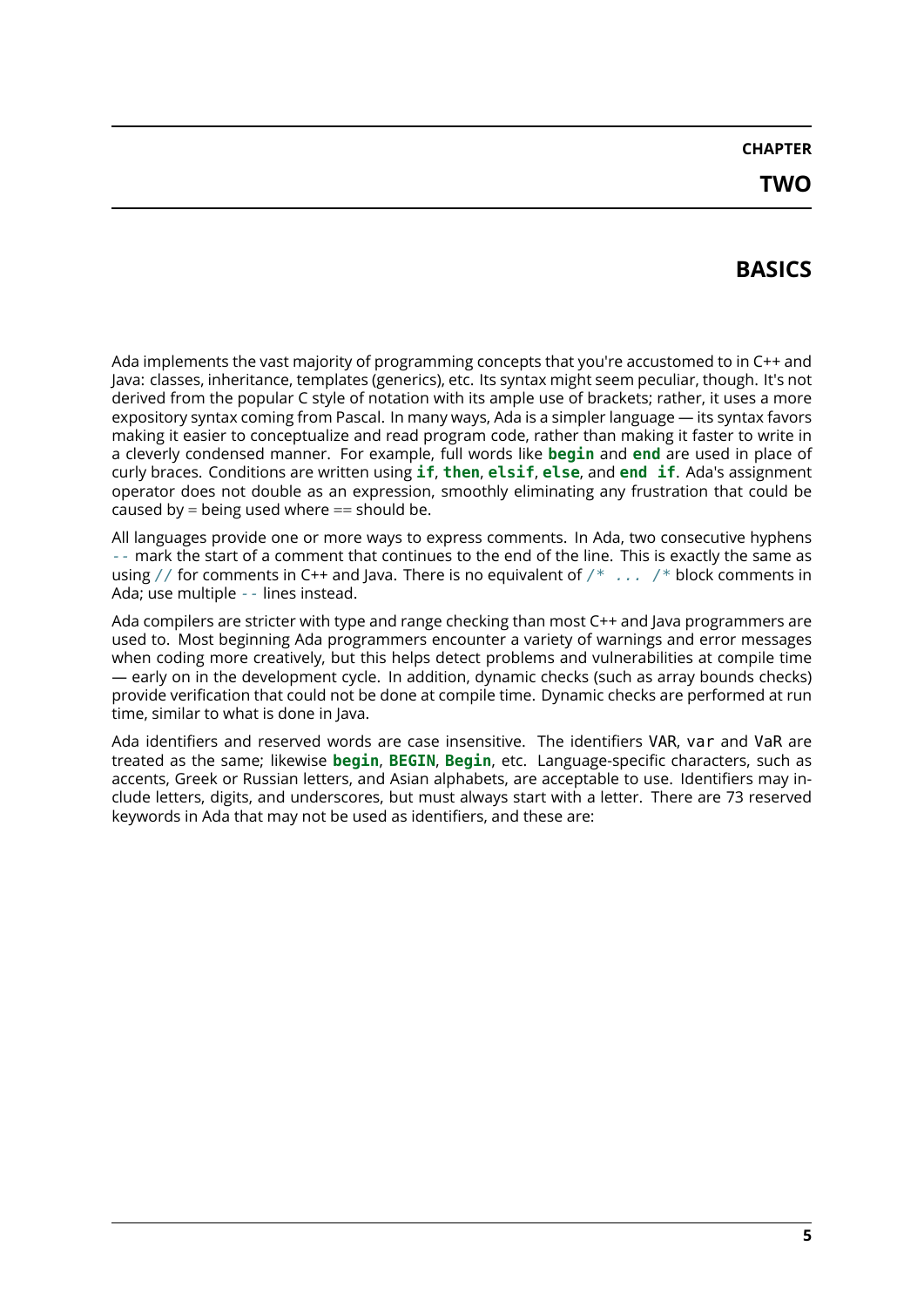| abort    | else          | null       | select       |
|----------|---------------|------------|--------------|
| abs      | elsif         | οf         | separate     |
| abstract | end           | or         | some         |
| accept   | entry         | others     | subtype      |
| access   | exception     | out        | synchronized |
| aliased  | exit          | overriding | tagged       |
| all      | for           | package    | task         |
| and      | function      | pragma     | terminate    |
| array    | generic       | private    | then         |
| at       | goto          | procedure  | type         |
| begin    | if            | protected  | until        |
| body     | in            | raise      | use          |
| case     | interface     | range      | when         |
| constant | $\mathbf{is}$ | record     | while        |
| declare  | limited       | rem        | with         |
| delay    | loop          | renames    | xor          |
| delta    | mod           | requeue    |              |
| digits   | new           | return     |              |
| do       | not           | reverse    |              |

Ada is designed to be portable. Ada compilers must follow a precisely defined international (ISO) standard language specification with clearly documented areas of vendor freedom where the behavior depends on the implementation. It's possible, then, to write an implementationindependent application in Ada and to make sure it will have the same effect across platforms and compilers.

Ada is truly a general purpose, multiple paradigm language that allows the programmer to employ or avoid features like run-time contract checking, tasking, object oriented programming, and generics. Efficiently programmed Ada is employed in device drivers, interrupt handlers, and other low-level functions. It may be found today in devices with tight limits on processing speed, memory, and power consumption. But the language is also used for programming larger interconnected systems running on workstations, servers, and supercomputers.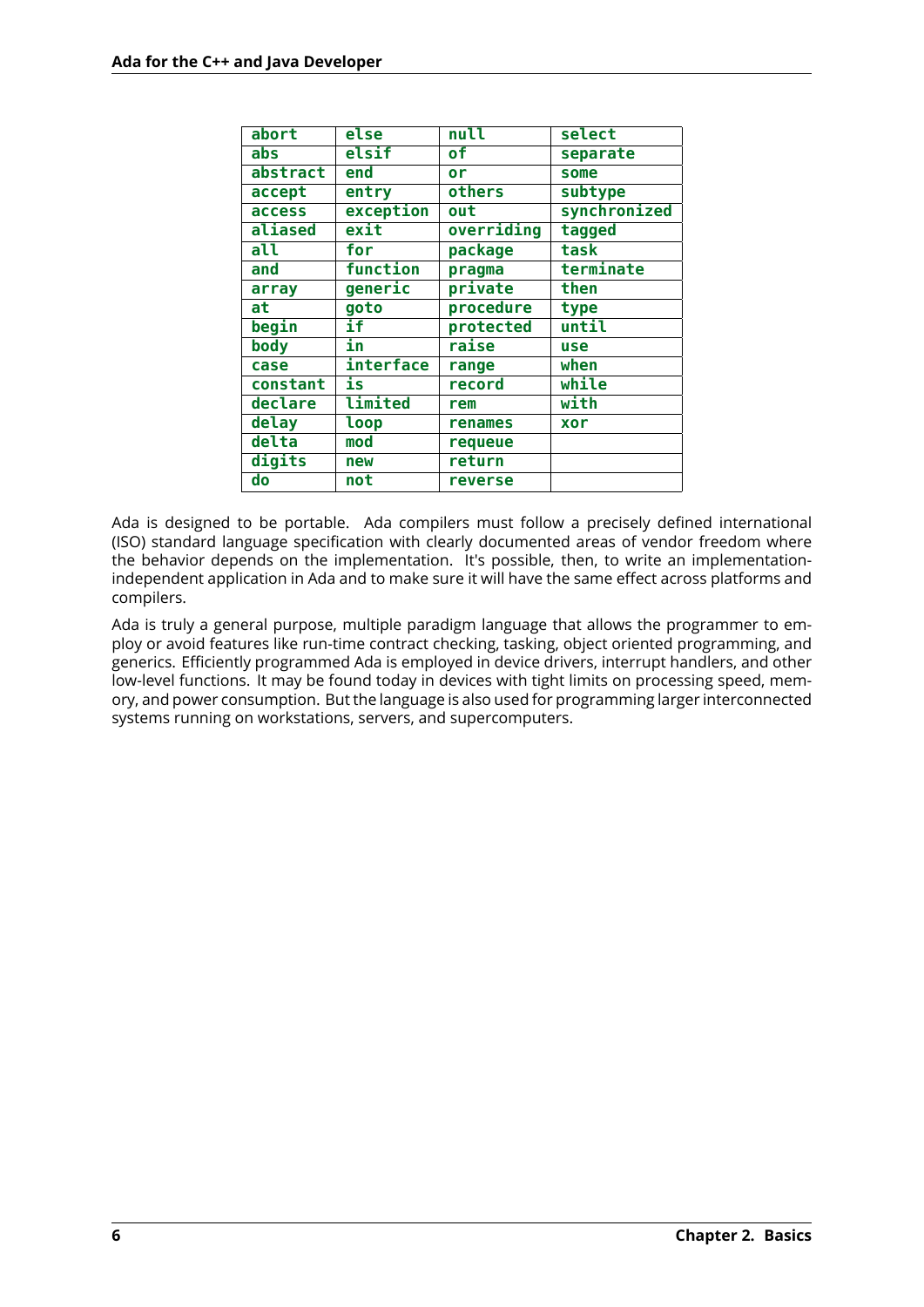**CHAPTER THREE**

# **COMPILATION UNIT STRUCTURE**

<span id="page-11-0"></span>C++ programming style usually promotes the use of two distinct files: header files used to define specifications (.h\*, *.hxx*, *.hpp*), and implementation files which contain the executable code (*.c*, *.cxx*, *.cpp*). However, the distinction between specification and implementation is not enforced by the compiler and may need to be worked around in order to implement, for example, inlining or templates.

Java compilers expect both the implementation and specification to be in the same *.java* file. (Yes, design patterns allow using interfaces to separate specification from implementation to a certain extent, but this is outside of the scope of this description.)

Ada is superficially similar to the C++ case: Ada compilation units are generally split into two parts, the specification and the body. However, what goes into those files is more predictable for both the compiler and for the programmer. With GNAT, compilation units are stored in files with a *.ads* extension for specifications and with a *.adb* extension for implementations.

Without further ado, we present the famous "Hello World" in three languages:

[Ada]

```
with Ada.Text_IO;
use Ada.Text_IO;
procedure Main is
begin
   Put Line ("Hello World");
end Main;
```
 $[C++]$ 

```
#include <iostream>
using namespace std;
int main(int argc, const char* argv[]) {
  cout << "Hello World" << endl;
}
```
[Java]

```
public class Main {
  public static void main(String [] argv) {
      System.out.println ("Hello World");
  }
}
```
The first line of Ada we see is the **with** clause, declaring that the unit (in this case, the Main subprogram) will require the services of the package Ada.Text\_IO. This is different from how *#include* works in C++ in that it does not, in a logical sense, copy/paste the code of Ada.Text\_IO into Main. The **with** clause directs the compiler to make the public interface of the Ada.Text\_IO package visible to code in the unit (here Main) containing the **with** clause. Note that this construct does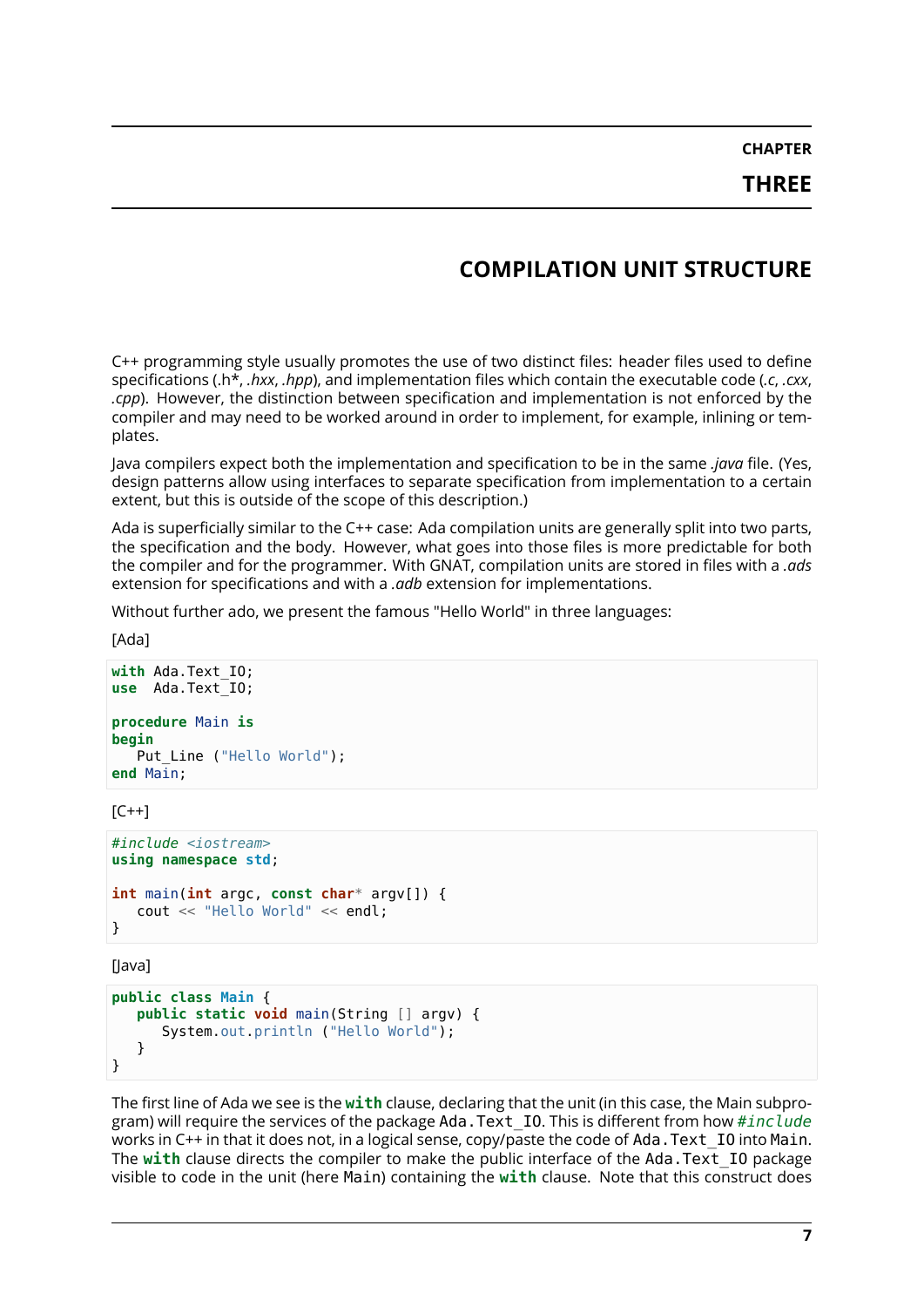not have a direct analog in Java, where the entire CLASSPATH is always accessible. Also, the name Main for the main subprogram was chosen for consistency with C++ and Java style but in Ada the name can be whatever the programmer chooses.

The **use** clause is the equivalent of **using namespace** in C++, or **import** in Java (though it wasn't necessary to use **import** in the Java example above). It allows you to omit the full package name when referring to **with**'ed units. Without the **use** clause, any reference to Ada.Text\_IO items would have had to be fully qualified with the package name. The Put\_Line line would then have read:

Ada.Text\_IO.Put\_Line ("Hello World");

The word "package" has different meanings in Ada and Java. In Java, a package is used as a namespace for classes. In Ada, it's often a compilation unit. As a result Ada tends to have many more packages than Java. Ada package specifications ("package specs" for short) have the following structure:

#### **package Package\_Name is**

*-- public declarations*

#### **private**

```
-- private declarations
```
**end** Package\_Name;

The implementation in a package body (written in a *.adb* file) has the structure:

#### **package body Package\_Name is**

*-- implementation*

#### **end** Package\_Name;

The **private** reserved word is used to mark the start of the private portion of a package spec. By splitting the package spec into private and public parts, it is possible to make an entity available for use while hiding its implementation. For instance, a common use is declaring a **record** (Ada's **struct**) whose fields are only visible to its package and not to the caller. This allows the caller to refer to objects of that type, but not to change any of its contents directly.

The package body contains implementation code, and is only accessible to outside code through declarations in the package spec.

An entity declared in the private part of a package in Ada is roughly equivalent to a protected member of a C++ or Java class. An entity declared in the body of an Ada package is roughly equivalent to a private member of a C++ or Java class.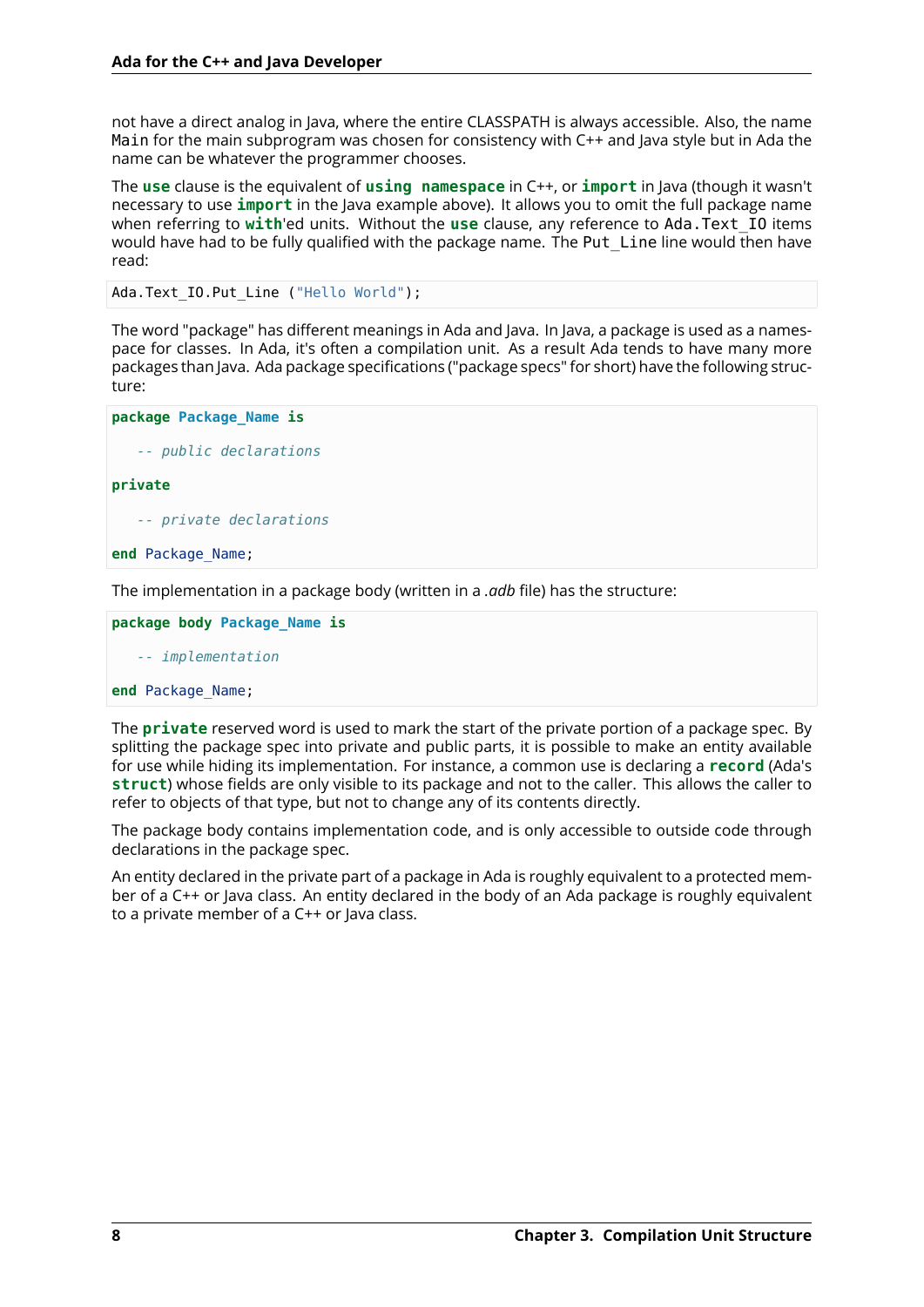# <span id="page-13-0"></span>**STATEMENTS, DECLARATIONS, AND CONTROL STRUCTURES**

# <span id="page-13-1"></span>**4.1 Statements and Declarations**

The following code samples are all equivalent, and illustrate the use of comments and working with integer variables:

[Ada]

```
--
-- Ada program to declare and modify Integers
--
procedure Main is
  -- Variable declarations
  A, B : Integer := 0;
  C : Integer := 100;
  D : Integer;
begin
  -- Ada uses a regular assignment statement for incrementation.
  A := A + 1;-- Regular addition
  D := A + B + C;end Main;
```
 $[C++]$ 

```
/*
* C++ program to declare and modify ints
*/
int main(int argc, const char* argv[]) {
  // Variable declarations
  int a = 0, b = 0, c = 100, d;
  // C++ shorthand for incrementation
  a++;
  // Regular addition
  d = a + b + c;}
```
[lava]

```
/*
* Java program to declare and modify ints
*/
public class Main {
  public static void main(String [] argv) {
     // Variable declarations
```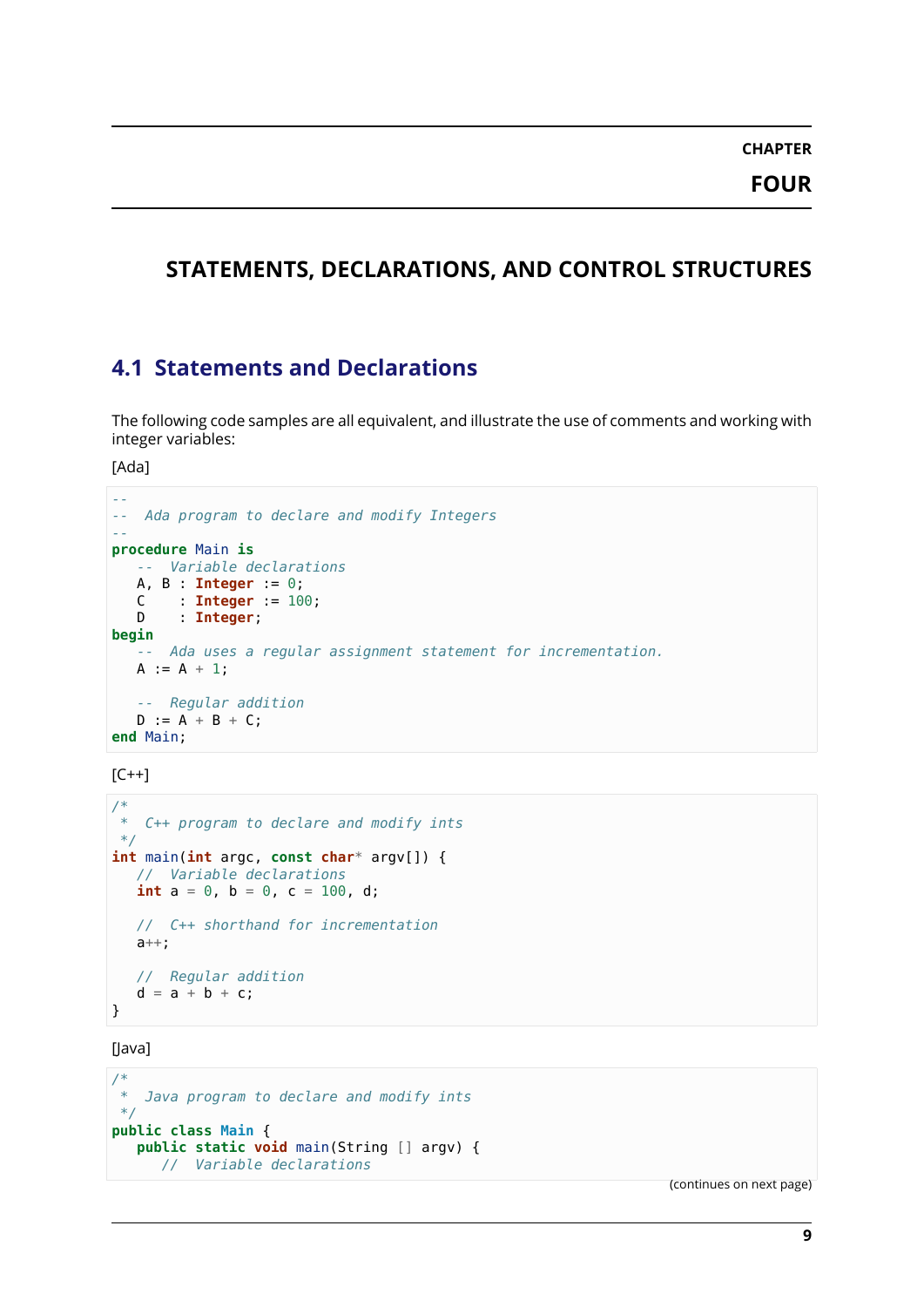```
int a = 0, b = 0, c = 100, d;
      // Java shorthand for incrementation
     a++;
      // Regular addition
     d = a + b + c;
  }
}
```
Statements are terminated by semicolons in all three languages. In Ada, blocks of code are surrounded by the reserved words **begin** and **end** rather than by curly braces. We can use both multi-line and single-line comment styles in the C++ and Java code, and only single-line comments in the Ada code.

Ada requires variable declarations to be made in a specific area called the *declarative part*, seen here before the **begin** keyword. Variable declarations start with the identifier in Ada, as opposed to starting with the type as in C++ and Java (also note Ada's use of the : separator). Specifying initializers is different as well: in Ada an initialization expression can apply to multiple variables (but will be evaluated separately for each), whereas in C++ and Java each variable is initialized individually. In all three languages, if you use a function as an initializer and that function returns different values on every invocation, each variable will get initialized to a different value.

Let's move on to the imperative statements. Ada does not provide ++ or -- shorthand expressions for increment/decrement operations; it is necessary to use a full assignment statement. The := symbol is used in Ada to perform value assignment. Unlike C++'s and Java's = symbol, := can not be used as part of an expression. So, a statement like A  $:= B := C$ ; doesn't make sense to an Ada compiler, and neither does a clause like **if** A := B **then** .... Both are compile-time errors.

You can nest a block of code within an outer block if you want to create an inner scope:

```
with Ada.Text_IO; use Ada.Text_IO;
procedure Main is
begin
  Put Line ("Before the inner block");
   declare
     Alpha : Integer := 0;
  begin
      Alpha := Alpha +1;
      Put Line ("Now inside the inner block");
  end;
  Put Line ("After the inner block");
end Main;
```
It is OK to have an empty declarative part or to omit the declarative part entirely — just start the inner block with **begin** if you have no declarations to make. However it is not OK to have an empty sequence of statements. You must at least provide a **null**; statement, which does nothing and indicates that the omission of statements is intentional.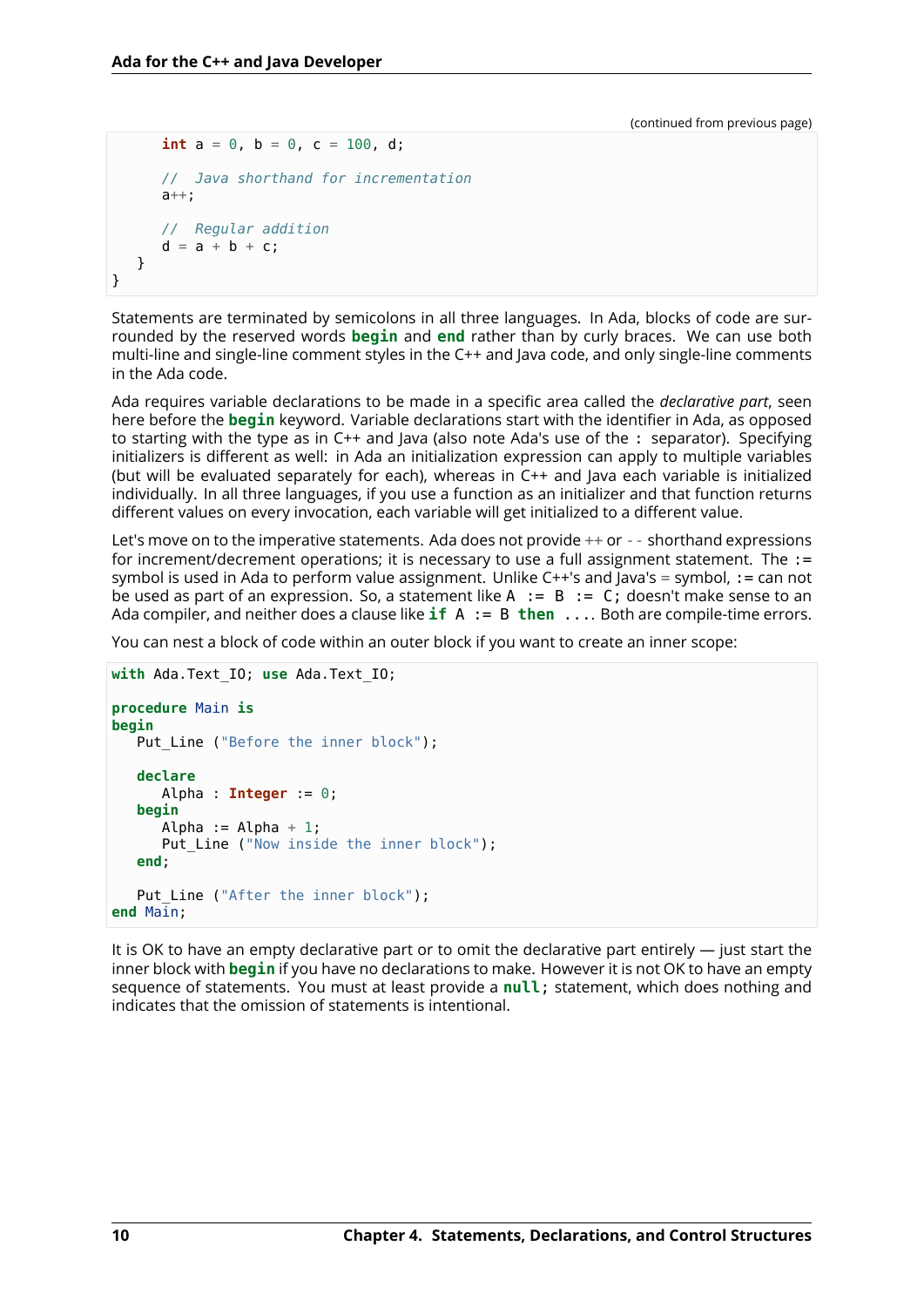### <span id="page-15-0"></span>**4.2 Conditions**

The use of the **if** statement:

#### [Ada]

```
if Variable > 0 then
   Put Line (" > 0 ");
elsif Variable < 0 then
   Put Line (" < 0 ");
else
   Put_Line (" = 0");
end if;
```
 $[C++]$ 

```
if (Variable > 0)
   cout \ll " > 0 " \ll endl;
else if (Variable < 0)
  cout << " < 0 " << endl:
else
   cout << " = 0 " << endl;
```
[Java]

```
if (Variable > 0)
  System.out.println (" > 0");
else if (Variable < 0)
  System.out.println (" < 0 ");
else
  System.out.println (" = 0");
```
In Ada, everything that appears between the **if** and **then** keywords is the conditional expression — no parentheses required. Comparison operators are the same, except for equality (=) and inequality (/=). The English words **not**, **and**, and **or** replace the symbols !, &, and |, respectively, for performing boolean operations.

It's more customary to use  $&\&$  and  $| \ |$  in C++ and Java than  $&$  and  $|$  when writing boolean expressions. The difference is that  $\&\&$  and  $||$  are short-circuit operators, which evaluate terms only as necessary, and & and | will unconditionally evaluate all terms. In Ada, **and** and **or** will evaluate all terms; **and then** and **or else** direct the compiler to employ short circuit evaluation.

Here are what switch/case statements look like:

[Ada]

```
case Variable is
   when \theta =>
      Put Line ("Zero");
   when 1 .. 9 =>
      Put_Line ("Positive Digit");
   when 10 | 12 | 14 | 16 | 18 =>
      Put Line ("Even Number between 10 and 18");
   when others =>
      Put Line ("Something else");
end case;
```
 $[C++]$ 

```
switch (Variable) {
   case 0:
      cout << "Zero" << endl;
```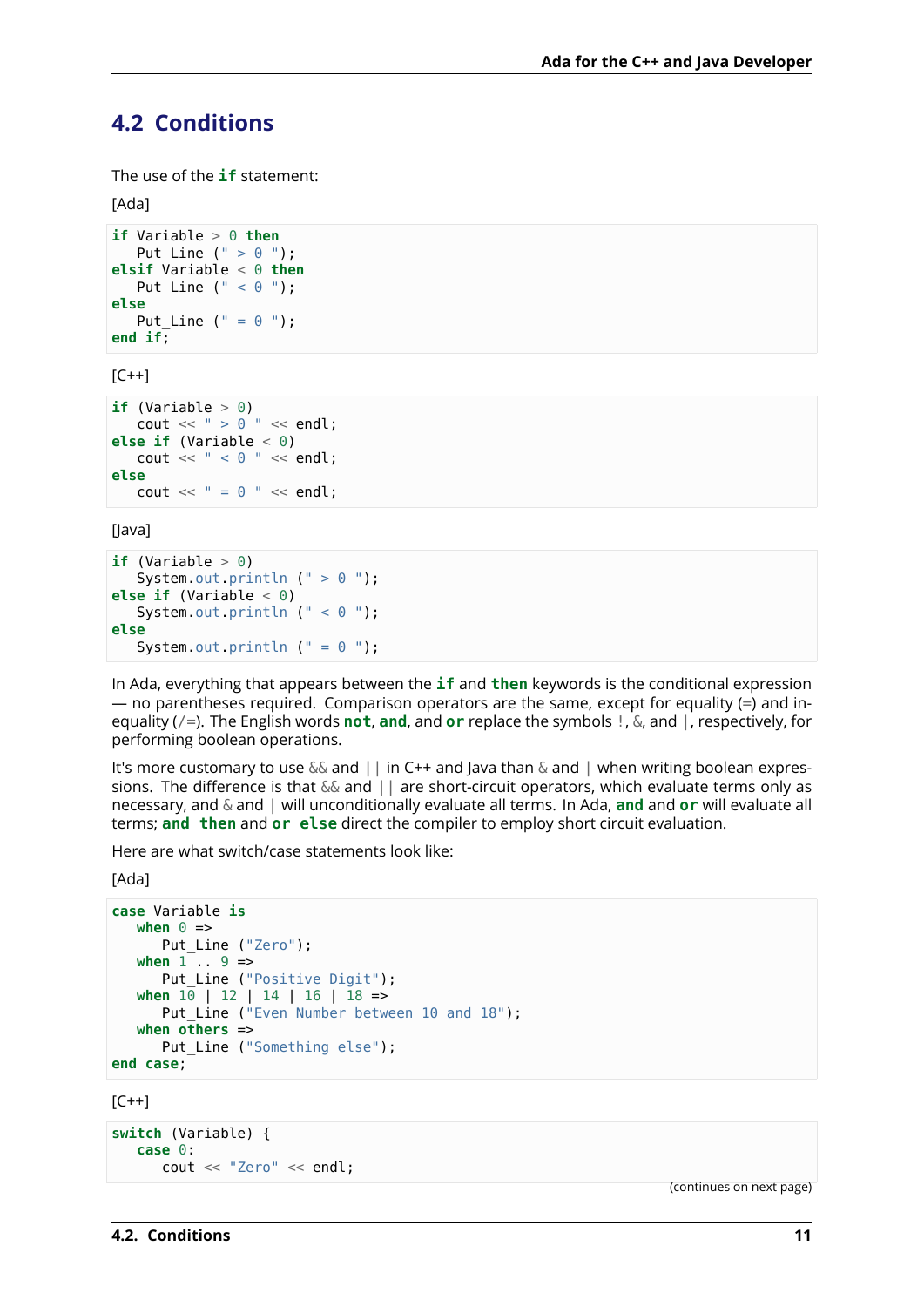```
break;
case 1: case 2: case 3: case 4: case 5:
case 6: case 7: case 8: case 9:
   cout << "Positive Digit" << endl;
  break;
case 10: case 12: case 14: case 16: case 18:
  cout << "Even Number between 10 and 18" << endl;
  break;
default:
  cout << "Something else";
```
[Java]

}

```
switch (Variable) {
   case 0:
      System.out.println ("Zero");
      break;
   case 1: case 2: case 3: case 4: case 5:
   case 6: case 7: case 8: case 9:
      System.out.println ("Positive Digit");
      break;
   case 10: case 12: case 14: case 16: case 18:
      System.out.println ("Even Number between 10 and 18");
      break;
   default:
      System.out.println ("Something else");
}
```
In Ada, the **case** and **end case** lines surround the whole case statement, and each case starts with **when**. So, when programming in Ada, replace **switch** with **case**, and replace **case** with **when**.

Case statements in Ada require the use of discrete types (integers or enumeration types), and require all possible cases to be covered by **when** statements. If not all the cases are handled, or if duplicate cases exist, the program will not compile. The default case, **default**: in C++ and Java, can be specified using **when others** => in Ada.

In Ada, the **break** instruction is implicit and program execution will never fall through to subsequent cases. In order to combine cases, you can specify ranges using .. and enumerate disjoint values using | which neatly replaces the multiple **case** statements seen in the C++ and Java versions.

#### <span id="page-16-0"></span>**4.3 Loops**

In Ada, loops always start with the **loop** reserved word and end with **end loop**. To leave the loop, use **exit** — the C++ and Java equivalent being **break**. This statement can specify a terminating condition using the **exit when** syntax. The **loop** opening the block can be preceded by a **while** or a **for**.

The **while** loop is the simplest one, and is very similar across all three languages:

[Ada]

```
while Variable < 10_000 loop
  Variable := Variable * 2;end loop;
```
 $[C++]$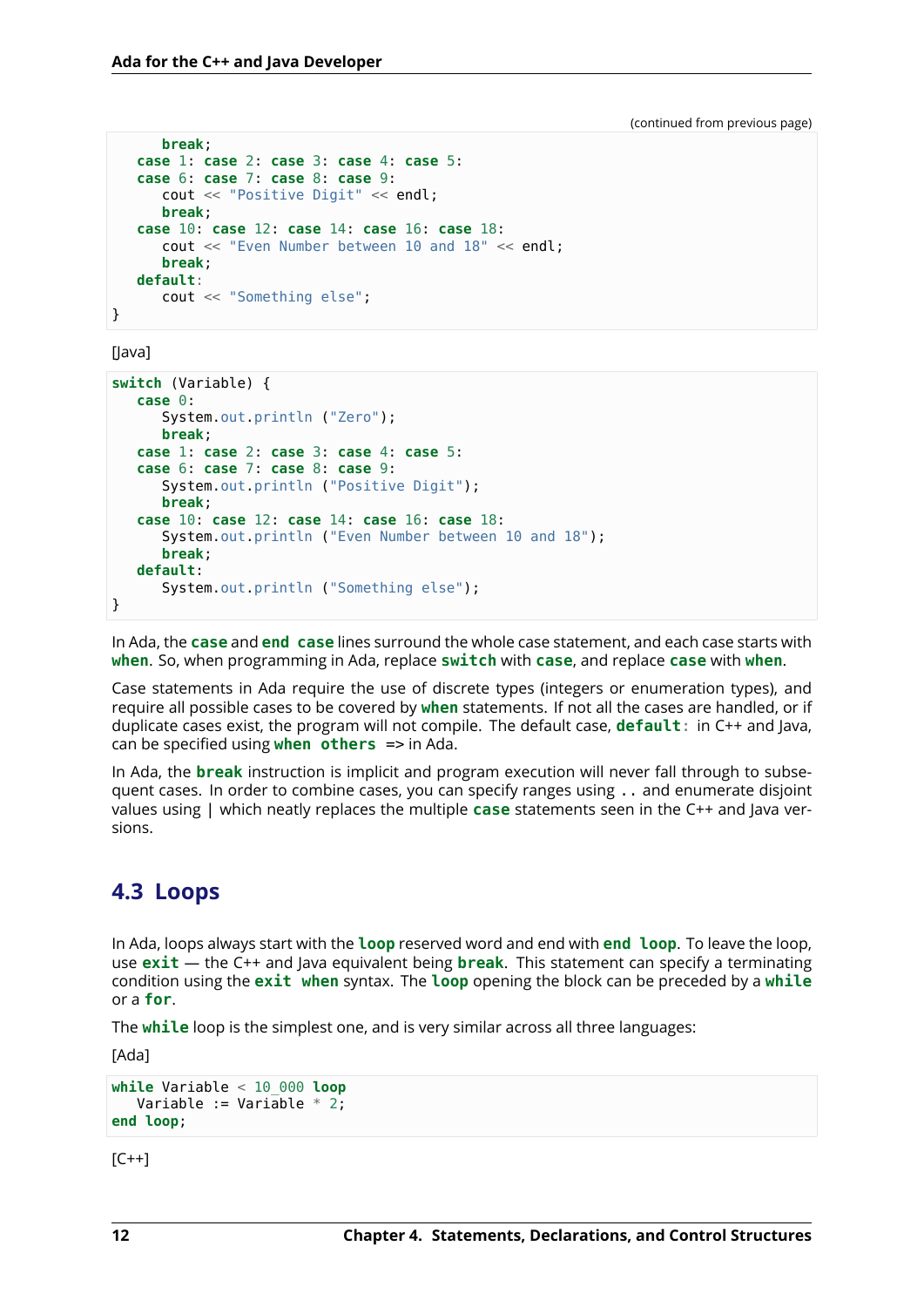```
while (Variable < 10000) {
   Variable = Variable * 2;
}
```
[Java]

```
while (Variable < 10000) {
    Variable = Variable * 2;
}
```
Ada's **for** loop, however, is quite different from that in C++ and Java. It always increments or decrements a loop index within a discrete range. The loop index (or "loop parameter" in Ada parlance) is local to the scope of the loop and is implicitly incremented or decremented at each iteration of the loop statements; the program cannot directly modify its value. The type of the loop parameter is derived from the range. The range is always given in ascending order even if the loop iterates in descending order. If the starting bound is greater than the ending bound, the interval is considered to be empty and the loop contents will not be executed. To specify a loop iteration in decreasing order, use the **reverse** reserved word. Here are examples of loops going in both directions:

[Ada]

```
-- Outputs 0, 1, 2, ..., 9
for Variable in 0 .. 9 loop
  Put Line (Integer'Image (Variable));
end loop;
-- Outputs 9, 8, 7, ..., 0
for Variable in reverse 0 .. 9 loop
  Put Line (Integer'Image (Variable));
end loop;
```
 $[C++]$ 

```
// Outputs 0, 1, 2, ..., 9
for (int Variable = \theta; Variable <= 9; Variable++) {
  cout << Variable << endl;
}
// Outputs 9, 8, 7, ..., 0
for (int Variable = 9; Variable >=0; Variable--) {
   cout << Variable << endl;
}
```
[Java]

```
// Outputs 0, 1, 2, ..., 9
for (int Variable = 0; Variable <= 9; Variable++) {
  System.out.println (Variable);
}
// Outputs 9, 8, 7, ..., 0
for (int Variable = 9; Variable >= 0; Variable--) {
  System.out.println (Variable);
}
```
Ada uses the **Integer** type's 'Image attribute to convert a numerical value to a String. There is no implicit conversion between **Integer** and **String** as there is in C++ and Java. We'll have a more in-depth look at such attributes later on.

It's easy to express iteration over the contents of a container (for instance, an array, a list, or a map) in Ada and Java. For example, assuming that Int List is defined as an array of Integer values, you can use: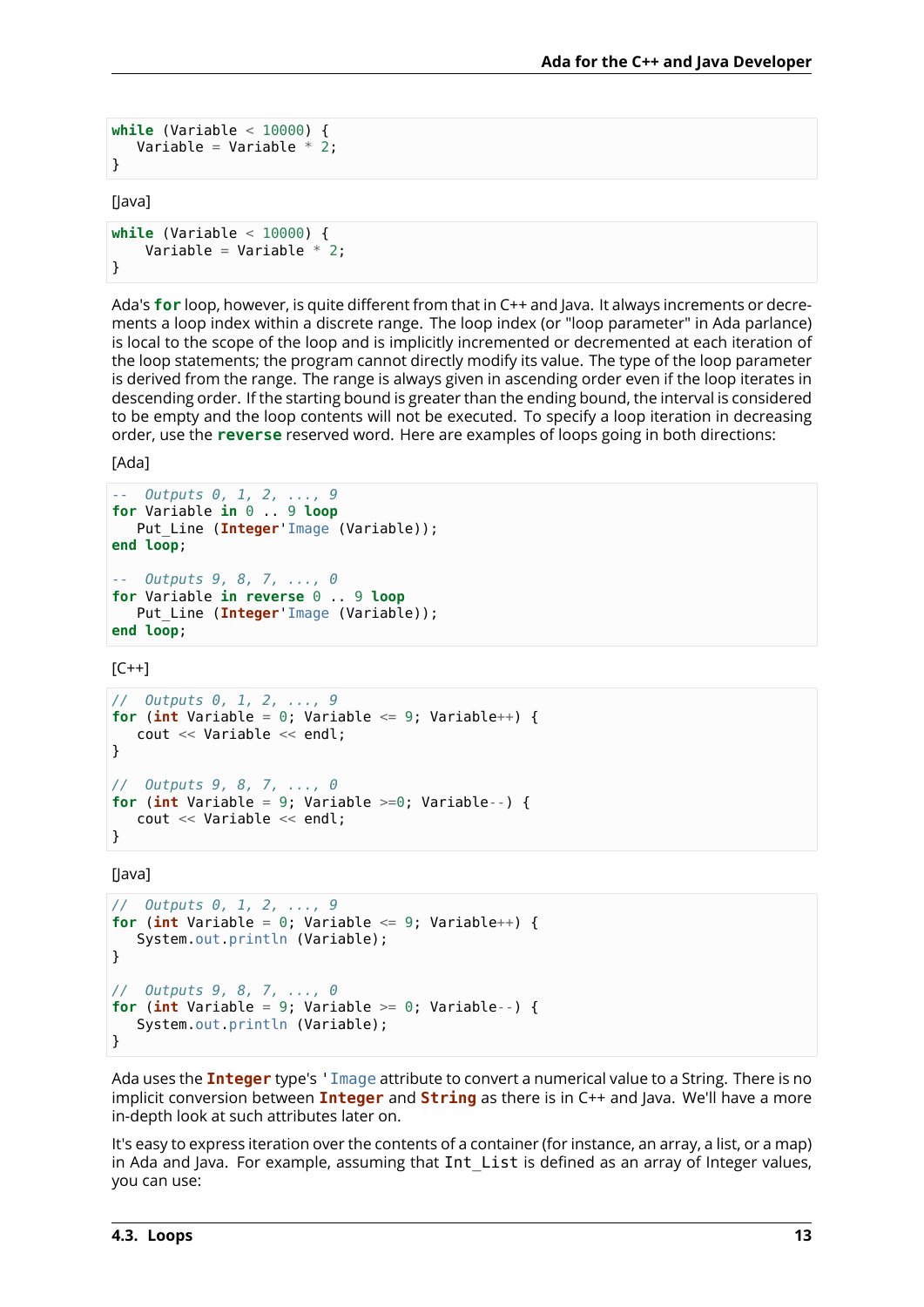[Ada]

```
for I of Int_List loop
   Put_Line (Integer'Image (I));
end loop;
```
[Java]

```
for (int i : Int_List) {
   System.out.println (i);
}
```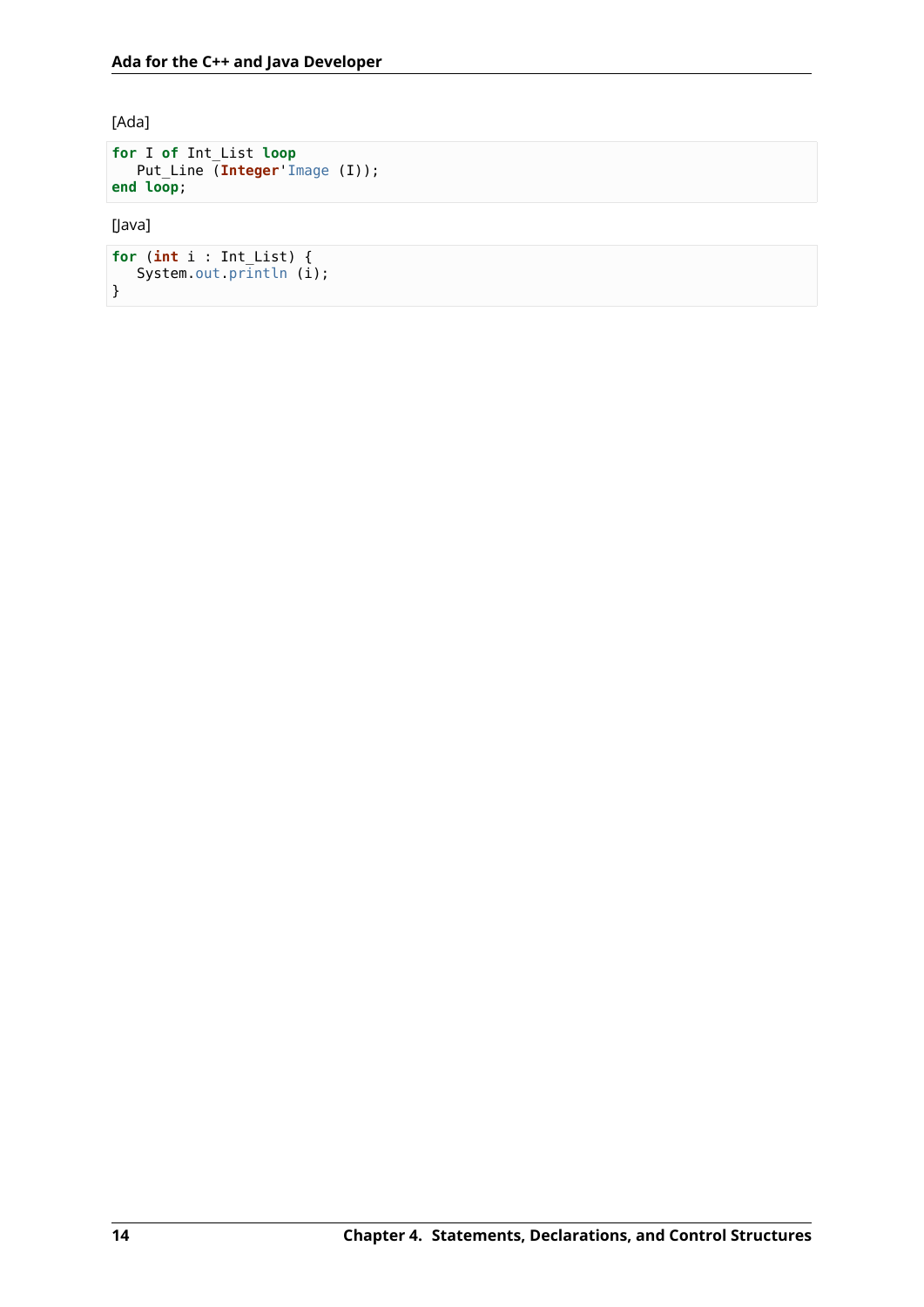# **CHAPTER**

# **FIVE**

# **TYPE SYSTEM**

# <span id="page-19-1"></span><span id="page-19-0"></span>**5.1 Strong Typing**

One of the main characteristics of Ada is its strong typing (i.e., relative absence of implicit type conversions). This may take some getting used to. For example, you can't divide an integer by a float. You need to perform the division operation using values of the same type, so one value must be explicitly converted to match the type of the other (in this case the more likely conversion is from integer to float). Ada is designed to guarantee that what's done by the program is what's meant by the programmer, leaving as little room for compiler interpretation as possible. Let's have a look at the following example:

[Ada]

```
procedure Strong_Typing is
  Alpha : Integer := 1;
  Beta : Integer := 10;
  Result : Float;
begin
  Result := Float (Alpha) / Float (Beta);
end Strong_Typing;
```
 $[C++]$ 

```
void weakTyping (void) {
  int alpha = 1;
  int beta = 10;
  float result;
   result = alpha / beta;
}
```
[lava]

```
void weakTyping () {
  int alpha = 1;
   int beta = 10;
   float result;
   result = alpha / beta;
}
```
Are the three programs above equivalent? It may seem like Ada is just adding extra complexity by forcing you to make the conversion from Integer to Float explicit. In fact it significantly changes the behavior of the computation. While the Ada code performs a floating point operation  $1.0 / 10.0$ and stores 0.1 in Result, the C++ and Java versions instead store 0.0 in result. This is because the C++ and lava versions perform an integer operation between two integer variables:  $1 / 10$  is 0. The result of the integer division is then converted to a **float** and stored. Errors of this sort can be very hard to locate in complex pieces of code, and systematic specification of how the operation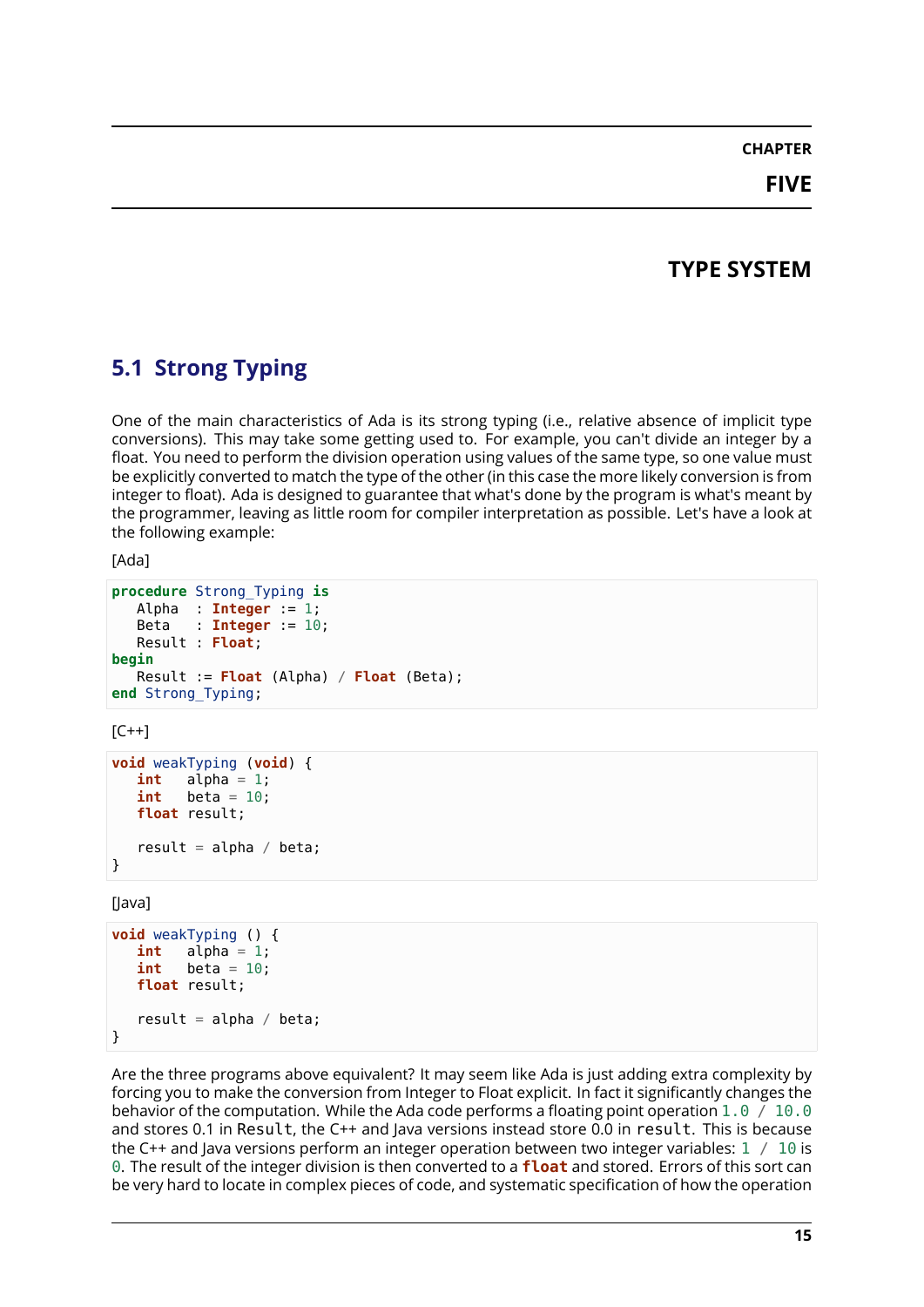should be interpreted helps to avoid this class of errors. If an integer division was actually intended in the Ada case, it is still necessary to explicitly convert the final result to **Float**:

```
-- Perform an Integer division then convert to Float
Result := Float (Alpha / Beta);
```
In Ada, a floating point literal must be written with both an integral and decimal part. 10 is not a valid literal for a floating point value, while 10.0 is.

# <span id="page-20-0"></span>**5.2 Language-Defined Types**

The principal scalar types predefined by Ada are **Integer**, **Float**, **Boolean**, and **Character**. These correspond to **int**, **float**, **bool**/**boolean**, and **char**, respectively. The names for these types are not reserved words; they are regular identifiers.

# <span id="page-20-1"></span>**5.3 Application-Defined Types**

Ada's type system encourages programmers to think about data at a high level of abstraction. The compiler will at times output a simple efficient machine instruction for a full line of source code (and some instructions can be eliminated entirely). The careful programmer's concern that the operation really makes sense in the real world would be satisfied, and so would the programmer's concern about performance.

The next example below defines two different metrics: area and distance. Mixing these two metrics must be done with great care, as certain operations do not make sense, like adding an area to a distance. Others require knowledge of the expected semantics; for example, multiplying two distances. To help avoid errors, Ada requires that each of the binary operators  $+$ ,  $-$ ,  $*$ , and / for integer and floating-point types take operands of the same type and return a value of that type.

```
procedure Main is
   type Distance is new Float;
   type Area is new Float;
   D1 : Distance := 2.0;
   D2 : Distance := 3.0;
   A : Area;
begin
   D1 := D1 + D2; -- OK
   D1 := DI + A; <br>A := DI * D2; <br>-- NOT OK: incompatible types for ":=" assignmentional A := DI * D2;
                            A := D1 * D2; -- NOT OK: incompatible types for ":=" assignment
   A := Area (D1 * D2); -- OK
end Main;
```
Even though the Distance and Area types above are just **Float**s, the compiler does not allow arbitrary mixing of values of these different types. An explicit conversion (which does not necessarily mean any additional object code) is necessary.

The predefined Ada rules are not perfect; they admit some problematic cases (for example multiplying two Distances yields a Distance) and prohibit some useful cases (for example multiplying two Distances should deliver an Area). These situations can be handled through other mechanisms. A predefined operation can be identified as **abstract** to make it unavailable; overloading can be used to give new interpretations to existing operator symbols, for example allowing an operator to return a value from a type different from its operands; and more generally, GNAT has introduced a facility that helps perform dimensionality checking.

Ada enumerations work similarly to C++ and Java's **enum**s.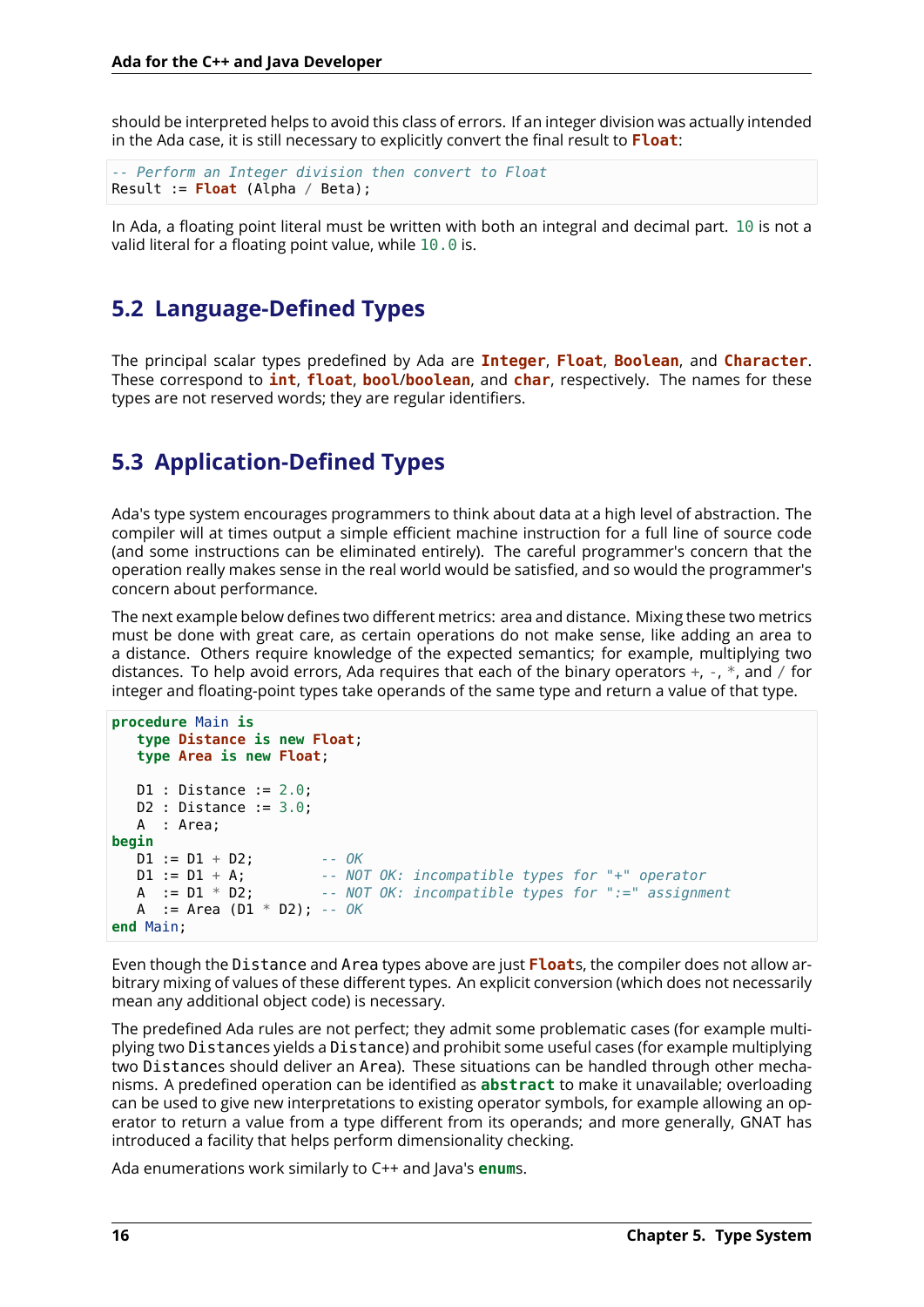#### [Ada]

| type Day is |  |
|-------------|--|
| (Monday,    |  |
| Tuesday,    |  |
| Wednesday,  |  |
| Thursday,   |  |
| Friday,     |  |
| Saturday,   |  |
| Sunday);    |  |

#### $[C++]$

| enum Day { |           |            |
|------------|-----------|------------|
|            | Monday,   |            |
|            | Tuesday,  |            |
|            |           | Wednesday, |
|            | Thursday, |            |
|            | Friday,   |            |
|            | Saturday, |            |
|            | Sunday;   |            |

#### [Java]

| <b>enum</b> Dav { |
|-------------------|
| Monday,           |
| Tuesday,          |
| Wednesday,        |
| Thursday,         |
| Friday,           |
| Saturday,         |
| Sunday}           |
|                   |

But even though such enumerations may be implemented using a machine word, at the language level Ada will not confuse the fact that Monday is a Day and is not an **Integer**. You can compare a Day with another Day, though. To specify implementation details like the numeric values that correspond with enumeration values in C++ you include them in the original **enum** statement:

 $[C++]$ 

```
enum Day {
   Monday = 10,
   Tuesday = 11,
   Wednesday = 12,
   Thursday = 13,
   Friday = 14,
   Saturday = 15,<br>Sunday = 16};
   Sunday
```
But in Ada you must use both a type definition for Day as well as a separate *representation clause* for it like:

[Ada]

```
for Day use
   (Monday \implies 10)Tuesday \Rightarrow 11,
    Wednesday \Rightarrow 12,
    Thursday \Rightarrow 13,
    Friday \Rightarrow 14,
    Saturday \Rightarrow 15,
    Sunday \leftarrow => 16);
```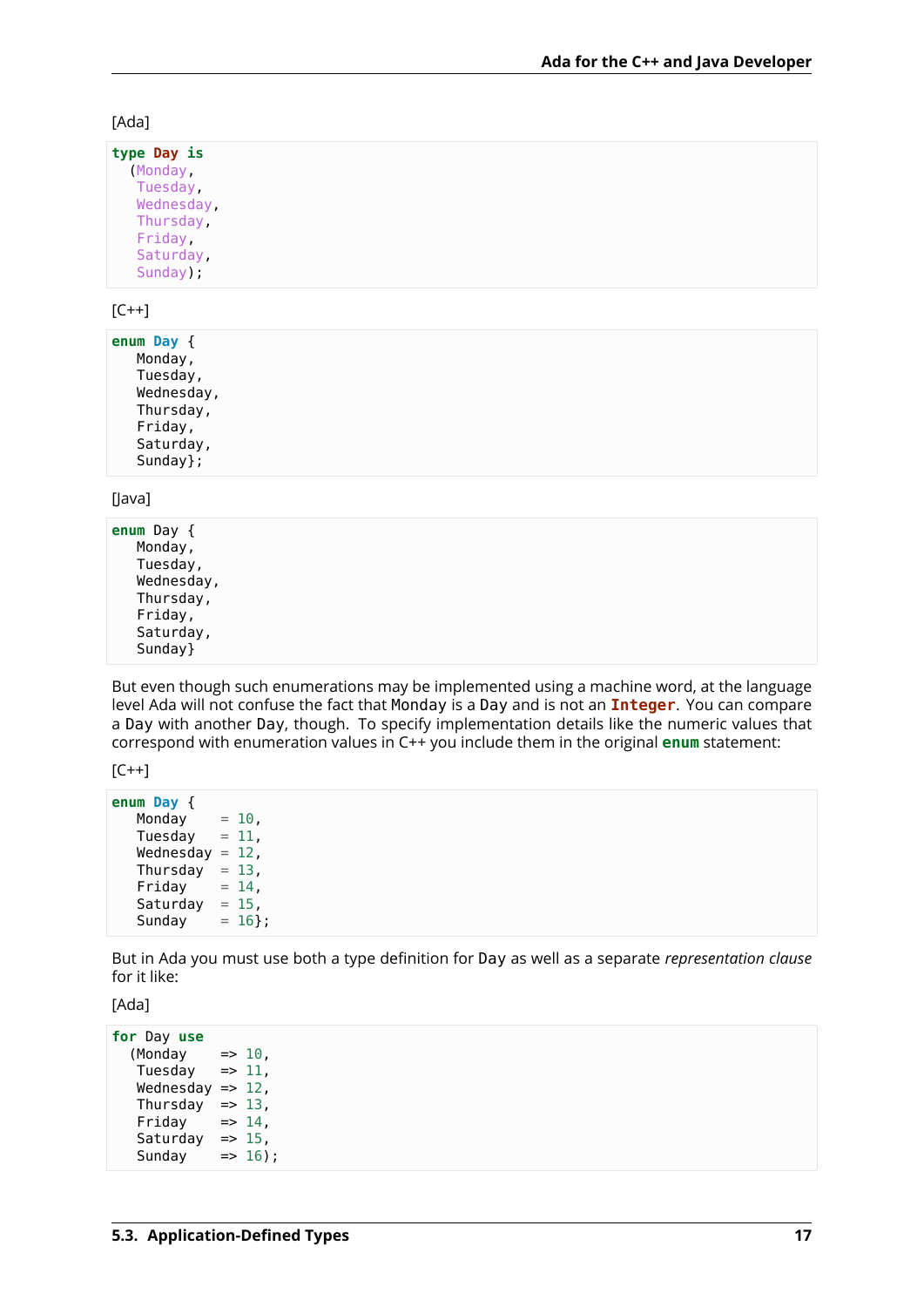# <span id="page-22-0"></span>**5.4 Type Ranges**

Contracts can be associated with types and variables, to refine values and define what are considered valid values. The most common kind of contract is a *range constraint* introduced with the **range** reserved word, for example:

```
procedure Main is
  type Grade is range 0 .. 100;
  G1, G2 : Grade;
  N : Integer;
begin
   ... -- Initialization of N
  G1 := 80;<br>G1 := N;G1 := N; -- Illegal (type mismatch)
  G1 := Grade (N); -- Legal, run-time range check
  G2 := G1 + 10; -- Legal, run-time range check
  G1 := (G1 + G2)/2; -- Legal, run-time range check
end Main;
```
In the above example, Grade is a new integer type associated with a range check. Range checks are dynamic and are meant to enforce the property that no object of the given type can have a value outside the specified range. In this example, the first assignment to G1 is correct and will not raise a run-time exceprion. Assigning N to G1 is illegal since Grade is a different type than **Integer**. Converting N to Grade makes the assignment legal, and a range check on the conversion confirms that the value is within  $\theta_{1}$ . 100. Assigning G1+10 to G2 is legal since + for Grade returns a Grade (note that the literal 10 is interpreted as a Grade value in this context), and again there is a range check.

The final assignment illustrates an interesting but subtle point. The subexpression  $G1 + G2$  may be outside the range of Grade, but the final result will be in range. Nevertheless, depending on the representation chosen for Grade, the addition may overflow. If the compiler represents Grade values as signed 8-bit integers (i.e., machine numbers in the range  $-128$ . 127) then the sum G1+G2 may exceed 127, resulting in an integer overflow. To prevent this, you can use explicit conversions and perform the computation in a sufficiently large integer type, for example:

G1 := Grade ((**Integer** (G1) + **Integer** (G2)) / 2);

Range checks are useful for detecting errors as early as possible. However, there may be some impact on performance. Modern compilers do know how to remove redundant checks, and you can deactivate these checks altogether if you have sufficient confidence that your code will function correctly.

Types can be derived from the representation of any other type. The new derived type can be associated with new constraints and operations. Going back to the Day example, one can write:

```
type Business_Day is new Day range Monday .. Friday;
type Weekend_Day is new Day range Saturday .. Sunday;
```
Since these are new types, implicit conversions are not allowed. In this case, it's more natural to create a new set of constraints for the same type, instead of making completely new ones. This is the idea behind *subtypes* in Ada. A subtype is a type with optional additional constraints. For example:

```
subtype Business_Day is Day range Monday .. Friday;
subtype Weekend_Day is Day range Saturday .. Sunday;
subtype Dice_Throw is Integer range 1 .. 6;
```
These declarations don't create new types, just new names for constrained ranges of their base types.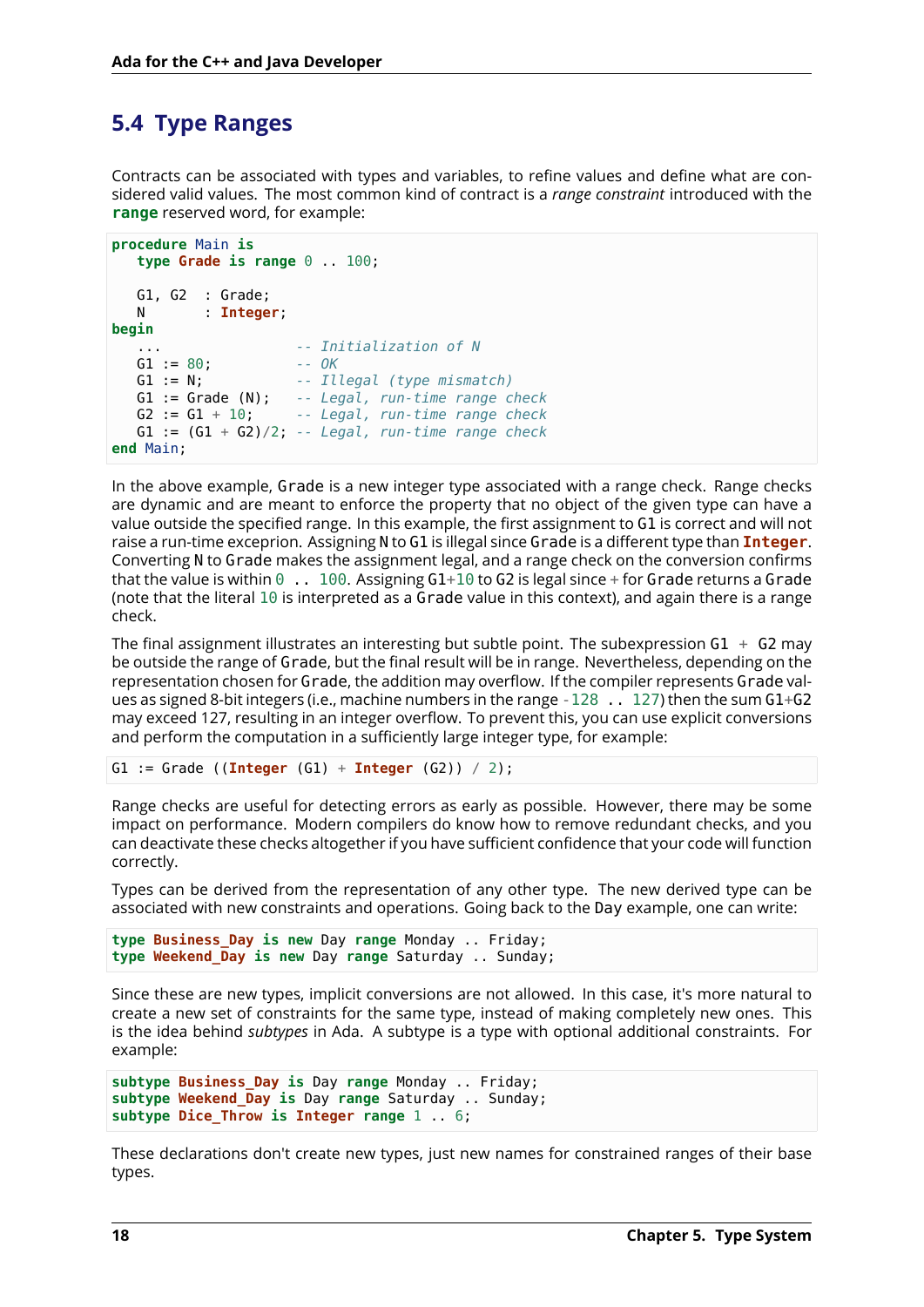#### <span id="page-23-0"></span>**5.5 Generalized Type Contracts: Subtype Predicates**

Range checks are a special form of type contracts; a more general method is provided by Ada subtype predicates, introduced in Ada 2012. A subtype predicate is a boolean expression defining conditions that are required for a given type or subtype. For example, the Dice\_Throw subtype shown above can be defined in the following way:

```
subtype Dice_Throw is Integer
  with Dynamic Predicate => Dice Throw in 1 .. 6;
```
The clause beginning with **with** introduces an Ada *aspect*, which is additional information provided for declared entities such as types and subtypes. The Dynamic\_Predicate aspect is the most general form. Within the predicate expression, the name of the (sub)type refers to the current value of the (sub)type. The predicate is checked on assignment, parameter passing, and in several other contexts. There is a Static\_Predicate form which introduce some optimization and constrains on the form of these predicates, outside of the scope of this document.

Of course, predicates are useful beyond just expressing ranges. They can be used to represent types with arbitrary constraints, in particular types with discontinuities, for example:

```
type Not_Null is new Integer
  with Dynamic_Predicate => Not_Null /= 0;
type Even is new Integer
  with Dynamic Predicate => Even mod 2 = 0;
```
### <span id="page-23-1"></span>**5.6 Attributes**

Attributes start with a single apostrophe ("tick"), and they allow you to query properties of, and perform certain actions on, declared entities such as types, objects, and subprograms. For example, you can determine the first and last bounds of scalar types, get the sizes of objects and types, and convert values to and from strings. This section provides an overview of how attributes work. For more information on the many attributes defined by the language, you can refer directly to the Ada Language Reference Manual.

The 'Image and 'Value attributes allow you to transform a scalar value into a **String** and viceversa. For example:

```
declare
  A : Integer := 99;
begin
   Put Line (Integer'Image (A));
   A := Integer'Value ("99");
end;
```
Certain attributes are provided only for certain kinds of types. For example, the 'Val and 'Pos attributes for an enumeration type associates a discrete value with its position among its peers. One circuitous way of moving to the next character of the ASCII table is:

```
[Ada]
```

```
declare
   C : Character := 'a';
begin
   C := Character'Val (Character'Pos (C) + 1);
end;
```
A more concise way to get the next value in Ada is to use the 'Succ attribute: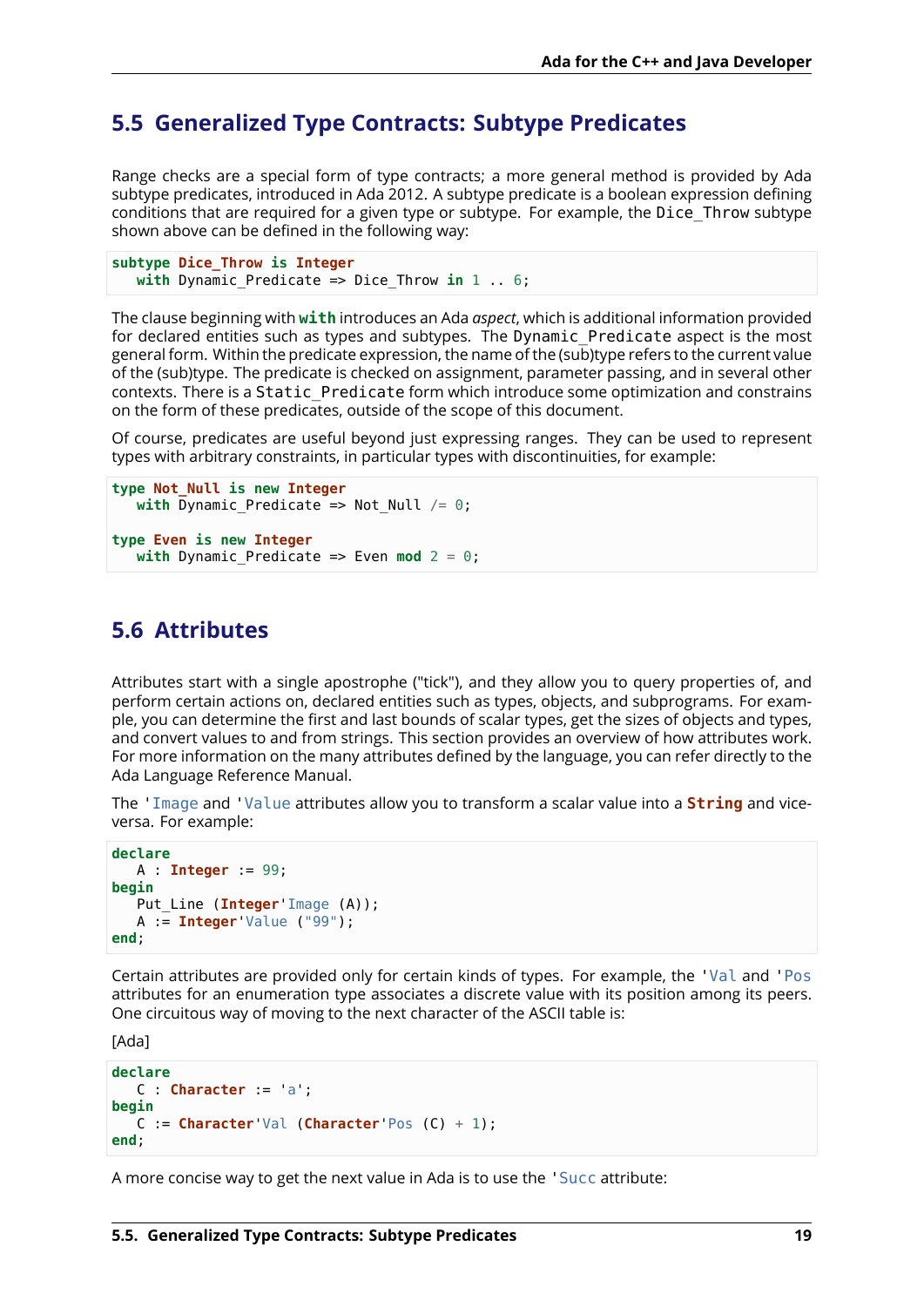```
declare
   C : Character := 'a';
begin
  C := Character'Succ (C);
end;
```
You can get the previous value using the 'Pred attribute. Here is the equivalent in C++ and Java:

 $IC++$ ]

**char** c = 'a'; c++;

[Java]

**char** c = 'a';  $C++;$ 

Other interesting examples are the 'First and 'Last attributes which, respectively, return the first and last values of a scalar type. Using 32-bit integers, for instance, **Integer**'First returns -2<sup>31</sup> and **Integer**'Last returns 2<sup>31</sup> - 1.

# <span id="page-24-0"></span>**5.7 Arrays and Strings**

C++ arrays are pointers with offsets, but the same is not the case for Ada and Java. Arrays in the latter two languages are not interchangable with operations on pointers, and array types are considered first-class citizens. Arrays in Ada have dedicated semantics such as the availability of the array's boundaries at run-time. Therefore, unhandled array overflows are impossible unless checks are suppressed. Any discrete type can serve as an array index, and you can specify both the starting and ending bounds — the lower bound doesn't necessarily have to be 0. Most of the time, array types need to be explicitly declared prior to the declaration of an object of that array type.

Here's an example of declaring an array of 26 characters, initializing the values from 'a' to 'z':

[Ada]

```
declare
  type Arr_Type is array (Integer range <>) of Character;
  Arr : Arr_Type (1 .. 26);
  C : Character := 'a';
begin
  for I in Arr'Range loop
     Arr (I) := C;
     C := Character'Succ (C);
  end loop;
end;
[C++]
```

```
char Arr [26];
char C = 'a';
for (int I = 0; I < 26; ++I) {
   Arr [I] = C;
   C = C + 1;}
```
[Java]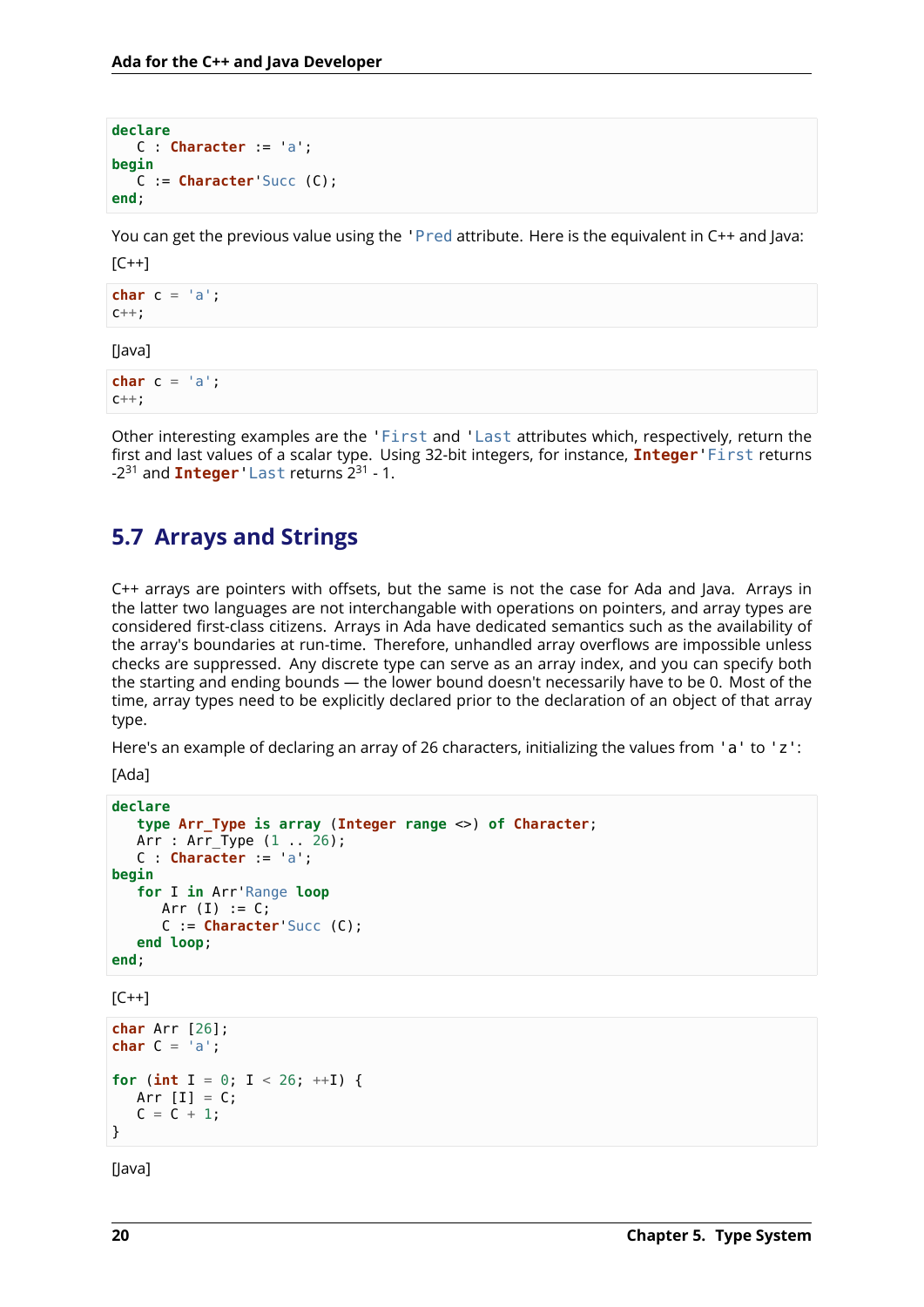```
char [] Arr = new char [26];
char C = 'a';
for (int I = 0; I < Arr length; ++I) {
   Arr [I] = C;
   C = C + 1:
}
```
In C++ and Java, only the size of the array is given during declaration. In Ada, array index ranges are specified using two values of a discrete type. In this example, the array type declaration specifies the use of Integer as the index type, but does not provide any constraints (use <>, pronounced *box*, to specify "no constraints"). The constraints are defined in the object declaration to be 1 to 26, inclusive. Arrays have an attribute called 'Range. In our example, Arr'Range can also be expressed as Arr'First .. Arr'Last; both expressions will resolve to 1 .. 26. So the 'Range attribute supplies the bounds for our **for** loop. There is no risk of stating either of the bounds incorrectly, as one might do in C++ where  $I \le 26$  may be specified as the end-of-loop condition.

As in C++, Ada **String**s are arrays of **Character**s. The C++ or Java String class is the equivalent of the Ada type Ada. Strings. Unbounded String which offers additional capabilities in exchange for some overhead. Ada strings, importantly, are not delimited with the special character '0' like they are in C++. It is not necessary because Ada uses the array's bounds to determine where the string starts and stops.

Ada's predefined **String** type is very straighforward to use:

My\_String : **String** (1 .. 26);

Unlike C++ and Java, Ada does not offer escape sequences such as 'n'. Instead, explicit values from the ASCII package must be concatenated (via the concatenation operator,  $\&$ ). Here for example, is how to initialize a line of text ending with a new line:

My\_String : **String** := "This is a line with a end of line" & ASCII.LF;

You see here that no constraints are necessary for this variable definition. The initial value given allows the automatic determination of My\_String's bounds.

Ada offers high-level operations for copying, slicing, and assigning values to arrays. We'll start with assignment. In C++ or Java, the assignment operator doesn't make a copy of the value of an array, but only copies the address or reference to the target variable. In Ada, the actual array contents are duplicated. To get the above behavior, actual pointer types would have to be defined and used.

[Ada]

```
declare
  type Arr_Type is array (Integer range <>) of Integer;
  A1 : Arr_Type (1 .. 2);
  A2 : Arr_Type (1 .. 2);
begin
  A1 (1) := 0;A1 (2) := 1;A2 := A1;end;
[C++]int A1 [2];
int A2 [2];
A1 [0] = 0;
A1 [1] = 1;
```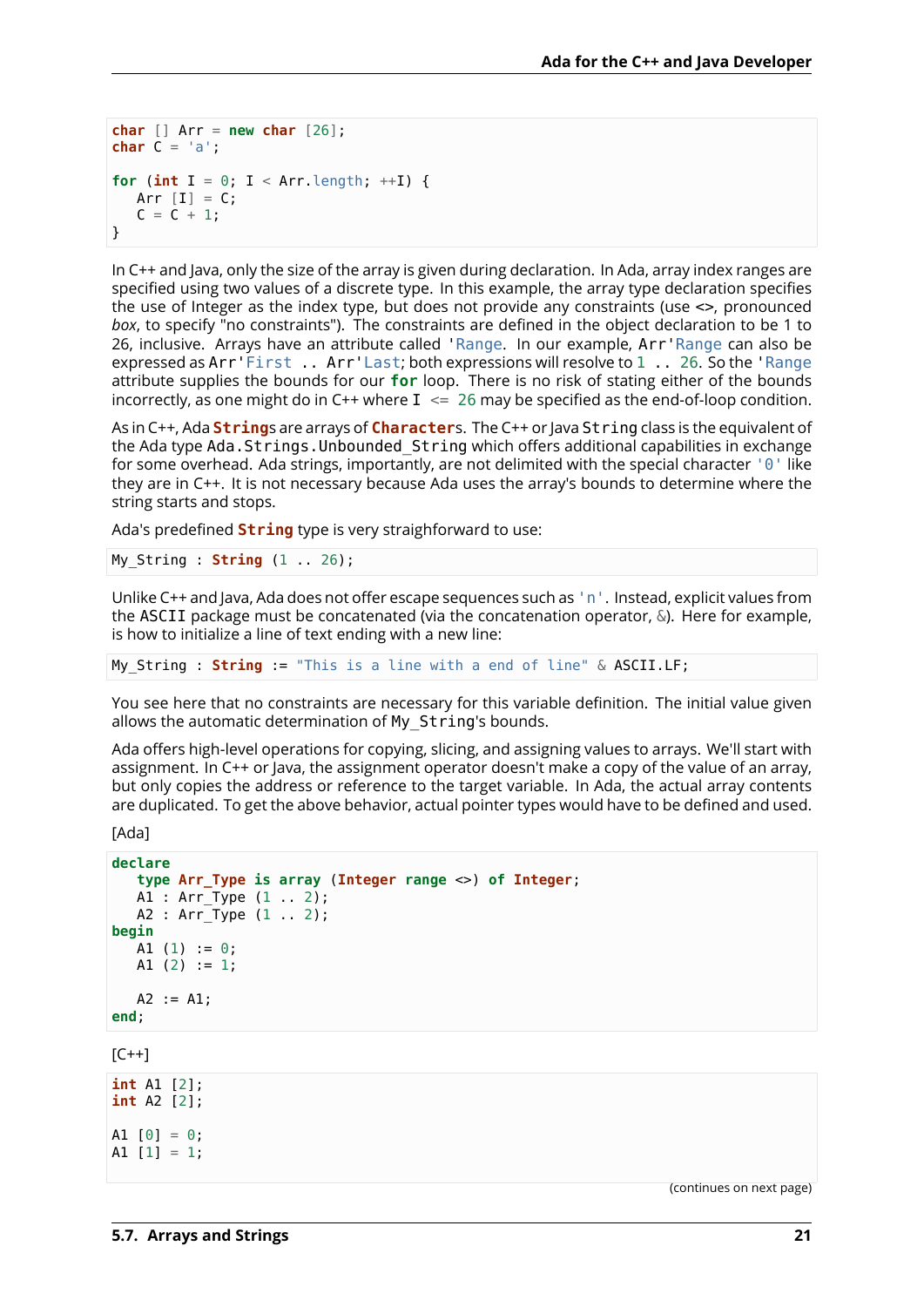```
for (int i = 0; i < 2; ++i) {
   A2 [i] = A1 [i];
}
```
[Java]

```
int [] A1 = new int [2];
int [] A2 = new int [2];
A1 [0] = 0;A1 [1] = 1;
A2 = Arrays.copyOf(A1, A1.length);
```
In all of the examples above, the source and destination arrays must have precisely the same number of elements. Ada allows you to easily specify a portion, or slice, of an array. So you can write the following:

[Ada]

```
declare
  type Arr_Type is array (Integer range <>) of Integer
  A1 : Arr_Type (1 .. 10);
  A2 : Arr Type (1 .. 5);
begin
  A2 (1 \t3) := A1 (4 \t6);end;
```
This assigns the 4th, 5th, and 6th elements of A1 into the 1st, 2nd, and 3rd elements of A2. Note that only the length matters here: the values of the indexes don't have to be equal; they slide automatically.

Ada also offers high level comparison operations which compare the contents of arrays as opposed to their addresses:

[Ada]

```
declare
   type Arr_Type is array (Integer range <>) of Integer;
   A1 : Arr_Type (1 .. 2);
  A2 : Arr_Type (1 .. 2);
begin
   if A1 = A2 then
```
 $[C++]$ 

```
int A1 [2];
int A2 [2];
bool eq = true;
for (int i = 0; i < 2; ++i) {
   if (A1 [i] != A2 [i]) {
      eq = false;}
}
if (eq) {
```
[Java]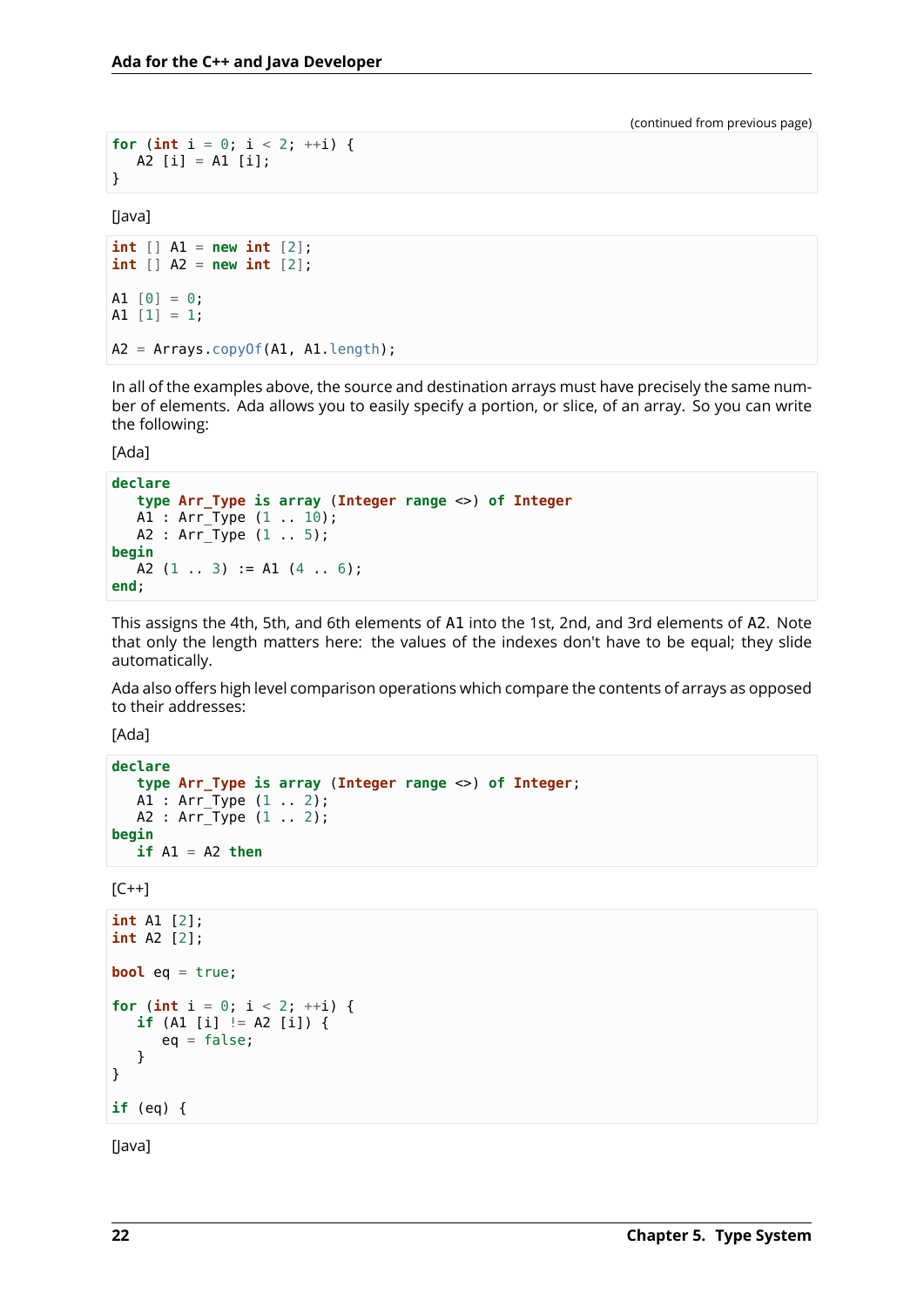```
int \begin{bmatrix} 1 \\ 41 \end{bmatrix} = new int \begin{bmatrix} 2 \\ 1 \end{bmatrix};
int [] A2 = new int [2];
if (Arrays.equals (A1, A2)) {
```
You can assign to all the elements of an array in each language in different ways. In Ada, the number of elements to assign can be determined by looking at the right-hand side, the left-hand side, or both sides of the assignment. When bounds are known on the left-hand side, it's possible to use the **others** expression to define a default value for all the unspecified array elements. Therefore, you can write:

```
declare
  type Arr_Type is array (Integer range <>) of Integer;
  A1 : Arr_Type := (1, 2, 3, 4, 5, 6, 7, 8, 9);
  A2 : Arr_Type (-2 .. 42) := (others => 0);
begin
  A1 := (1, 2, 3, others => 10);
   -- use a slice to assign A2 elements 11 .. 19 to 1
  A2 (11 .. 19) := (others => 1);
end;
```
#### <span id="page-27-0"></span>**5.8 Heterogeneous Data Structures**

In Ada, there's no distinction between **struct** and **class** as there is in C++. All heterogeneous data structures are **record**s. Here are some simple records:

[Ada]

```
declare
  type R is record
     A, B : Integer;
     C : Float;
  end record;
  V : R;
begin
  V.A := 0;end;
[C++]
```

```
struct R {
   int A, B;
   float C;
};
R V;
V.A = 0;
```
[Java]

```
class R {
   public int A, B;
   public float C;
}
R V = new R ();
V.A = 0;
```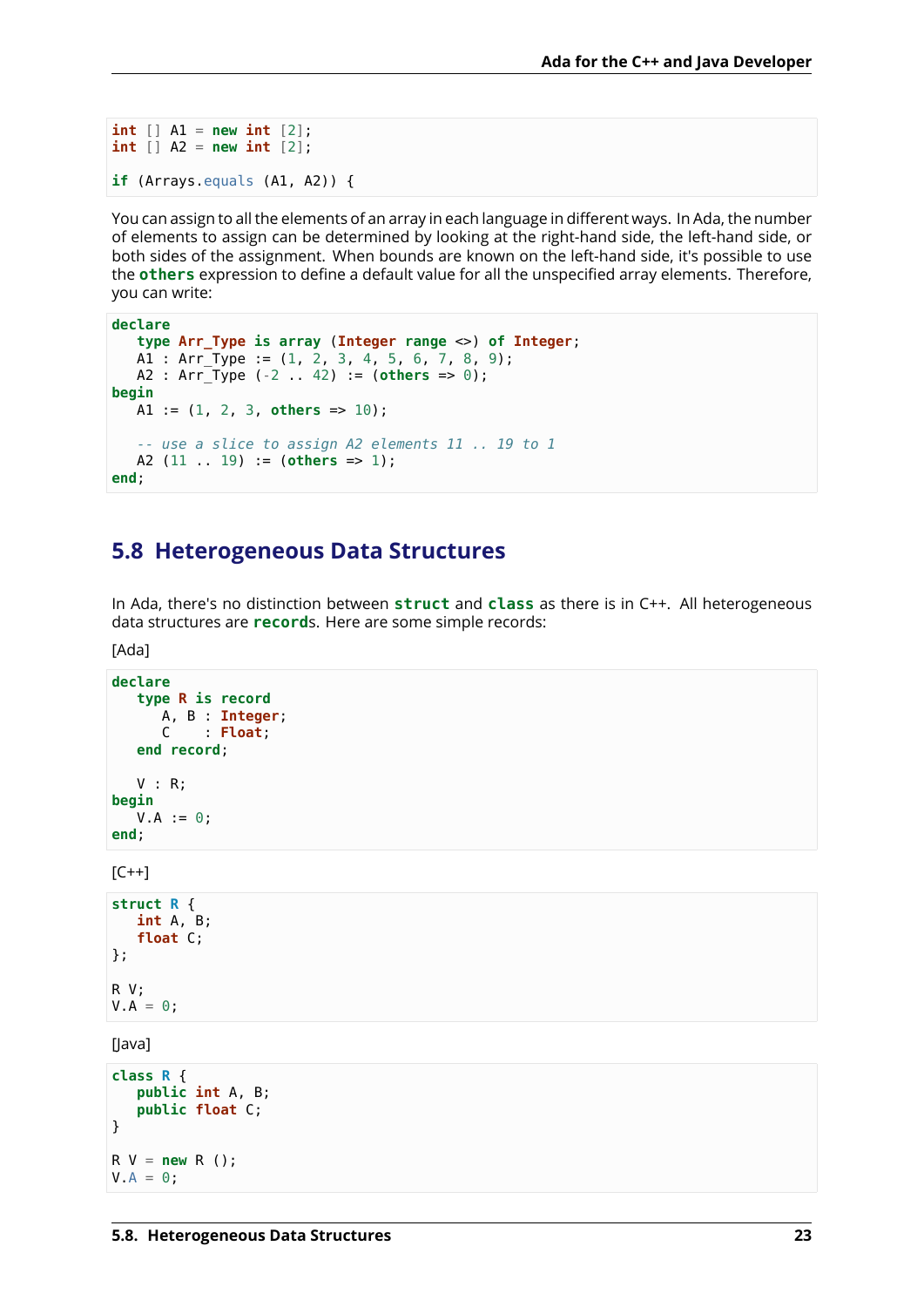Ada allows specification of default values for fields just like C++ and Java. The values specified can take the form of an ordered list of values, a named list of values, or an incomplete list followed by **others** => <> to specify that fields not listed will take their default values. For example:

```
type R is record
   A, B : Integer := 0;
   C : Float := 0.0;
end record;
V1 : R := (1, 2, 1.0);V2 : R := (A \Rightarrow 1, B \Rightarrow 2, C \Rightarrow 1.0);V3 : R := (C \Rightarrow 1.0, A \Rightarrow 1, B \Rightarrow 2);
V4 : R := (C => 1.0, others => <>);
```
### <span id="page-28-0"></span>**5.9 Pointers**

Pointers, references, and access types differ in significant ways across the languages that we are examining. In C++, pointers are integral to a basic understanding of the language, from array manipulation to proper declaration and use of function parameters. In Java, direct pointer manipulation is abstracted by the Java runtime. And in Ada, direct pointer manipulation is possible, but unlike C++, they are not required for basic usage with arrays and parameter passing.

We'll continue this section by explaining the difference between objects allocated on the stack and objects allocated on the heap using the following example:

[Ada]

```
declare
   type R is record
     A, B : Integer;
   end record;
   V1, V2 : R;
begin
   V1.A := 0;V2 := V1;V2.A := 1;end;
[C++]struct R {
  int A, B;
};
R V1, V2;
V1.A = 0;V2 = V1;V2.A = 1;[Java]
public class R {
   public int A, B;
}
R V1, V2;
V1 = new R ();
```
(continues on next page)

 $V1.A = 0;$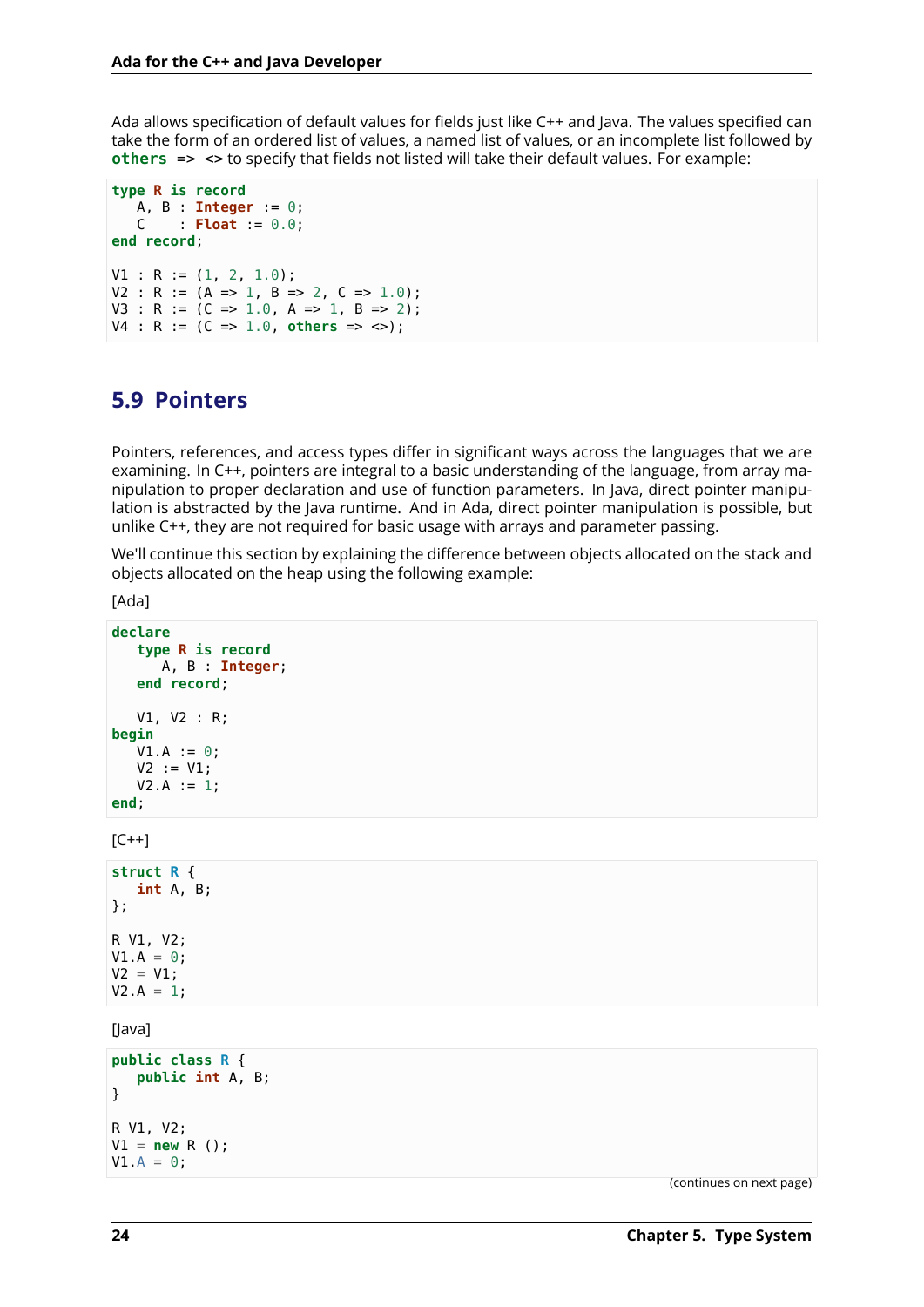$V2 = V1;$  $V2.A = 1;$ 

There's a fundamental difference between the Ada and C++ semantics above and the semantics for Java. In Ada and C++, objects are allocated on the stack and are directly accessed. V1 and V2 are two different objects and the assignment statement copies the value of V1 into V2. In Java, V1 and V2 are two *references* to objects of class R. Note that when V1 and V2 are declared, no actual object of class R yet exists in memory: it has to be allocated later with the **new** allocator operator. After the assignment  $V2 = V1$ , there's only one R object in memory: the assignment is a reference assignment, not a value assignment. At the end of the Java code, V1 and V2 are two references to the same objects and the V2. $A = 1$  statement changes the field of that one object, while in the Ada and the C++ case V1 and V2 are two distinct objects.

To obtain similar behavior in Ada, you can use pointers. It can be done through Ada's *access type*:

```
[Ada]
```

```
declare
   type R is record
     A, B : Integer;
   end record;
   type R_Access is access R;
   V1 : R Access;
   V2 : R_Access;
begin
   V1 := new R;
   V1.A := 0;V2 := V1:
   V2.A := 1;end;
[C++]struct R {
   int A, B;
};
R * VI. * V2;
V1 = new R();
V1 - > A = 0:
V2 = V1;
```
For those coming from the Java world: there's no garbage collector in Ada, so objects allocated by the **new** operator need to be expressly freed.

Dereferencing is performed automatically in certain situations, for instance when it is clear that the type required is the dereferenced object rather than the pointer itself, or when accessing record members via a pointer. To explicitly dereference an access variable, append .**all**. The equivalent of V1->A in C++ can be written either as V1.A or V1.**all**.A.

Pointers to scalar objects in Ada and C++ look like:

[Ada]

 $V2 - > A = 0$ ;

```
procedure Main is
   type A_Int is access Integer;
   Var : A_Int := new Integer;
begin
   Var.all := 0;
end Main;
```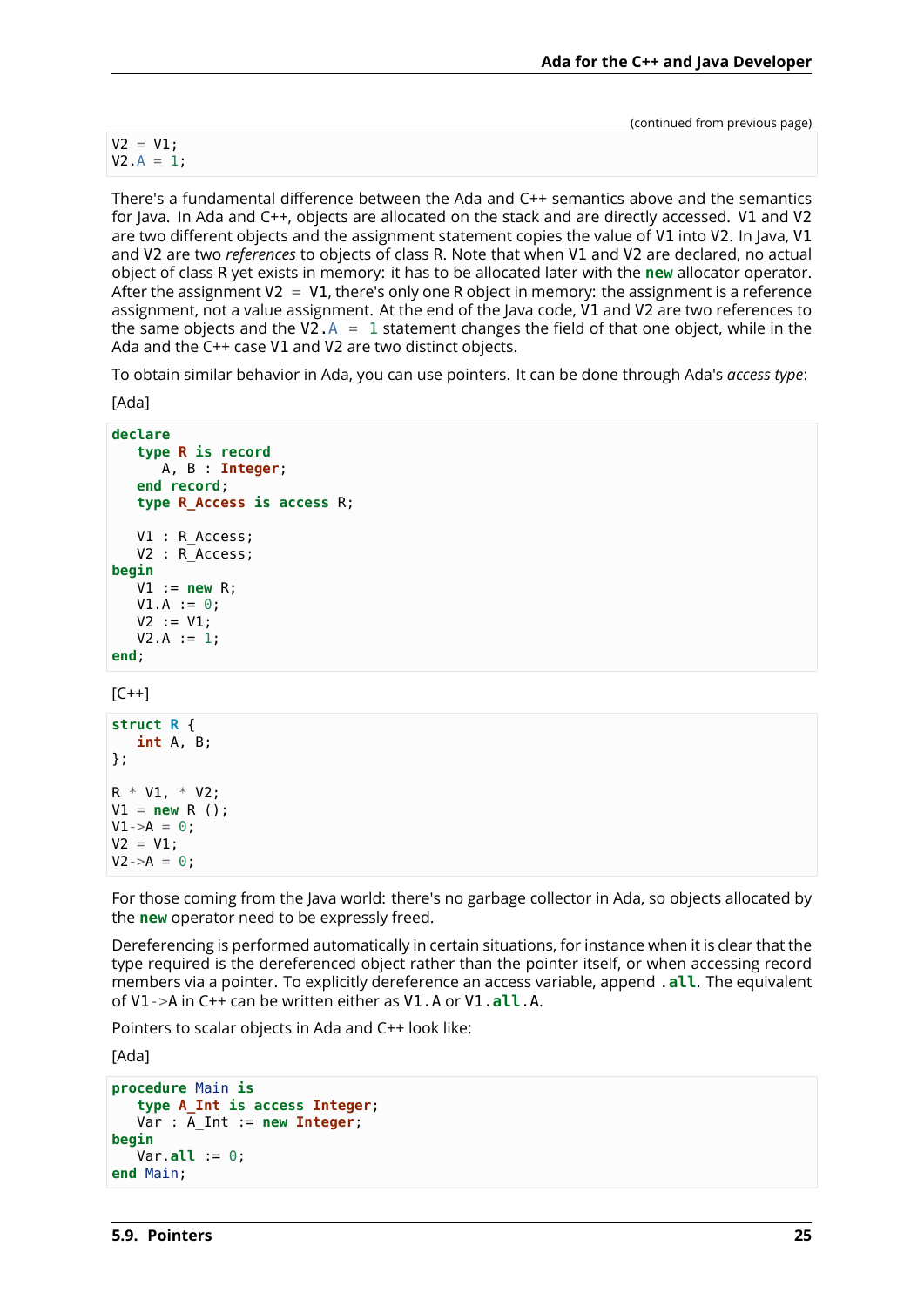$[C++]$ 

```
int main (int argc, char *argv[]) {
 int * Var = new int;*Var = 0:
}
```
An initializer can be specified with the allocation by appending '(value):

```
Var : A Int := new Integer'(0);
```
When using Ada pointers to reference objects on the stack, the referenced objects must be declared as being **aliased**. This directs the compiler to implement the object using a memory region, rather than using registers or eliminating it entirely via optimization. The access type needs to be declared as either **access all** (if the referenced object needs to be assigned to) or **access constant** (if the referenced object is a constant). The 'Access attribute works like the C++ & operator to get a pointer to the object, but with a "scope accessibility" check to prevent references to objects that have gone out of scope. For example:

[Ada]

```
type A_Int is access all Integer;
Var : aliased Integer;
Ptr : A_Int := Var'Access;
```
 $[C++]$ 

```
int Var;
int * Ptr = &Var;
```
To deallocate objects from the heap in Ada, it is necessary to use a deallocation subprogram that accepts a specific access type. A generic procedure is provided that can be customized to fit your needs — it's called Ada.Unchecked\_Deallocation. To create your customized deallocator (that is, to instantiate this generic), you must provide the object type as well as the access type as follows:

[Ada]

```
with Ada.Unchecked_Deallocation;
procedure Main is
  type Integer_Access is access all Integer;
  procedure Free is new Ada.Unchecked_Deallocation (Integer, Integer_Access);
  My_Pointer : Integer_Access := new Integer;
begin
  Free (My_Pointer);
end Main;
```
 $IC++$ ]

```
int main (int argc, char *argv[]) {
 int * my\_pointer = new int;delete my_pointer;
}
```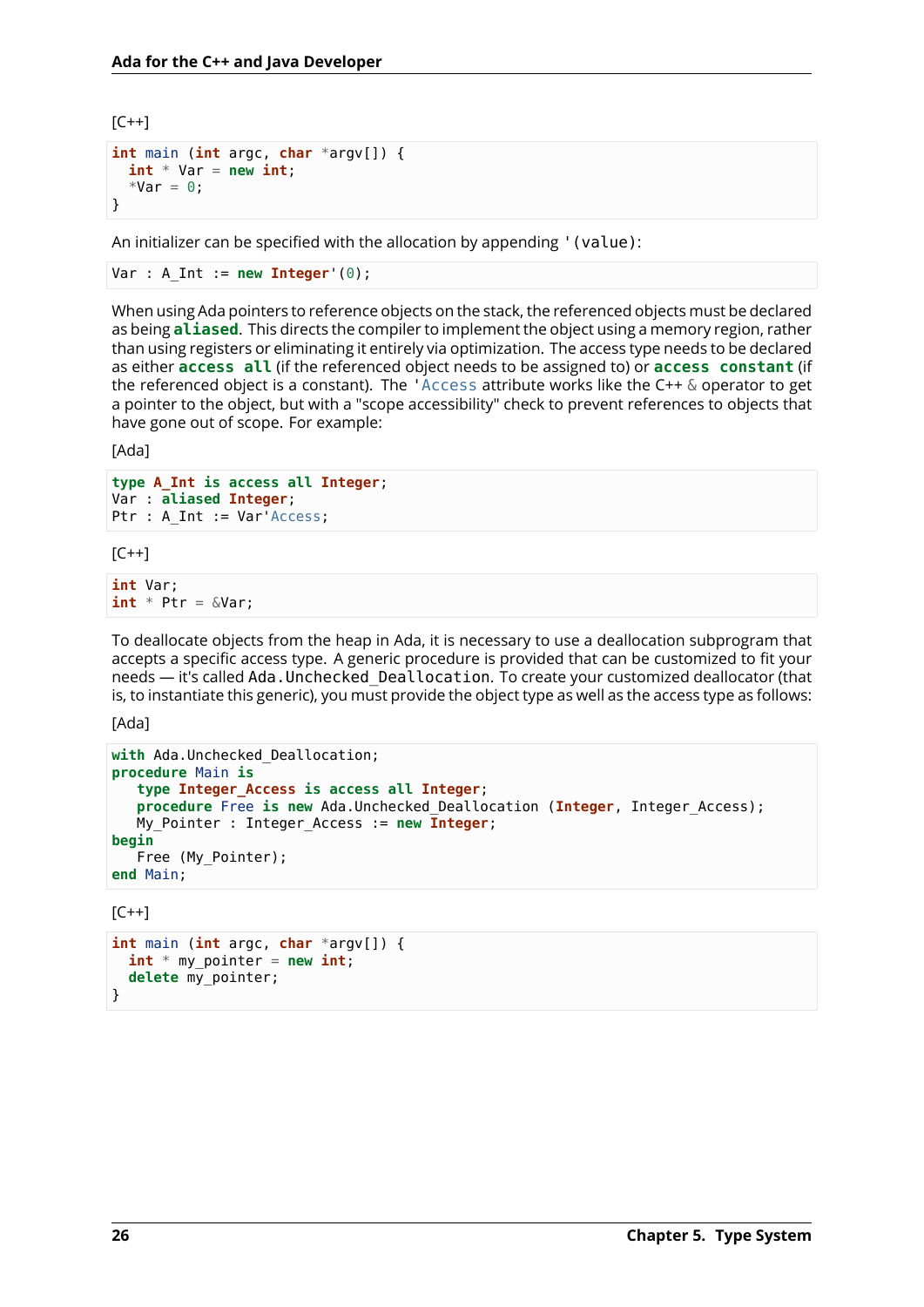**CHAPTER**

# **FUNCTIONS AND PROCEDURES**

# <span id="page-31-1"></span><span id="page-31-0"></span>**6.1 General Form**

Subroutines in C++ and Java are always expressed as functions (methods) which may or may not return a value. Ada explicitly differentiates between functions and procedures. Functions must return a value and procedures must not. Ada uses the more general term "subprogram" to refer to both functions and procedures.

Parameters can be passed in three distinct modes: **in**, which is the default, is for input parameters, whose value is provided by the caller and cannot be changed by the subprogram. **out** is for output parameters, with no initial value, to be assigned by the subprogram and returned to the caller. **in out** is a parameter with an initial value provided by the caller, which can be modified by the subprogram and returned to the caller (more or less the equivalent of a non-constant reference in C++). Ada also provides **access** parameters, in effect an explicit pass-by-reference indicator.

In Ada the programmer specifies how the parameter will be used and in general the compiler decides how it will be passed (i.e., by copy or by reference). (There are some exceptions to the "in general". For example, parameters of scalar types are always passed by copy, for all three modes.) C++ has the programmer specify how to pass the parameter, and Java forces primitive type parameters to be passed by copy and all other parameters to be passed by reference. For this reason, a 1:1 mapping between Ada and Java isn't obvious but here's an attempt to show these differences:

[Ada]

```
procedure Proc
 (Var1 : Integer;
  Var2 out Integer;
 Var3 in out Integer);
function Func (Var : Integer) return Integer;
procedure Proc
(Var1 : Integer;
 Var2 : out Integer;
 Var3 in out Integer)
is
begin
  Var2 := Func (Var1):Var3 := Var3 + 1:
end Proc;
function Func (Var : Integer) return Integer
is
begin
   return Var + 1;
end Func;
```
 $[C++]$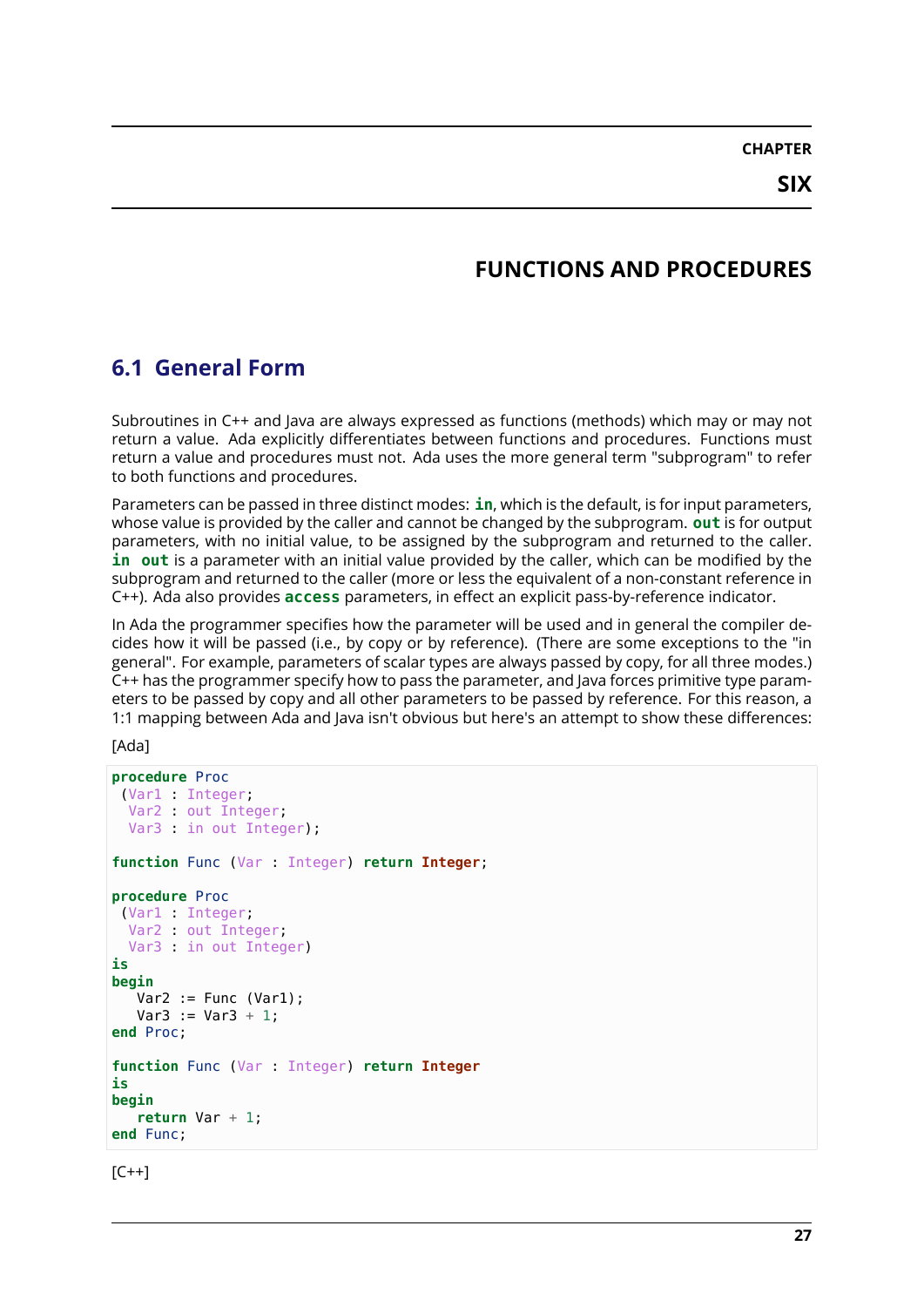```
void Proc
  (int Var1,
   int & Var2,
   int & Var3);
int Func (int Var);
void Proc
  (int Var1,
   int & Var2,
   int & Var3) {
   Var2 = Func (Var1);Var3 = Var3 + 1;
}
int Func (int Var) {
   return Var + 1;
}
```
[Java]

```
public class ProcData {
   public int Var2;
   public int Var3;
   public void Proc (int Var1) {
      Var2 = Func (Var1);Var3 = Var3 + 1:
   }
   public static int Func (int Var) {
      return Var + 1;
   }
}
```
The first two declarations for Proc and Func are specifications of the subprograms which are being provided later. Although optional here, it's still considered good practice to separately define specifications and implementations in order to make it easier to read the program. In Ada and C++, a function that has not yet been seen cannot be used. Here, Proc can call Func because its specification has been declared. In Java, it's fine to have the declaration of the subprogram later .

Parameters in Ada subprogram declarations are separated with semicolons, because commas are reserved for listing multiple parameters of the same type. Parameter declaration syntax is the same as variable declaration syntax, including default values for parameters. If there are no parameters, the parentheses must be omitted entirely from both the declaration and invocation of the subprogram.

# <span id="page-32-0"></span>**6.2 Overloading**

Different subprograms may share the same name; this is called "overloading." As long as the subprogram signatures (subprogram name, parameter types, and return types) are different, the compiler will be able to resolve the calls to the proper destinations. For example:

```
function Value (Str : String) return Integer;
function Value (Str : String) return Float;
```

```
V : Integer := Value ("8");
```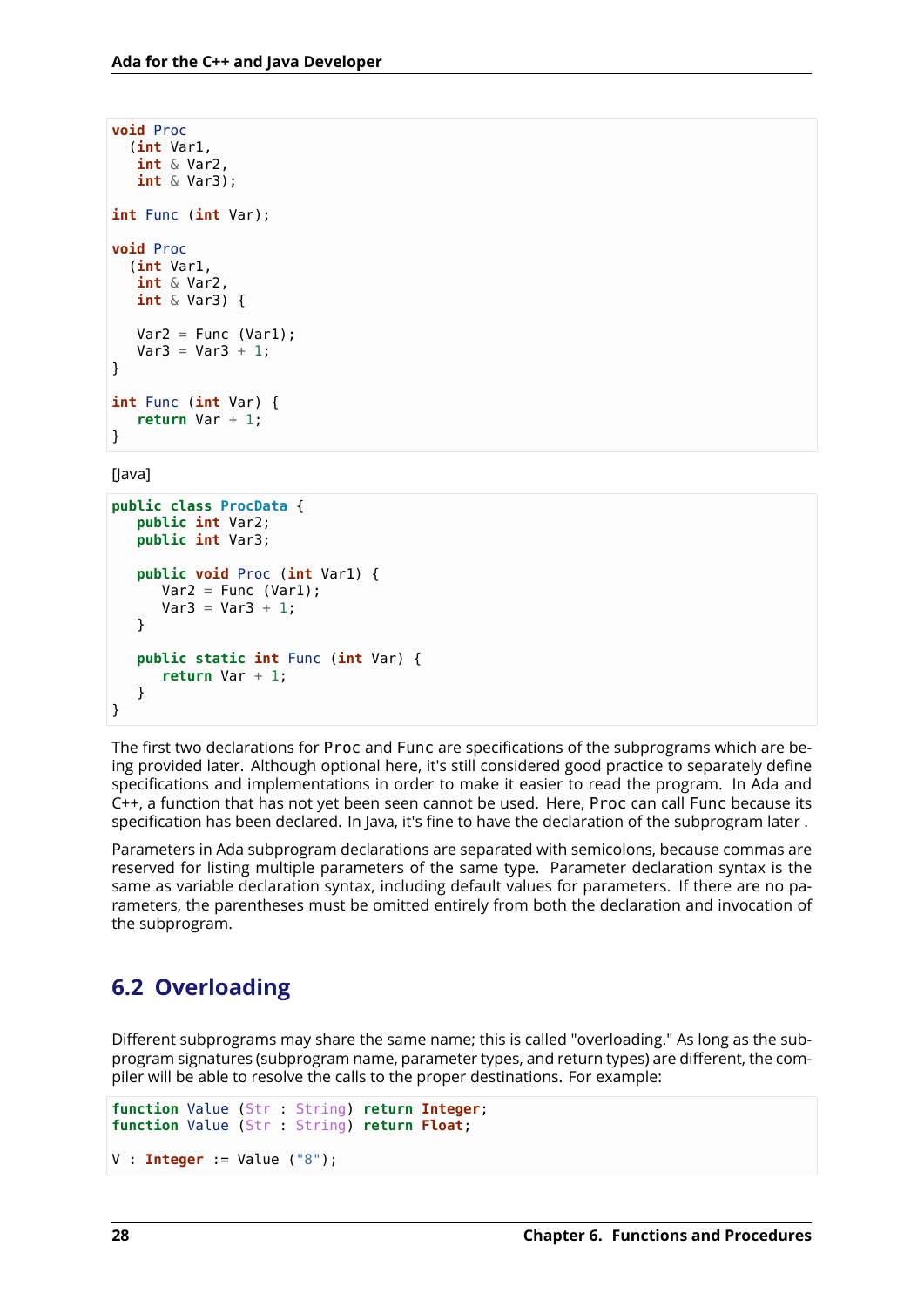The Ada compiler knows that an assignment to V requires an **Integer**. So, it chooses the Value function that returns an **Integer** to satisfy this requirement.

Operators in Ada can be treated as functions too. This allows you to define local operators that override operators defined at an outer scope, and provide overloaded operators that operate on and compare different types. To express an operator as a function, enclose it in quotes:

[Ada]

**function** "=" (Left : Day; Right : Integer) **return Boolean**;

 $[C++]$ 

**bool operator** = (Day Left, **int** Right);

#### <span id="page-33-0"></span>**6.3 Subprogram Contracts**

You can express the expected inputs and outputs of subprograms by specifying subprogram contracts. The compiler can then check for valid conditions to exist when a subprogram is called and can check that the return value makes sense. Ada allows defining contracts in the form of Pre and Post conditions; this facility was introduced in Ada 2012. They look like:

```
function Divide (Left, Right : Float) return Float
  with Pre => Right /= 0.0,
       Post => Divide'Result * Right < Left + 0.0001
               and then Divide'Result * Right > Left - 0.0001;
```
The above example adds a Pre condition, stating that Right cannot be equal to 0.0. While the IEEE floating point standard permits divide-by-zero, you may have determined that use of the result could still lead to issues in a particular application. Writing a contract helps to detect this as early as possible. This declaration also provides a Post condition on the result.

Postconditions can also be expressed relative to the value of the input:

```
procedure Increment (V : in out Integer)
  with Pre => V < Integer'Last,
       Post => V = V'0ld + 1;
```
V'Old in the postcondition represents the value that V had before entering Increment.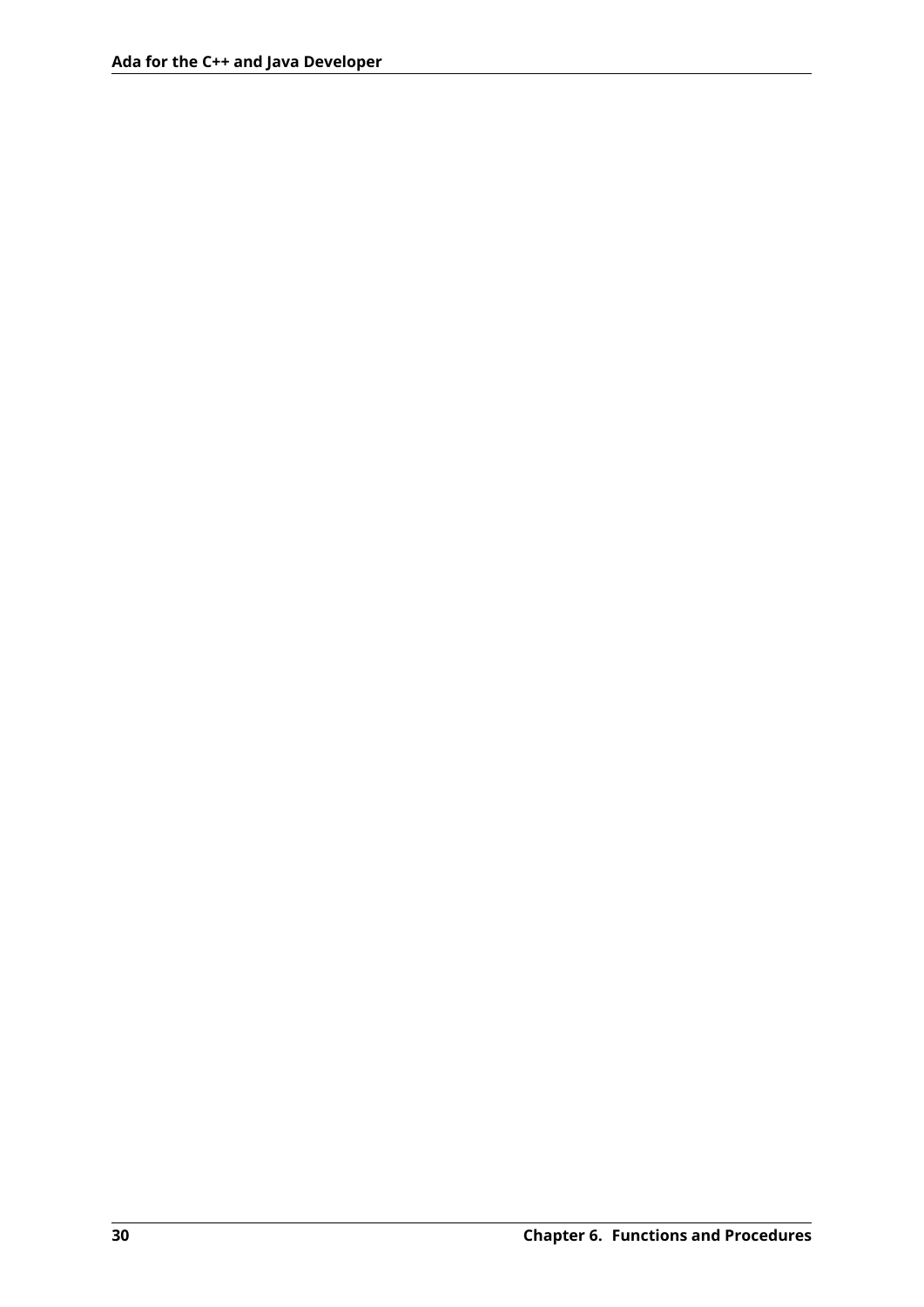# **PACKAGES**

# <span id="page-35-1"></span><span id="page-35-0"></span>**7.1 Declaration Protection**

The package is the basic modularization unit of the Ada language, as is the class for Java and the header and implementation pair for C++. An Ada package contains three parts that, for GNAT, are separated into two files: *.ads* files contain public and private Ada specifications, and *.adb* files contain the implementation, or Ada bodies.

Java doesn't provide any means to cleanly separate the specification of methods from their implementation: they all appear in the same file. You can use interfaces to emulate having separate specifications, but this requires the use of OOP techniques which is not always practical.

Ada and C++ do offer separation between specifications and implementations out of the box, independent of OOP.

```
package Package_Name is
   -- public specifications
private
   -- private specifications
end Package_Name;
package body Package_Name is
  -- implementation
end Package_Name;
```
Private types are useful for preventing the users of a package's types from depending on the types' implementation details. The **private** keyword splits the package spec into "public" and "private" parts. That is somewhat analogous to C++'s partitioning of the class construct into different sections with different visibility properties. In Java, the encapsulation has to be done field by field, but in Ada the entire definition of a type can be hidden. For example:

```
package Types is
   type Type_1 is private;
   type Type_2 is private;
   type Type_3 is private;
   procedure P (X : Type 1);
   ...
private
   procedure Q (Y : Type 1);
   type Type_1 is new Integer range 1 .. 1000;
   type Type_2 is array (Integer range 1 .. 1000) of Integer;
   type Type_3 is record
      A, B : Integer;
   end record;
end Types;
```
Subprograms declared above the **private** separator (such as P) will be visible to the package user, and the ones below (such as Q) will not. The body of the package, the implementation, has access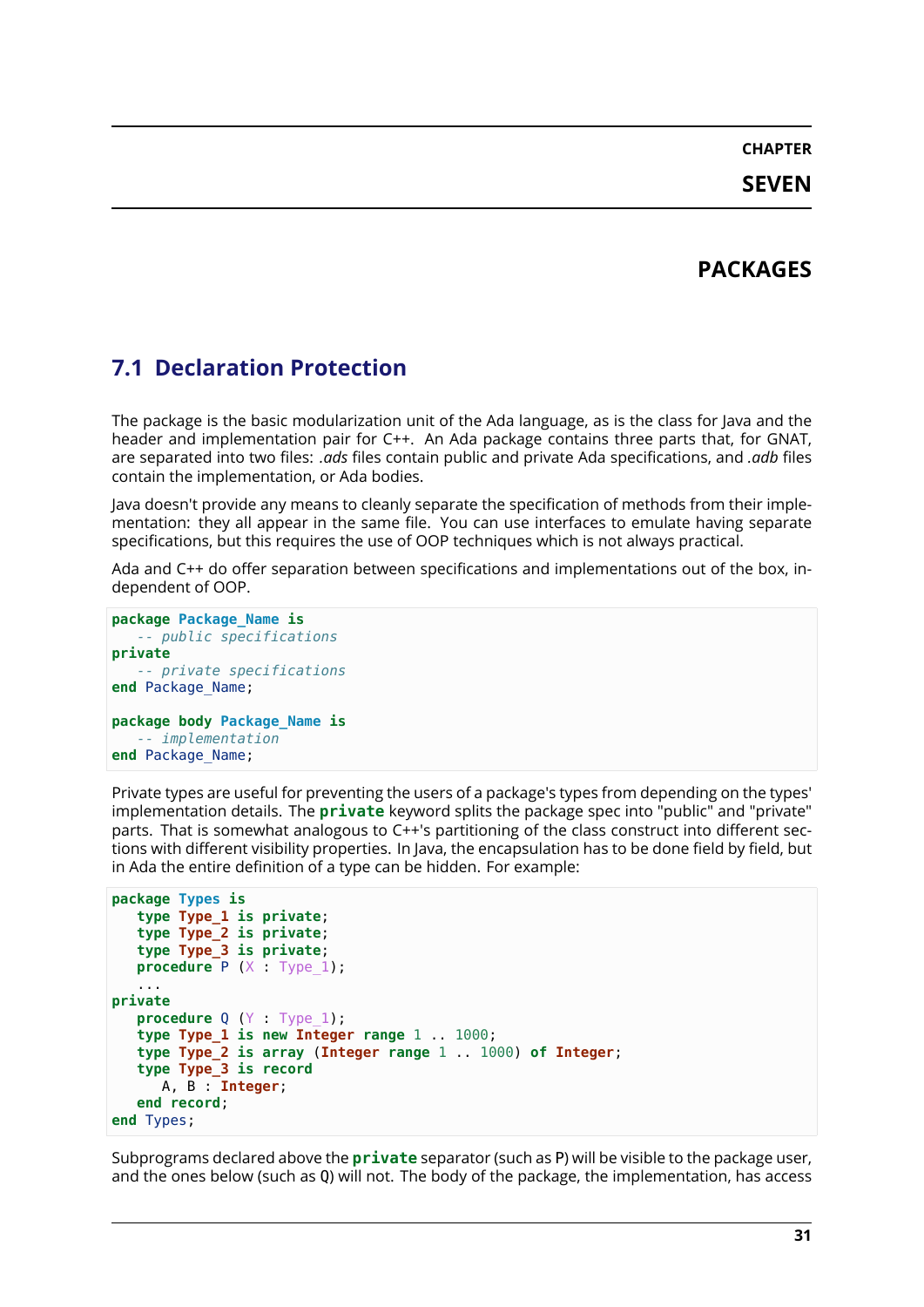to both parts.

# <span id="page-36-0"></span>**7.2 Hierarchical Packages**

Ada packages can be organized into hierarchies. A child unit can be declared in the following way:

```
-- root-child.ads
package Root.Child is
  -- package spec goes here
end Root.Child;
-- root-child.adb
package body Root.Child is
  -- package body goes here
end Root.Child;
```
Here, Root.Child is a child package of Root. The public part of Root.Child has access to the public part of Root. The private part of Child has access to the private part of Root, which is one of the main advantages of child packages. However, there is no visibility relationship between the two bodies. One common way to use this capability is to define subsystems around a hierarchical naming scheme.

# <span id="page-36-1"></span>**7.3 Using Entities from Packages**

Entities declared in the visible part of a package specification can be made accessible using a **with** clause that references the package, which is similar to the C++ *#include* directive. Visibility is implicit in Java: you can always access all classes located in your *CLASSPATH*. After a **with** clause, entities needs to be prefixed by the name of their package, like a C++ namespace or a Java package. This prefix can be omitted if a **use** clause is employed, similar to a C++ **using namespace** or a Java **import**.

[Ada]

```
-- pck.ads
package Pck is
  My_Glob : Integer;
end Pck;
-- main.adb
with Pck;
procedure Main is
begin
   Pck.My_Glob := 0;
end Main;
```
 $[C++]$ 

*// pck.h*

```
namespace pck {
   extern int myGlob;
```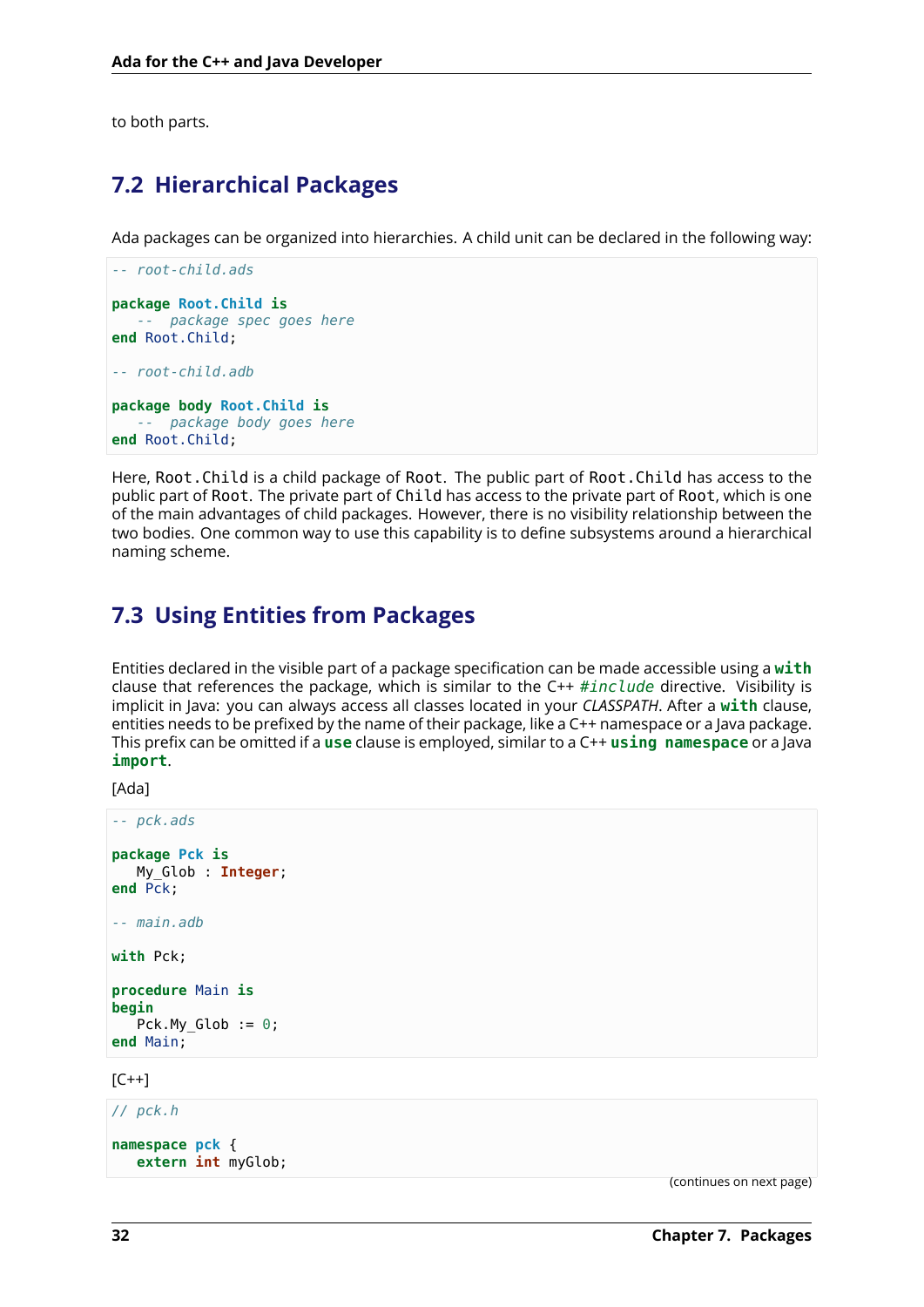}

```
// pck.cpp
```

```
namespace pck {
  int myGlob;
}
```
*// main.cpp*

```
#include "pck.h"
```

```
int main (int argc, char ** argv) {
  pck::myGlob = 0;
}
```
[Java]

```
// Globals.java
```
**package pck**;

```
public class Globals {
   public static int myGlob;
}
// Main.java
public class Main {
   public static void main (String [] argv) {
      pck.Globals.myGlob = 0;
   }
}
```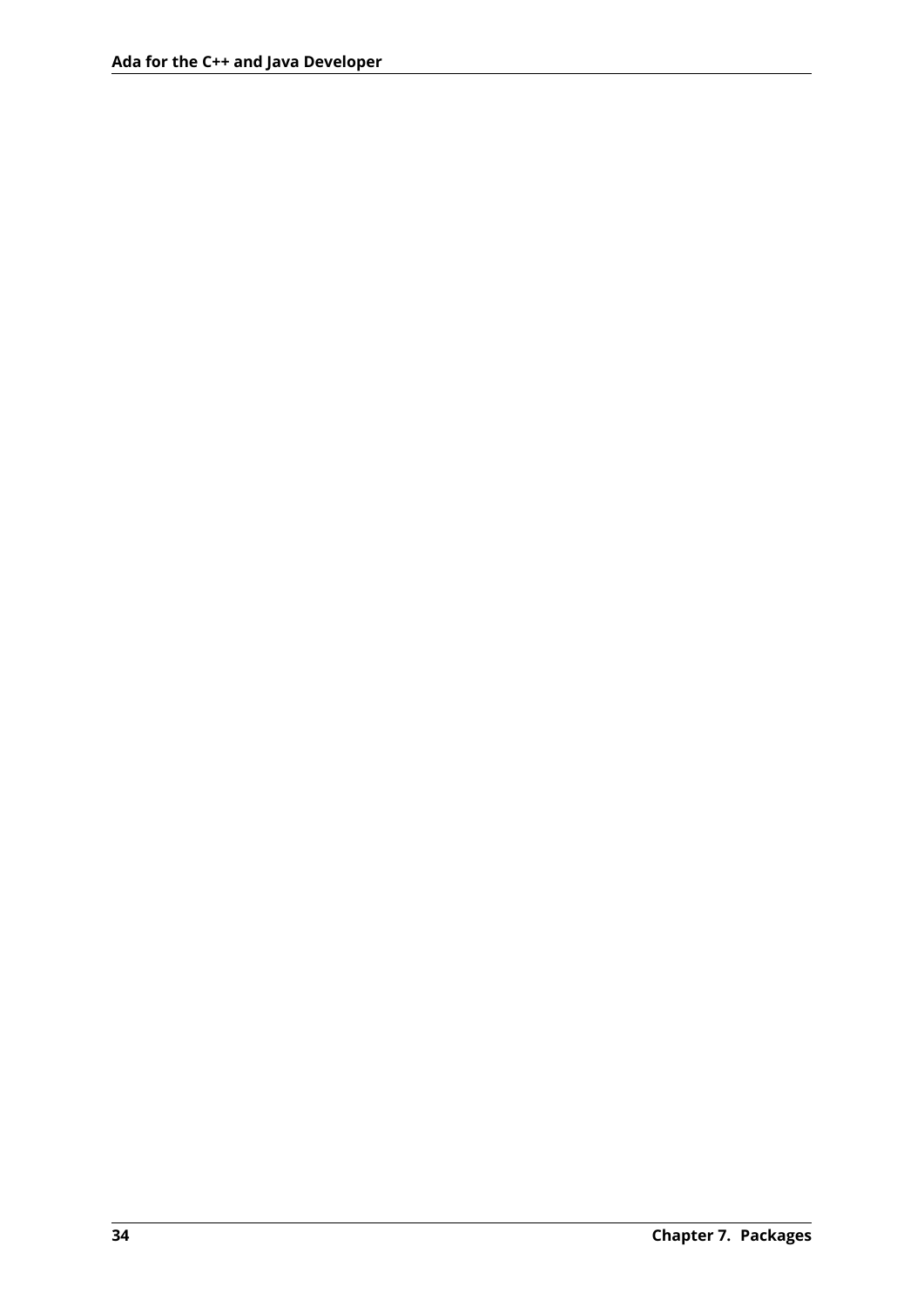# <span id="page-39-0"></span>**CLASSES AND OBJECT ORIENTED PROGRAMMING**

# <span id="page-39-1"></span>**8.1 Primitive Subprograms**

Primitive subprograms in Ada are basically the subprograms that are eligible for inheritance / derivation. They are the equivalent of C++ member functions and Java instance methods. While in C++ and Java these subprograms are located within the nested scope of the type, in Ada they are simply declared in the same scope as the type. There's no syntactic indication that a subprogram is a primitive of a type.

The way to determine whether P is a primitive of a type T is if

- 1. it is declared in the same scope as T, and
- 2. it contains at least one parameter of type T, or returns a result of type T.

In C++ or Java, the self reference **this** is implicitly declared. It may need to be explicitly stated in certain situations, but usually it's omitted. In Ada the self-reference, called the *controlling parameter*, must be explicitly specified in the subprogram parameter list. While it can be any parameter in the profile with any name, we'll focus on the typical case where the first parameter is used as the self parameter. Having the controlling parameter listed first also enables the use of OOP prefix notation which is convenient.

A **class** in C++ or Java corresponds to a **tagged type** in Ada. Here's an example of the declaration of an Ada tagged type with two parameters and some dispatching and non-dispatching primitives, with equivalent examples in C++ and lava:

[Ada]

```
type T is tagged record
  V, W : Integer;
end record;
type T_Access is access all T;
function F (V : T) return Integer;
procedure P1 (V : access T);
procedure P2 (V : T_Access);
[C++]class T {
```

```
public:
   int V, W;
   int F ();
   void P1 ();
```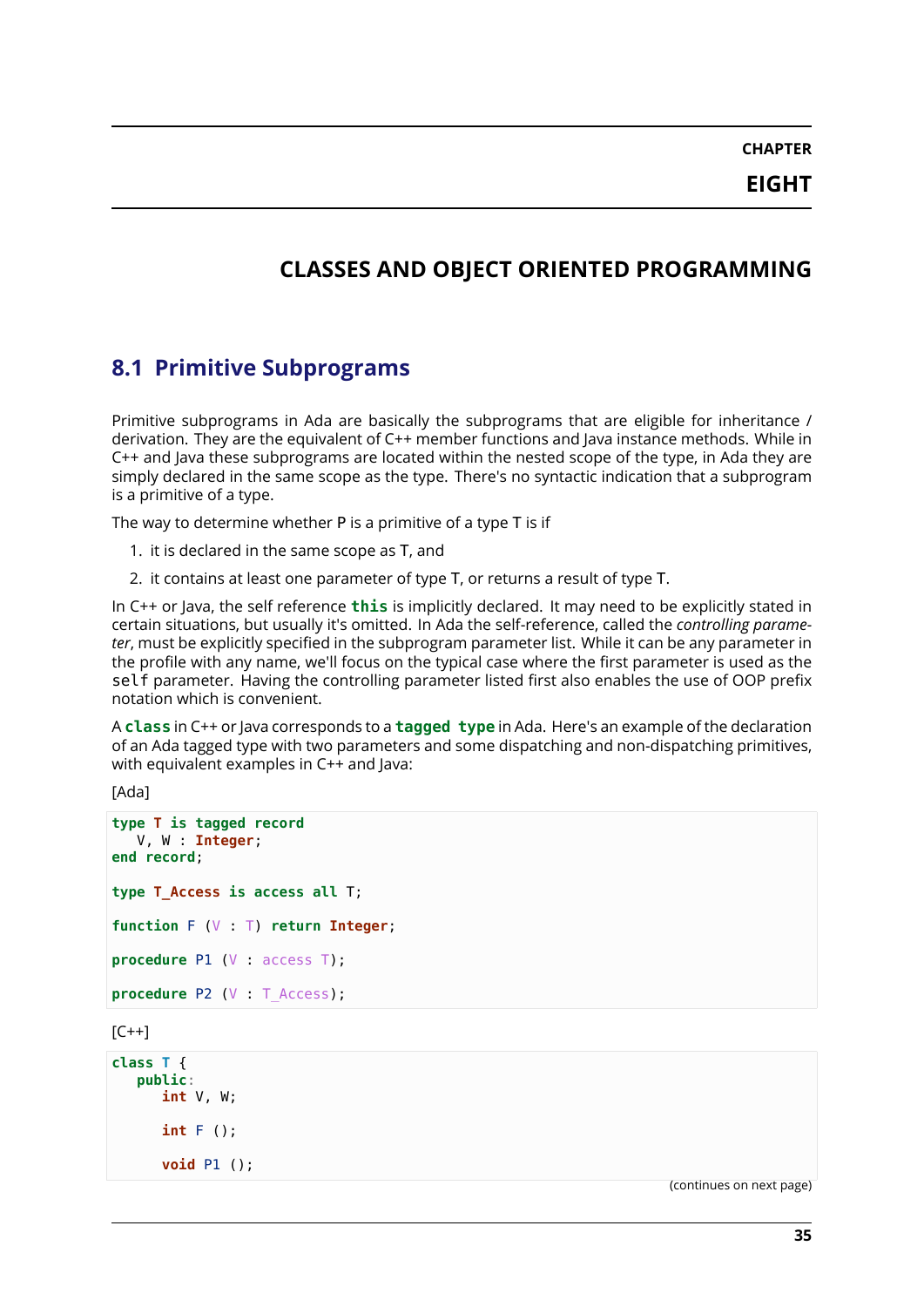};

**void** P2 (T \* v);

[Java]

```
public class T {
      public int V, W;
      public int F () {};
      public void P1 () {};
      public static void P2 (T v) {};
}
```
Note that P2 is not a primitive of  $T - i$ t does not have any parameters of type T. Its parameter is of type T\_Access, which is a different type.

Once declared, primitives can be called like any subprogram with every necessary parameter specified, or called using prefix notation. For example:

[Ada]

**declare** V : T; **begin** V.P1; **end**;

 $[C++]$ 

{ T v; v.P1 (); }

[Java]

```
{
 T v = new T ();
  v.P1 ();
}
```
# <span id="page-40-0"></span>**8.2 Derivation and Dynamic Dispatch**

Despite the syntactic differences, derivation in Ada is similar to derivation (inheritance) in C++ or Java. For example, here is a type hierarchy where a child class overrides a method and adds a new method:

[Ada]

```
type Root is tagged record
  F1 : Integer;
end record;
procedure Method 1 (Self : Root);
```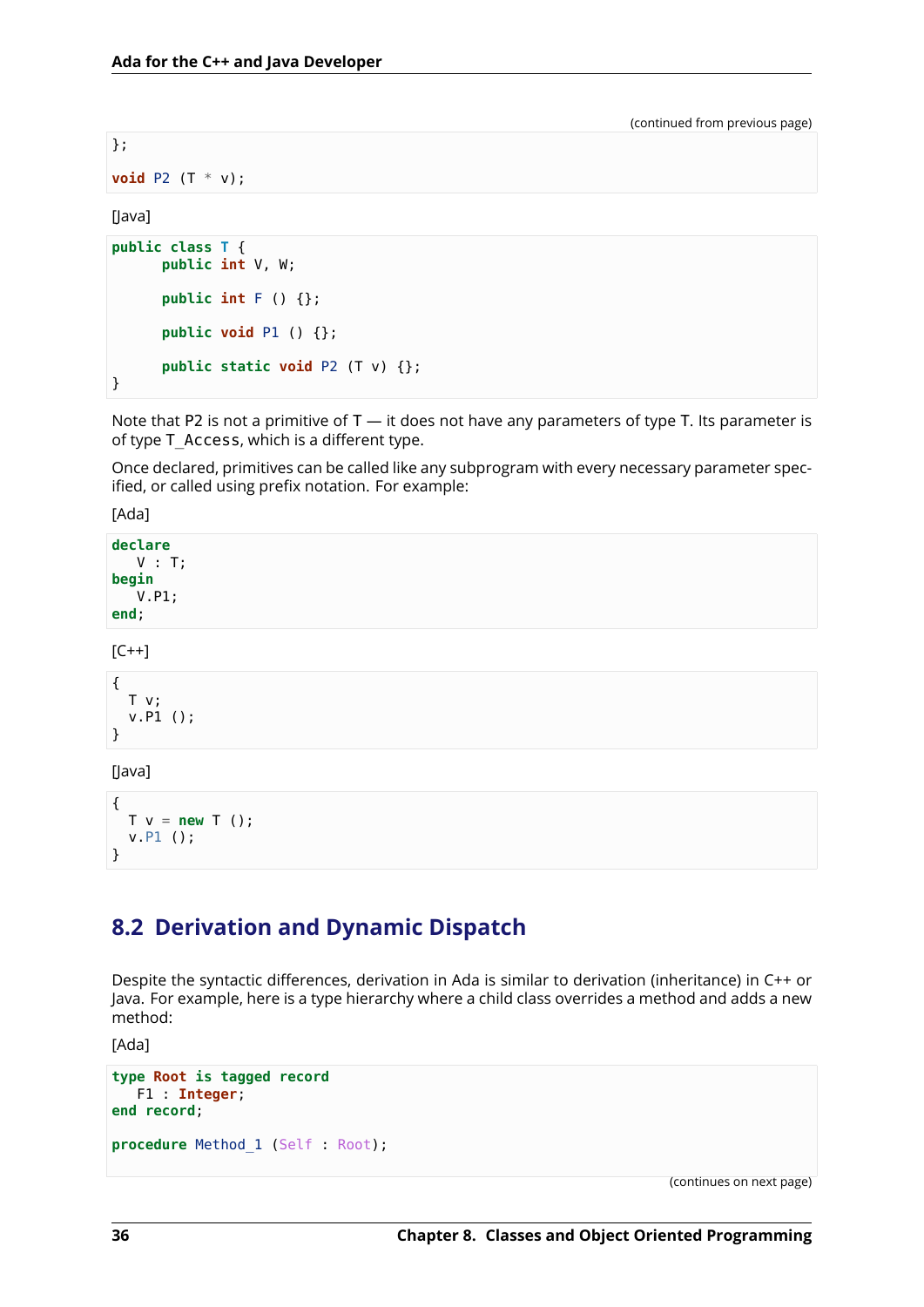```
type Child is new Root with record
  F2 : Integer;
end record;
overriding
procedure Method_1 (Self : Child);
```
**procedure** Method 2 (Self : Child);

 $IC++]$ 

```
class Root {
   public:
      int f1;
      virtual void method1 ();
};
class Child : public Root {
   public:
      int f2;
      virtual void method1 ();
      virtual void method2 ();
};
```
[Java]

```
public class Root {
   public int f1;
   public void method1 ();
}
public class Child extends Root {
   public int f2;
   @Override
   public void method1 ();
   public void method2 ();
}
```
Like Java, Ada primitives on tagged types are always subject to dispatching; there is no need to mark them **virtual**. Also like Java, there's an optional keyword **overriding** to ensure that a method is indeed overriding something from the parent type.

Unlike many other OOP languages, Ada differentiates between a reference to a specific tagged type, and a reference to an entire tagged type hierarchy. While Root is used to mean a specific type, Root'Class — a class-wide type — refers to either that type or any of its descendants. A method using a parameter of such a type cannot be overridden, and must be passed a parameter whose type is of any of Root's descendants (including Root itself).

Next, we'll take a look at how each language finds the appropriate method to call within an OO class hierarchy; that is, their dispatching rules. In Java, calls to non-private instance methods are always dispatching. The only case where static selection of an instance method is possible is when calling from a method to the **super** version.

In C++, by default, calls to virtual methods are always dispatching. One common mistake is to use a by-copy parameter hoping that dispatching will reach the real object. For example:

```
void proc (Root p) {
  p.method1 ();
}
Root * v = new Child();
```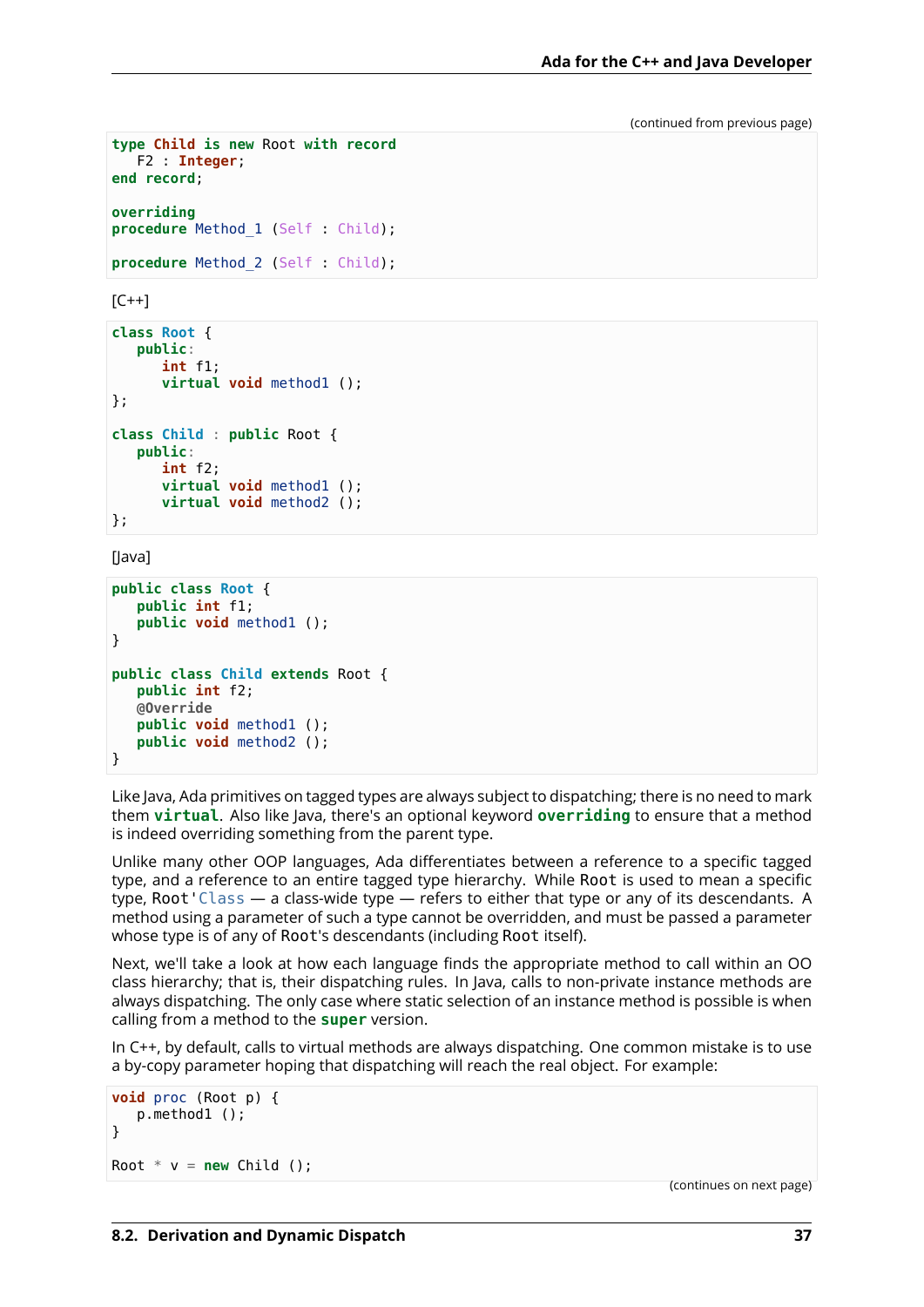#### proc (\*v);

In the above code, p.method1() will not dispatch. The call to proc makes a copy of the Root part of v, so inside proc, p.method1() refers to the method1() of the root object. The intended behavior may be specified by using a reference instead of a copy:

```
void proc (Root & p) {
   p.method1 ();
}
Root * v = new Child();
proc (*v);
```
In Ada, tagged types are always passed by reference but dispatching only occurs on class-wide types. The following Ada code is equivalent to the latter C++ example:

```
declare
   procedure Proc (P : Root'Class) is
   begin
      P.Method_1;
   end;
   type Root_Access is access all Root'Class;
   V : Root_Access := new Child;
begin
   Proc (V.all);
end;
```
Dispatching from within primitives can get tricky. Let's consider a call to Method\_1 in the implementation of Method 2. The first implementation that might come to mind is:

```
procedure Method_2 (P : Root) is
begin
   P.Method_1;
end;
```
However, Method\_2 is called with a parameter that is of the definite type Root. More precisely, it is a definite view of a child. So, this call is not dispatching; it will always call Method 1 of Root even if the object passed is a child of Root. To fix this, a view conversion is necessary:

```
procedure Method_2 (P : Root) is
begin
   Root'Class (P).Method_1;
end;
```
This is called "redispatching." Be careful, because this is the most common mistake made in Ada when using OOP. In addition, it's possible to convert from a class wide view to a definite view, and to select a given primitive, like in C++:

```
[Ada]
```

```
procedure Proc (P : Root'Class) is
begin
   Root (P).Method_1;
end;
```
 $[C++]$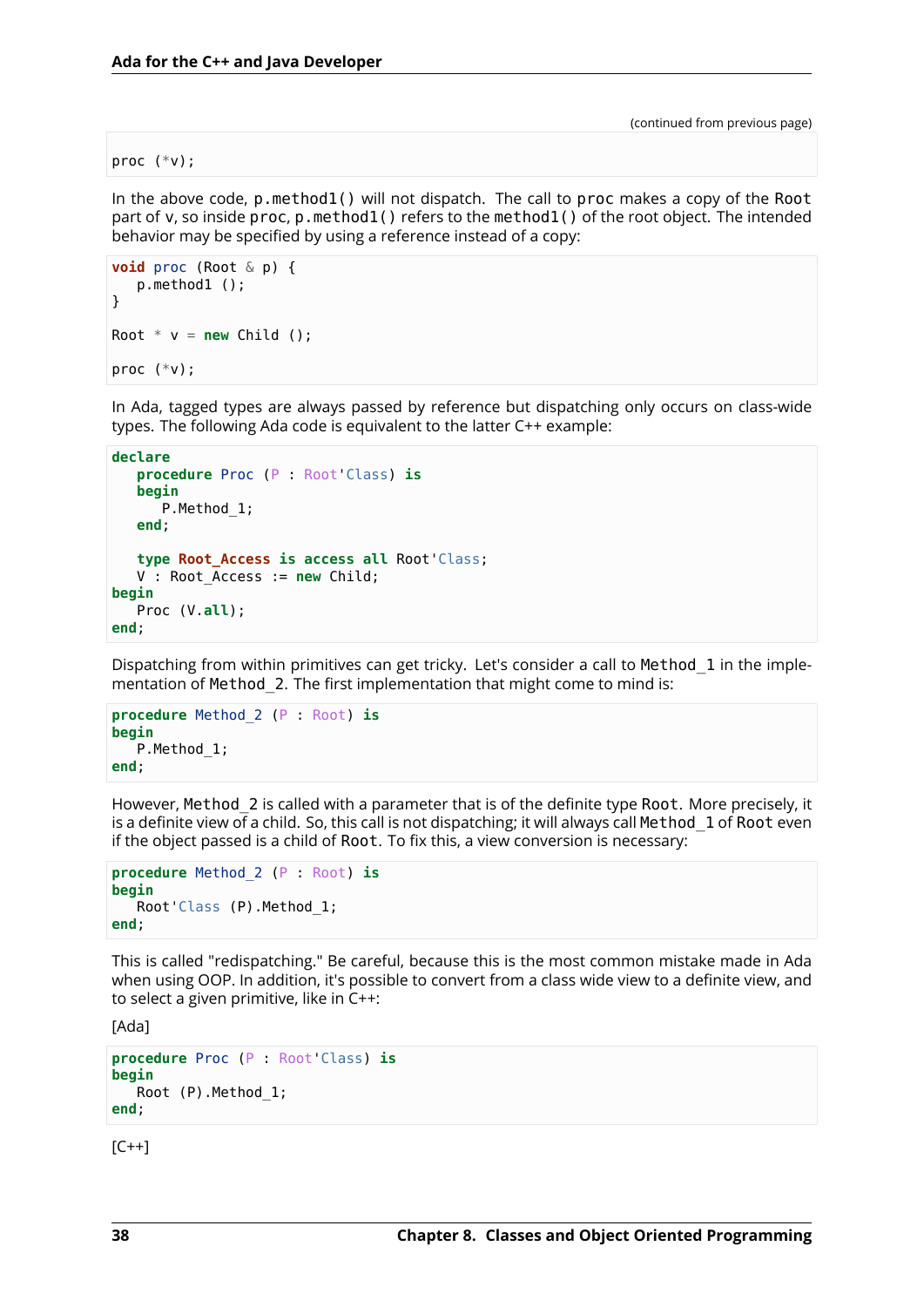```
void proc (Root & p) {
   p.Root::method1 ();
}
```
#### <span id="page-43-0"></span>**8.3 Constructors and Destructors**

Ada does not have constructors and destructors in quite the same way as C++ and Java, but there is analagous functionality in Ada in the form of default initialization and finalization.

Default initialization may be specified for a record component and will occur if a variable of the record type is not assigned a value at initialization. For example:

```
type T is tagged record
   F : Integer := Compute Default F;
end record;
function Compute_Default_F return Integer is
begin
   Put Line ("Compute");
   return 0;
end Compute_Default_F;
V1 : T;
V2 : T := (F \Rightarrow 0):
```
In the declaration of V1, T. F receives a value computed by the subprogram Compute Default F. This is part of the default initialization. V2 is initialized manually and thus will not use the default initialization.

For additional expressive power, Ada provides a type called Ada.Finalization.**Controlled** from which you can derive your own type. Then, by overriding the Initialize procedure you can create a constructor for the type:

```
type T is new Ada.Finalization.Controlled with record
   F : Integer;
end record;
procedure Initialize (Self : in out T) is
begin
   Put_Line ("Compute");
   Self.F := 0;
end Initialize;
V1 : T;
V2 : T := (F \Rightarrow 0):
```
Again, this default initialization subprogram is only called for V1; V2 is initialized manually. Furthermore, unlike a C++ or Java constructor, Initialize is a normal subprogram and does not perform any additional initialization such as calling the parent's initialization routines.

When deriving from **Controlled**, it's also possible to override the subprogram Finalize, which is like a destructor and is called for object finalization. Like Initialize, this is a regular subprogram. Do not expect any other finalizers to be automatically invoked for you.

Controlled types also provide functionality that essentially allows overriding the meaning of the assignment operation, and are useful for defining types that manage their own storage reclamation (for example, implementing a reference count reclamation strategy).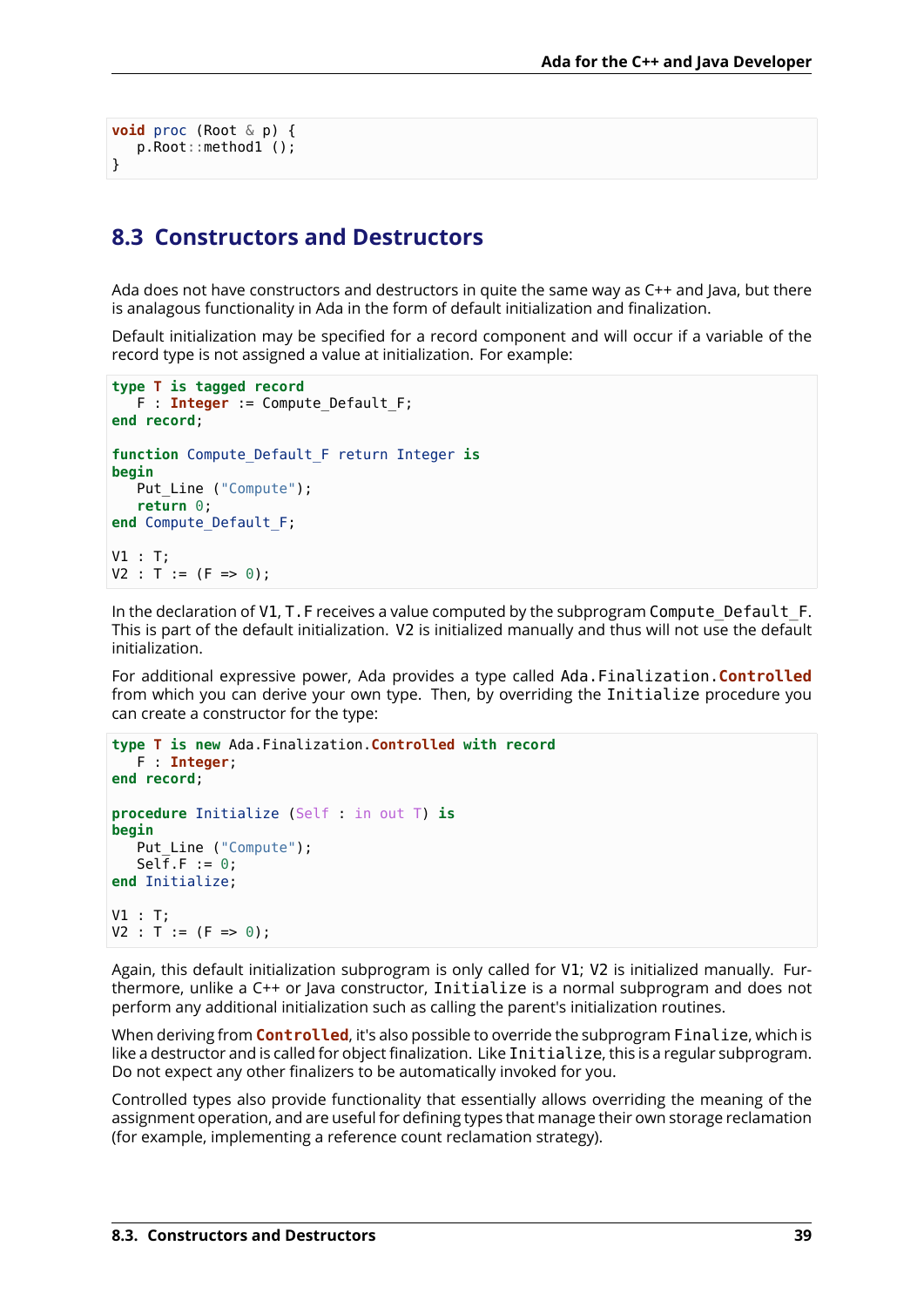### <span id="page-44-0"></span>**8.4 Encapsulation**

While done at the class level for C++ and Java, Ada encapsulation occurs at the package level and targets all entities of the language, as opposed to only methods and attributes. For example:

[Ada]

```
package Pck is
   type T is tagged private;
   procedure Method1 (V : T);
private
   type T is tagged record
      F1, F2 : Integer;
   end record;
   procedure Method2 (V : T);
end Pck;
```
 $[C++]$ 

```
class T {
   public:
      virtual void method1 ();
   protected:
      int f1, f2;
      virtual void method2 ();
};
```
[Java]

```
public class T {
   public void method1 ();
   protected int f1, f2;
   protected void method2 ();
}
```
The C++ and Java code's use of **protected** and the Ada code's use of **private** here demonstrates how to map these concepts between languages. Indeed, the private part of an Ada child package would have visibility of the private part of its parents, mimicking the notion of **protected**. Only entities declared in the package body are completely isolated from access.

#### <span id="page-44-1"></span>**8.5 Abstract Types and Interfaces**

Ada, C++ and Java all offer similar functionality in terms of abstract classes, or pure virtual classes. It is necessary in Ada and Java to explicitly specify whether a tagged type or class is **abstract**, whereas in C++ the presence of a pure virtual function implicitly makes the class an abstract base class. For example:

[Ada]

```
package P is
    type T is abstract tagged private;
    procedure Method (Self : T) is abstract;
private
    type T is abstract tagged record
       F1, F2 : Integer;
    end record;
```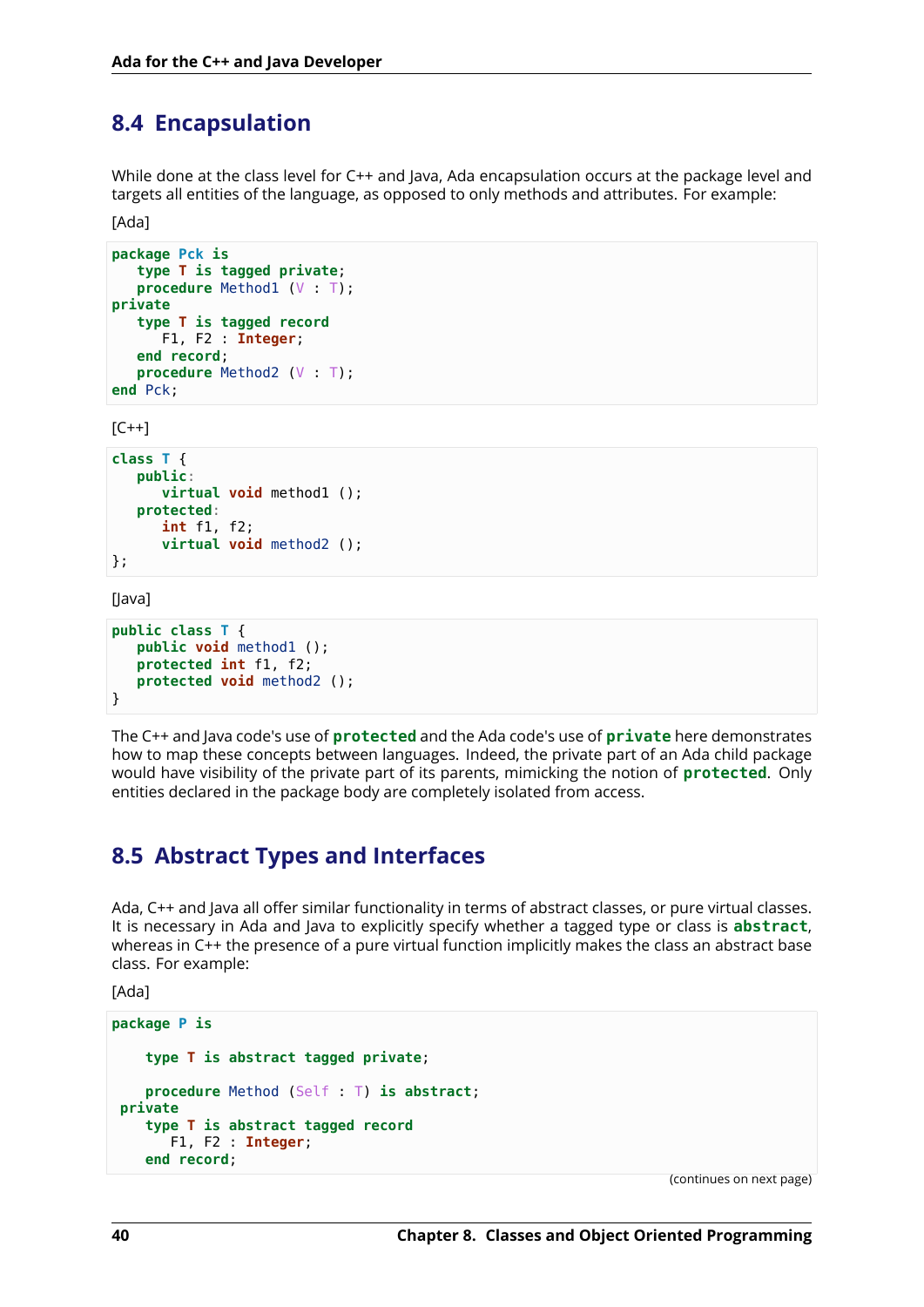**end** P;

 $[C++]$ 

```
class T {
   public:
      virtual void method () = \theta;
   protected:
      int f1, f2;
};
```
[Java]

```
public abstract class T {
   public abstract void method1 ();
   protected int f1, f2;
};
```
All abstract methods must be implemented when implementing a concrete type based on an abstract type.

Ada doesn't offer multiple inheritance the way C++ does, but it does support a Java-like notion of interfaces. An interface is like a C++ pure virtual class with no attributes and only abstract members. While an Ada tagged type can inherit from at most one tagged type, it may implement multiple interfaces. For example:

[Ada]

```
type Root is tagged record
  F1 : Integer;
end record;
procedure M1 (Self : Root);
type I1 is interface;
procedure M2 (Self : I1) is abstract;
type I2 is interface;
procedure M3 (Self : I2) is abstract;
type Child is new Root and I1 and I2 with record
  F2 : Integer;
end record;
-- M1 implicitly inherited by Child
procedure M2 (Self : Child);
procedure M3 (Self : Child);
```
 $[C++]$ 

```
class Root {
   public:
      virtual void M1();
      int f1;
};
class I1 {
   public:
      virtual void M2 () = 0;
};
```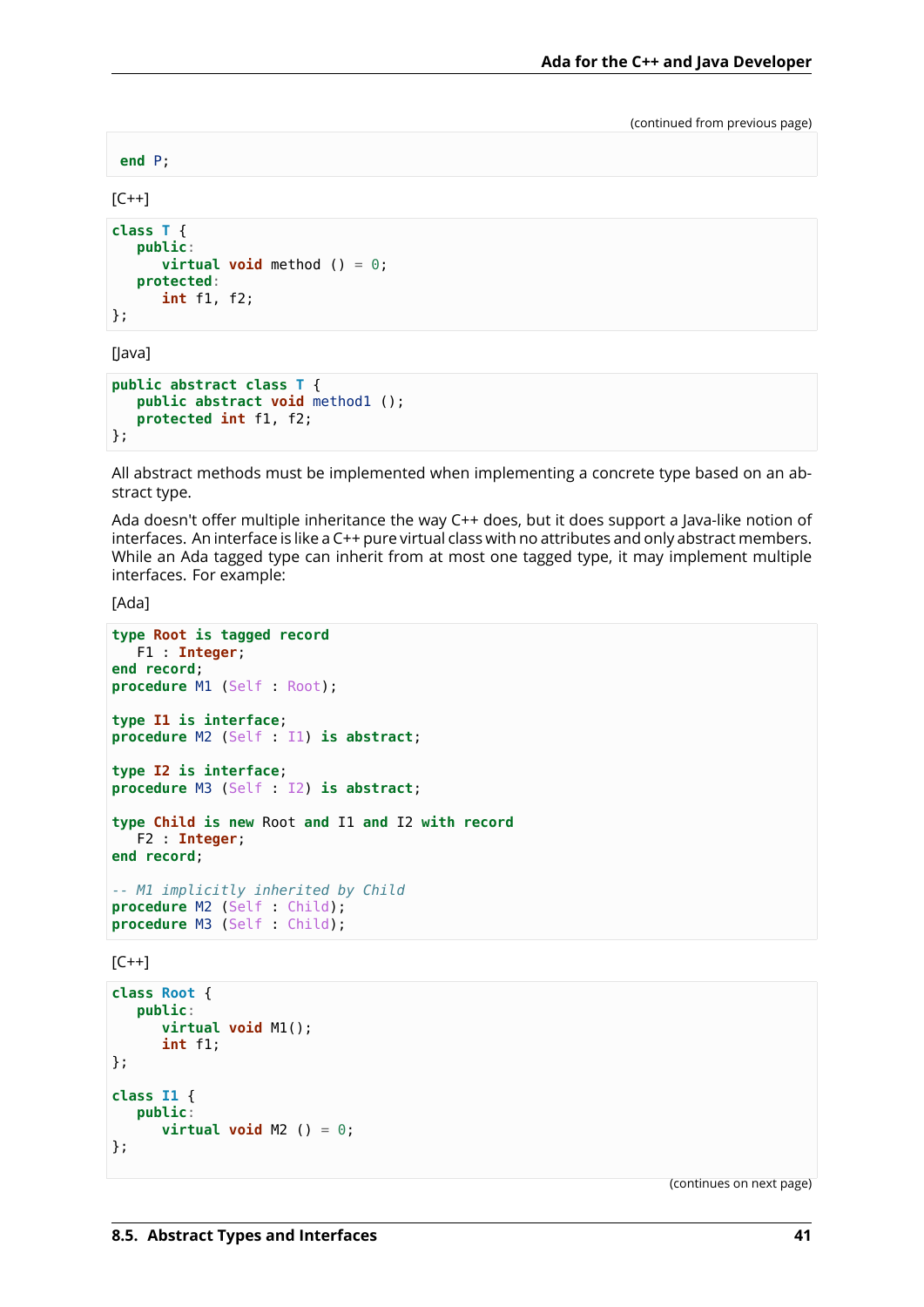```
class I2 {
   public:
      virtual void M3 () = 0;
};
class Child : public Root, I1, I2 {
   public:
      int f2;
      virtual void M2 ();
      virtual void M3 ();
};
```
[Java]

```
public class Root {
   public void M1();
   public int f1;
}
public interface I1 {
   public void M2 () = 0;
}
public class I2 {
   public void M3 () = 0;
}
public class Child extends Root implements I1, I2 {
      public int f2;
      public void M2 ();
      public void M3 ();
}
```
# <span id="page-46-0"></span>**8.6 Invariants**

Any private type in Ada may be associated with a Type\_Invariant contract. An invariant is a property of a type that must always be true after the return from of any of its primitive subprograms. (The invariant might not be maintained during the execution of the primitive subprograms, but will be true after the return.) Let's take the following example:

```
package Int_List_Pkg is
  type Int_List (Max_Length : Natural) is private
    with Type Invariant => Is Sorted (Int List);
  function Is_Sorted (List : Int_List) return Boolean;
  type Int_Array is array (Positive range <>) of Integer;
  function To_Int_List (Ints : Int_Array) return Int_List;
  function To_Int_Array (List : Int_List) return Int_Array;
  function "&" (Left, Right : Int_List) return Int_List;
   ... -- Other subprograms
private
```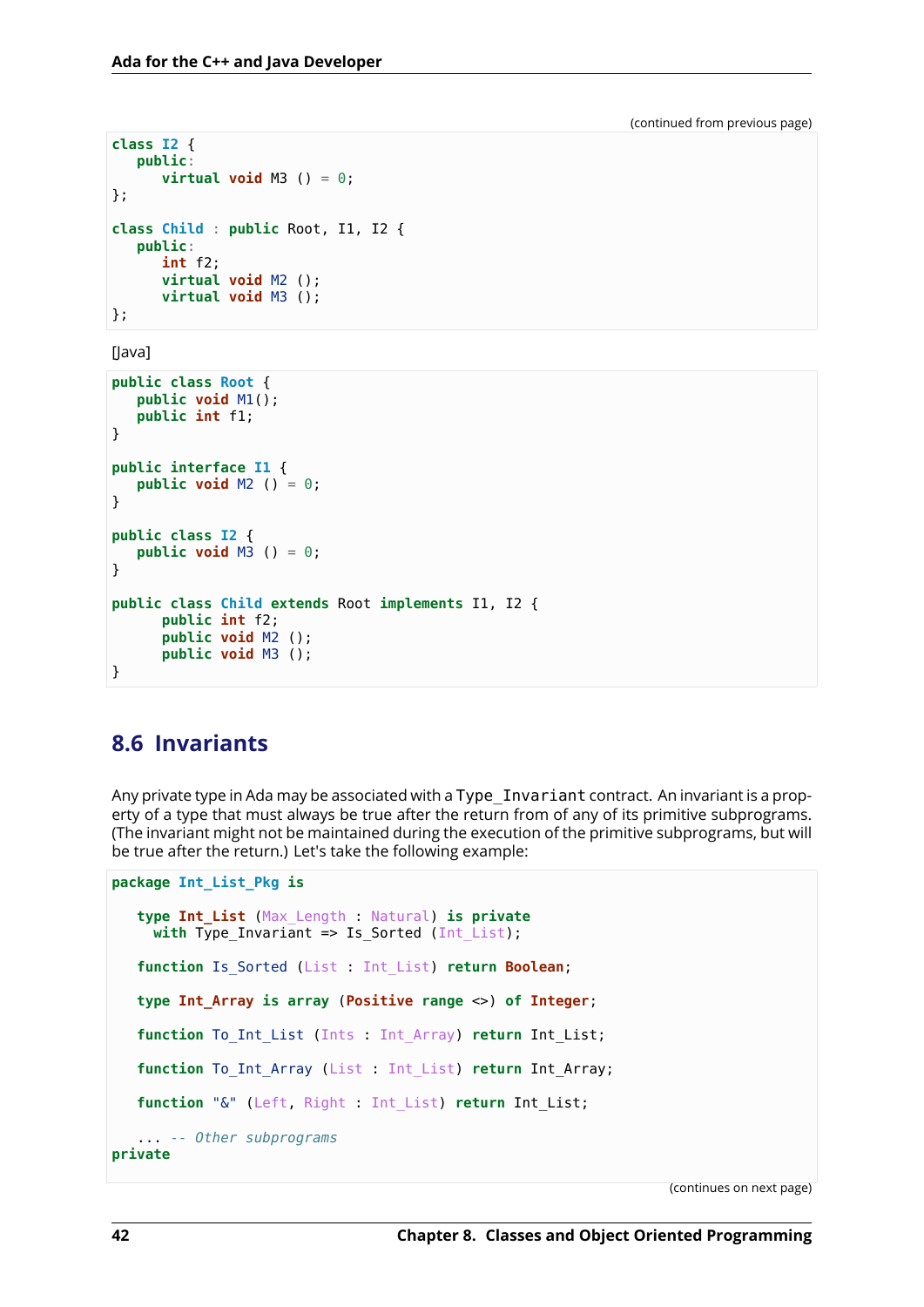```
(continued from previous page)
```

```
type Int_List (Max_Length : Natural) is record
     Length : Natural;
     Data : Int Array (1..Max Length);
  end record;
  function Is_Sorted (List : Int_List) return Boolean is
      (for all I in List.Data'First .. List.Length-1 =>
           List.Data (I) \leq List.Data (I+1));
end Int_List_Pkg;
package body Int_List_Pkg is
   procedure Sort (Ints : in out Int_Array) is
  begin
      ... Your favorite sorting algorithm
  end Sort;
  function To_Int_List (Ints : Int_Array) return Int_List is
     List : Int List :=
       (Max Length => Ints'Length,
       Length => Ints'Length,
       Data => Ints;
  begin
     Sort (List.Data);
      return List;
  end To_Int_List;
  function To_Int_Array (List : Int_List) return Int_Array is
  begin
      return List.Data;
  end To_Int_Array;
  function "&" (Left, Right : Int_List) return Int_List is
      Ints : Int Array := Left.Data & Right.Data;
  begin
     Sort (Ints);
      return To_Int_List (Ints);
  end "&";
   ... -- Other subprograms
end Int_List_Pkg;
```
The Is Sorted function checks that the type stays consistent. It will be called at the exit of every primitive above. It is permissible if the conditions of the invariant aren't met during execution of the primitive. In To Int List for example, if the source array is not in sorted order, the invariant will not be satisfied at the "begin", but it will be checked at the end.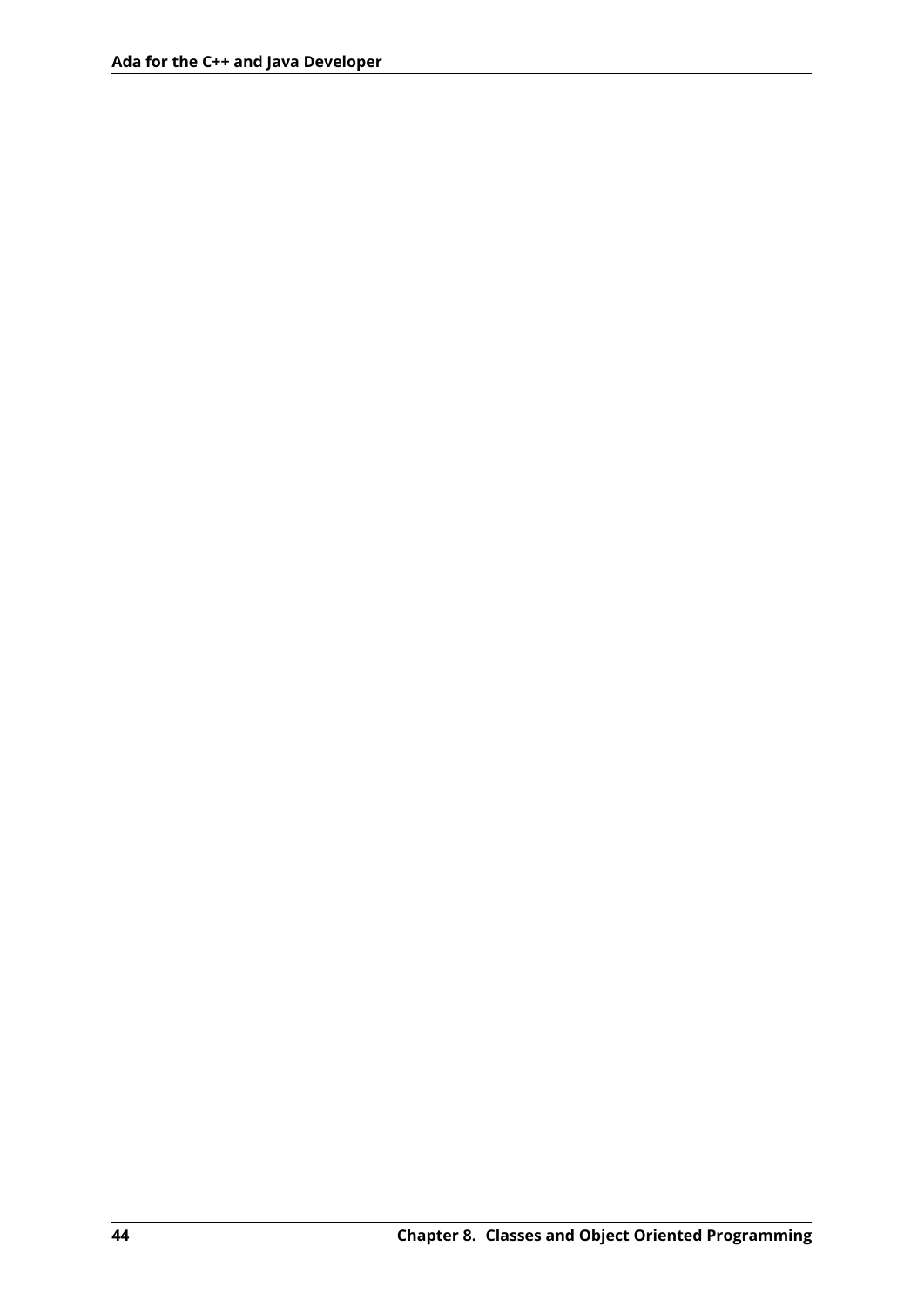# **CHAPTER NINE**

### **GENERICS**

Ada, C++, and Java all have support for generics or templates, but on different sets of language entities. A C++ template can be applied to a class or a function. So can a Java generic. An Ada generic can be either a package or a subprogram.

#### **9.1 Generic Subprograms**

In this example, we will swap two generic objects. This is possible in Ada and C++ using a temporary variable. In Java, parameters are a copy of a reference value that is passed into the function, so modifying those references in the function scope has no effect from the caller's context. A generic swap method, like the below Ada or C++ examples is not possible in Java, so we will skip the Java version of this example.

[Ada]

```
generic
  type A_Type is private;
procedure Swap (Left, Right : in out A_Type) is
  Temp : A_Type := Left;
begin
  Left := Right;
  Right := Temp;end Swap;
```
 $[C++]$ 

```
template <class AType>
AType swap (AType & left, AType & right) {
  AType temp = left;
  left = right;right = temp;}
```
And examples of using these:

[Ada]

```
declare
   type R is record
      F1, F2 : Integer;
   end record;
   procedure Swap_R is new Swap (R);
   A, B : R;
begin
   ...
```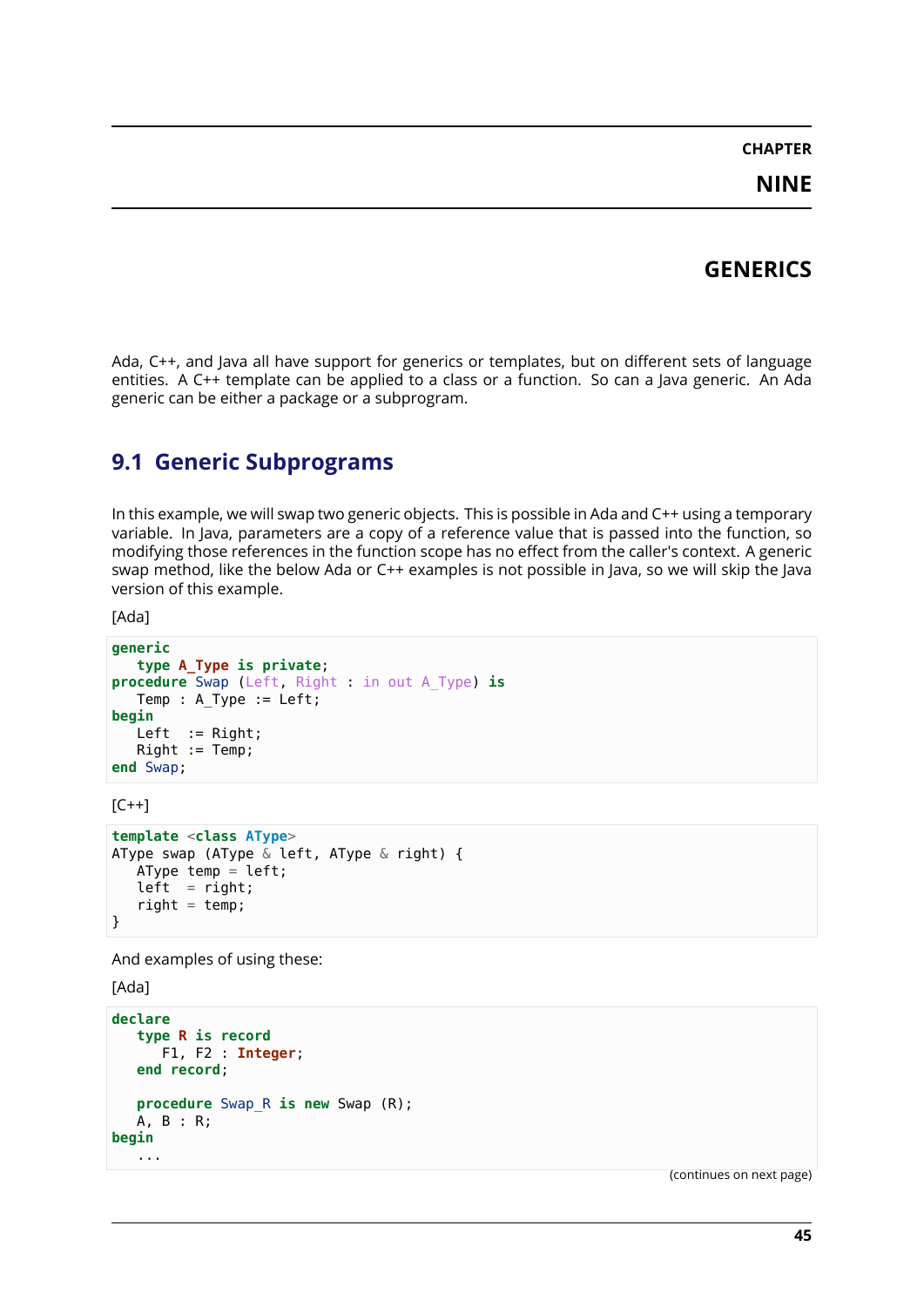| Swap $_R$ $(A, B)$ ;<br>end;                |  |
|---------------------------------------------|--|
| $[C++]$                                     |  |
| class R {<br>public:<br>int f1, f2;<br>$};$ |  |
| R a, b;<br>$\sim 100$<br>swap $(a, b)$ ;    |  |
|                                             |  |

The C++ template becomes usable once defined. The Ada generic needs to be explicitly instantiated using a local name and the generic's parameters.

### **9.2 Generic Packages**

Next, we're going to create a generic unit containing data and subprograms. In Java or C++, this is done through a class, while in Ada, it's a *generic package*. The Ada and C++ model is fundamentally different from the Java model. Indeed, upon instantiation, Ada and C++ generic data are duplicated; that is, if they contain global variables (Ada) or static attributes (C++), each instance will have its own copy of the variable, properly typed and independent from the others. In Java, generics are only a mechanism to have the compiler do consistency checks, but all instances are actually sharing the same data where the generic parameters are replaced by *java.lang.Object*. Let's look at the following example:

[Ada]

```
generic
   type T is private;
package Gen is
   type C is tagged record
      V : T;end record;
   G : Integer;
end Gen;
```
 $[C++]$ 

```
template <class T>
class C{
   public:
     T v;
     static int G;
};
```
[Java]

```
public class C <T> {
     public T v;
     public static int G;
}
```
In all three cases, there's an instance variable (v) and a static variable (G). Let's now look at the behavior (and syntax) of these three instantiations: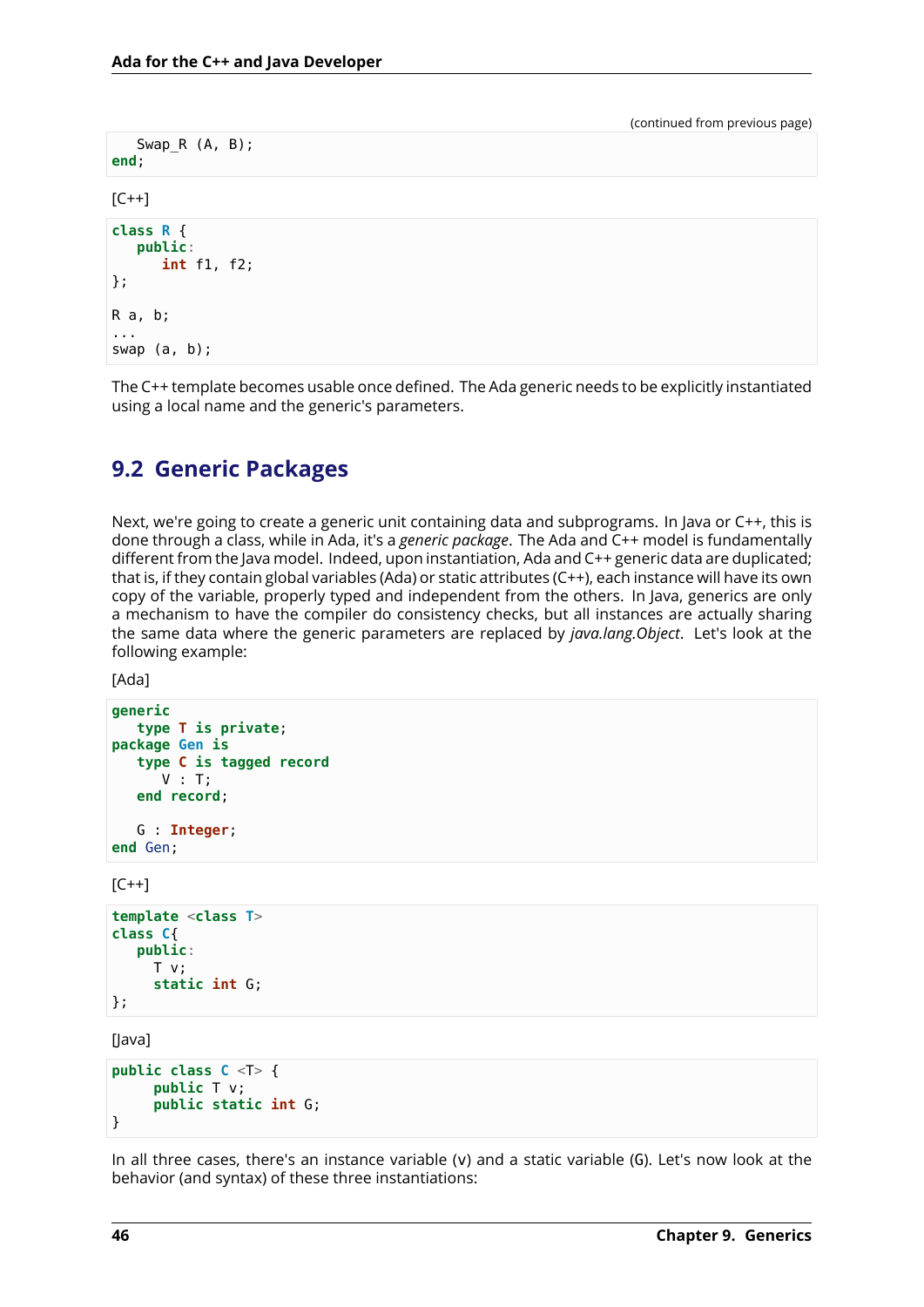[Ada]

```
declare
  package I1 is new Gen (Integer);
  package I2 is new Gen (Integer);
   subtype Str10 is String (1..10);
  package I3 is new Gen (Str10);
begin
  I1.G := 0;I2.G := 1;I3.G := 2:
end;
```

```
[C++]
```

```
C \leint>::G = 0;
C <b>int</b>::G = 1;
C <char * >::G = 2;
```
[Java]

 $C.G = 0;$  $C.G = 1;$  $C.G = 2;$ 

In the Java case, we access the generic entity directly without using a parametric type. This is because there's really only one instance of C, with each instance sharing the same global variable G. In C++, the instances are implicit, so it's not possible to create two different instances with the same parameters. The first two assignments are manipulating the same global while the third one is manipulating a different instance. In the Ada case, the three instances are explicitly created, named, and referenced individually.

#### **9.3 Generic Parameters**

Ada offers a wide variety of generic parameters which is difficult to translate into other languages. The parameters used during instantiation — and as a consequence those on which the generic unit may rely on — may be variables, types, or subprograms with certain properties. For example, the following provides a sort algorithm for any kind of array:

```
generic
  type Component is private;
  type Index is (<>);
  with function "<" (Left, Right : Component) return Boolean;
   type Array_Type is array (Index range <>) of Component;
procedure Sort (A : in out Array_Type);
```
The above declaration states that we need a type (Component), a discrete type (Index), a comparison subprogram ("<"), and an array definition (Array Type). Given these, it's possible to write an algorithm that can sort any Array\_Type. Note the usage of the **with** reserved word in front of the function name, to differentiate between the generic parameter and the beginning of the generic subprogram.

Here is a non-exhaustive overview of the kind of constraints that can be put on types:

```
type T is private; -- T is a constrained type, such as Integer
type T (<>) is private; -- T can be an unconstrained type, such as String
type T is tagged private; -- T is a tagged type
type T is new T2 with private; -- T is an extension of T2
type T is (<>); -- T is a discrete type
```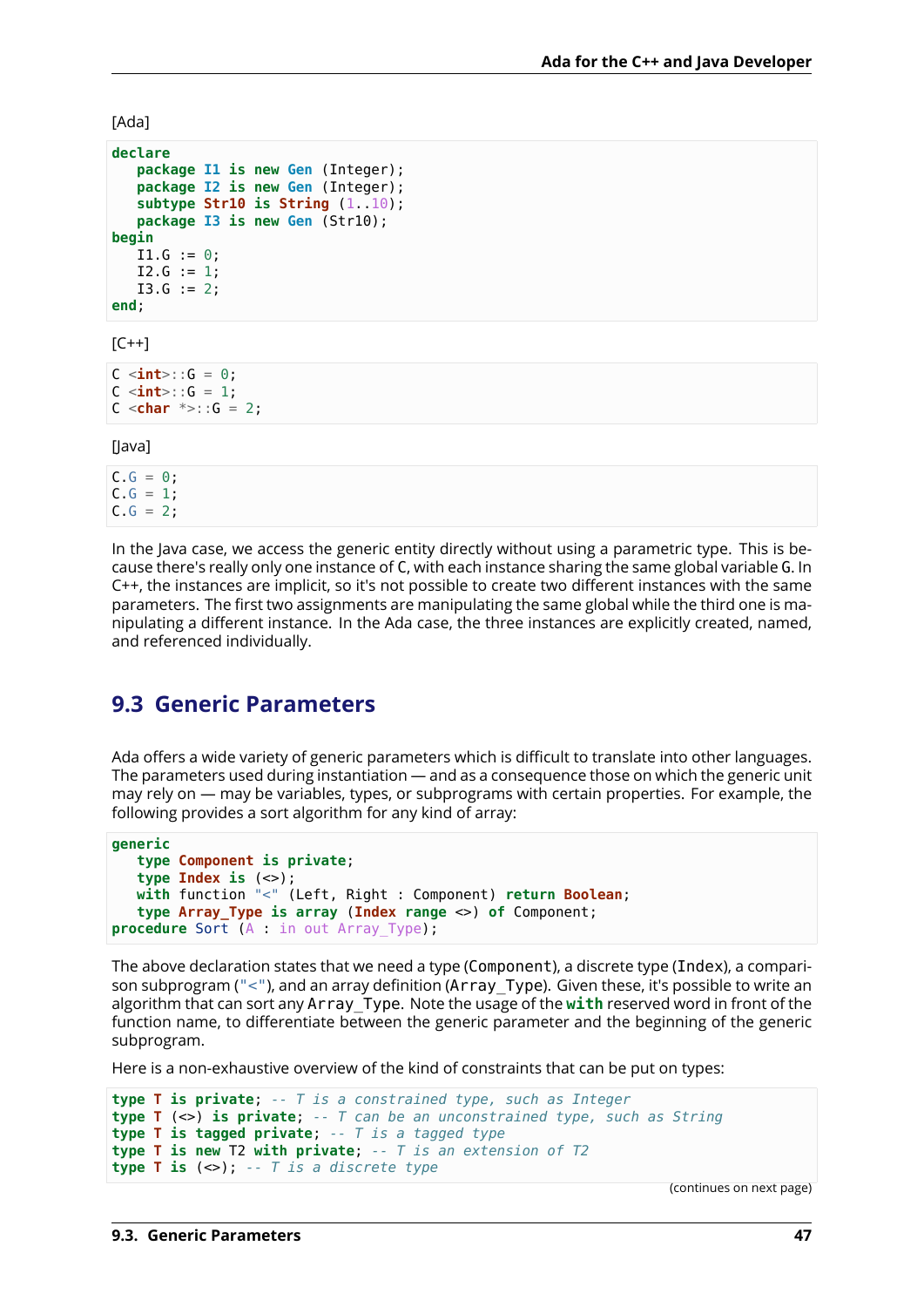**type T is range** <>; *-- T is an integer type* **type T is digits** <>; *-- T is a floating point type* **type T is access** T2; *-- T is an access type, T2 is its designated type*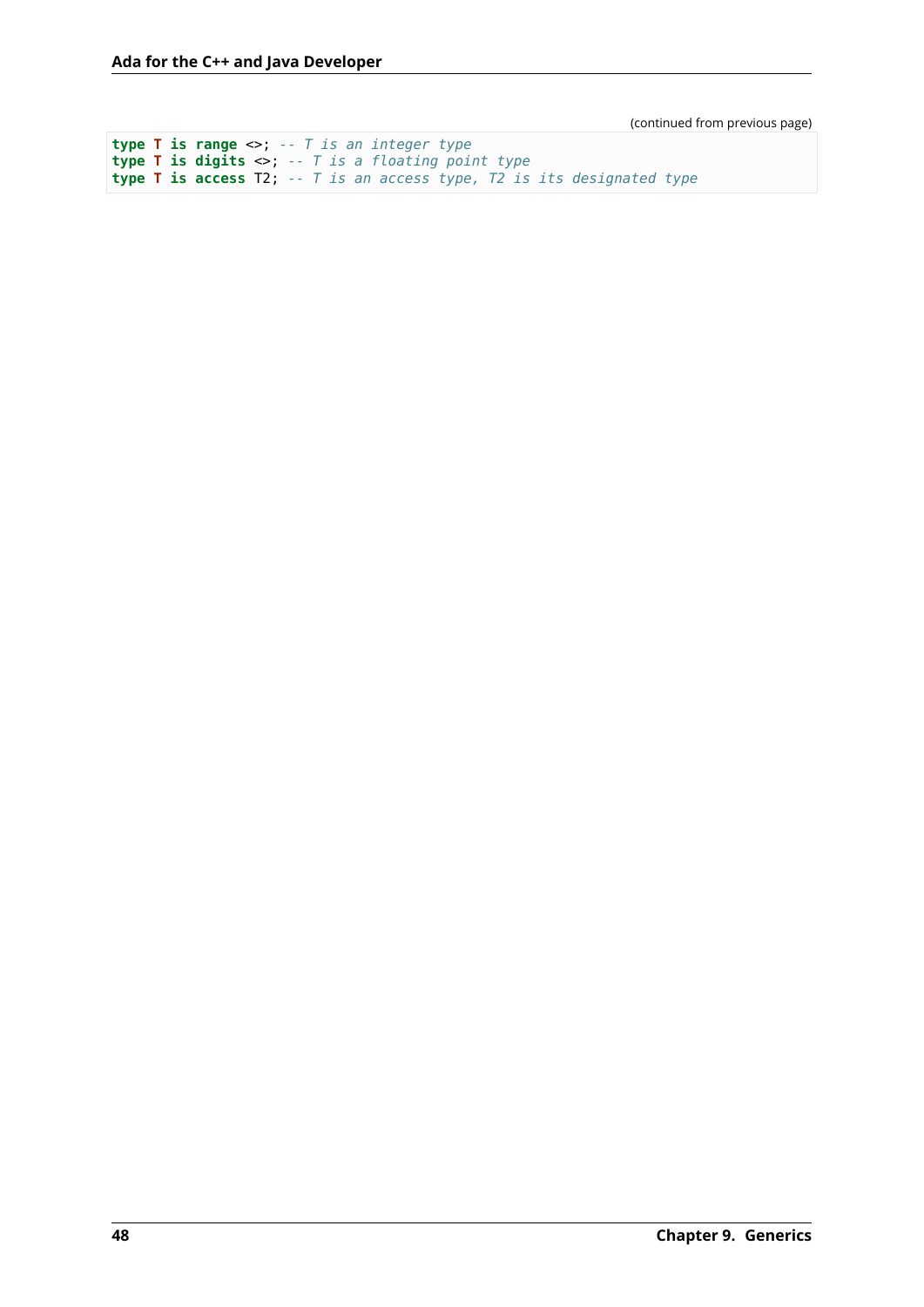# **CHAPTER**

# **EXCEPTIONS**

<span id="page-53-0"></span>Exceptions are a mechanism for dealing with run-time occurrences that are rare, that usually correspond to errors (such as improperly formed input data), and whose occurrence causes an unconditional transfer of control.

# <span id="page-53-1"></span>**10.1 Standard Exceptions**

Compared with Java and C++, the notion of an Ada exception is very simple. An exception in Ada is an object whose "type" is **exception**, as opposed to classes in Java or any type in C++. The only piece of user data that can be associated with an Ada exception is a String. Basically, an exception in Ada can be raised, and it can be handled; information associated with an occurrence of an exception can be interrogated by a handler.

Ada makes heavy use of exceptions especially for data consistency check failures at run time. These include, but are not limited to, checking against type ranges and array boundaries, null pointers, various kind of concurrency properties, and functions not returning a value. For example, the following piece of code will raise the exception Constraint\_Error:

```
procedure P is
   V : Positive;
begin
   V := -1:
end P;
```
In the above code, we're trying to assign a negative value to a variable that's declared to be positive. The range check takes place during the assignment operation, and the failure raises the Constraint Error exception at that point. (Note that the compiler may give a warning that the value is out of range, but the error is manifest as a run-time exception.) Since there is no local handler, the exception is propagated to the caller; if P is the main procedure, then the program will be terminated.

Java and C++ can **throw** and **catch** exceptions when **try**ing code. All Ada code is already implicitly within **try** blocks, and exceptions are raised and handled.

[Ada]

```
begin
   Some_Call;
exception
   when Exception 1 =>
       Put Line ("\overline{Error} 1");
   when \overline{Ex} ception 2 \RightarrowPut Line ("Error 2");
   when others =>
       Put_Line ("Unknown error");
end;
```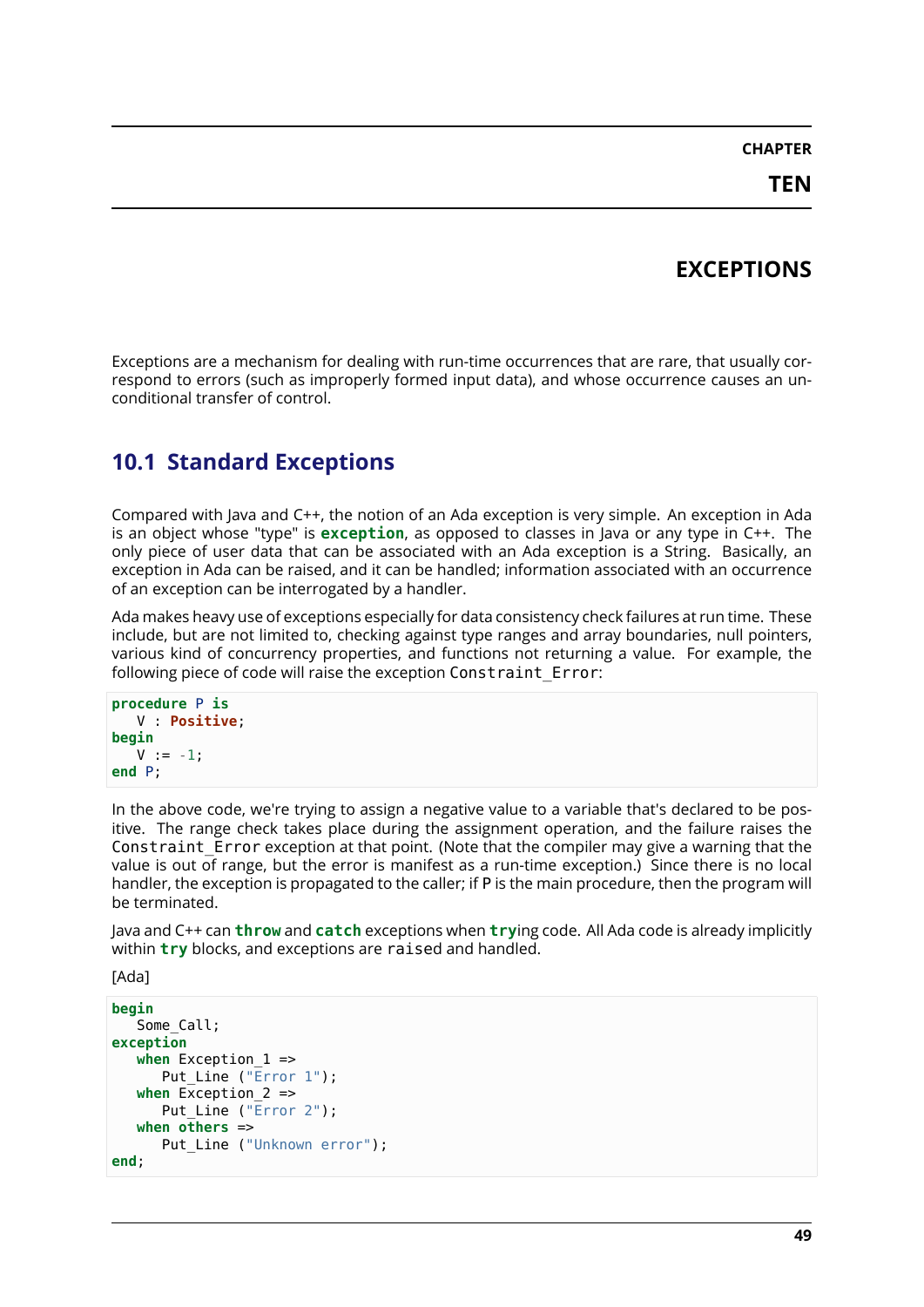$[C++]$ 

```
try {
   someCall ();
} catch (Exception1) {
   cout << "Error 1" << endl;
} catch (Exception2) {
   cout << "Error 2" << endl;
} catch (...) {
   cout << "Unknown error" << endl;
}
```
[Java]

```
try {
  someCall ();
} catch (Exception1 e1) {
  System.out.println ("Error 1");
} catch (Exception2 e2) {
  System.out.println ("Error 2");
} catch (Throwable e3) {
  System.out.println ("Unknown error");
}
```
Raising and throwing exceptions is permissible in all three languages.

# <span id="page-54-0"></span>**10.2 Custom Exceptions**

Custom exception declarations resemble object declarations, and they can be created in Ada using the **exception** keyword:

My\_Exception : **exception**;

Your exceptions can then be raised using a **raise** statement, optionally accompanied by a message following the **with** reserved word:

[Ada]

```
raise My_Exception with "Some message";
```
 $[C++]$ 

**throw** My\_Exception ("Some message");

[Java]

**throw new** My\_Exception ("Some message");

Language defined exceptions can also be raised in the same manner:

**raise** Constraint\_Error;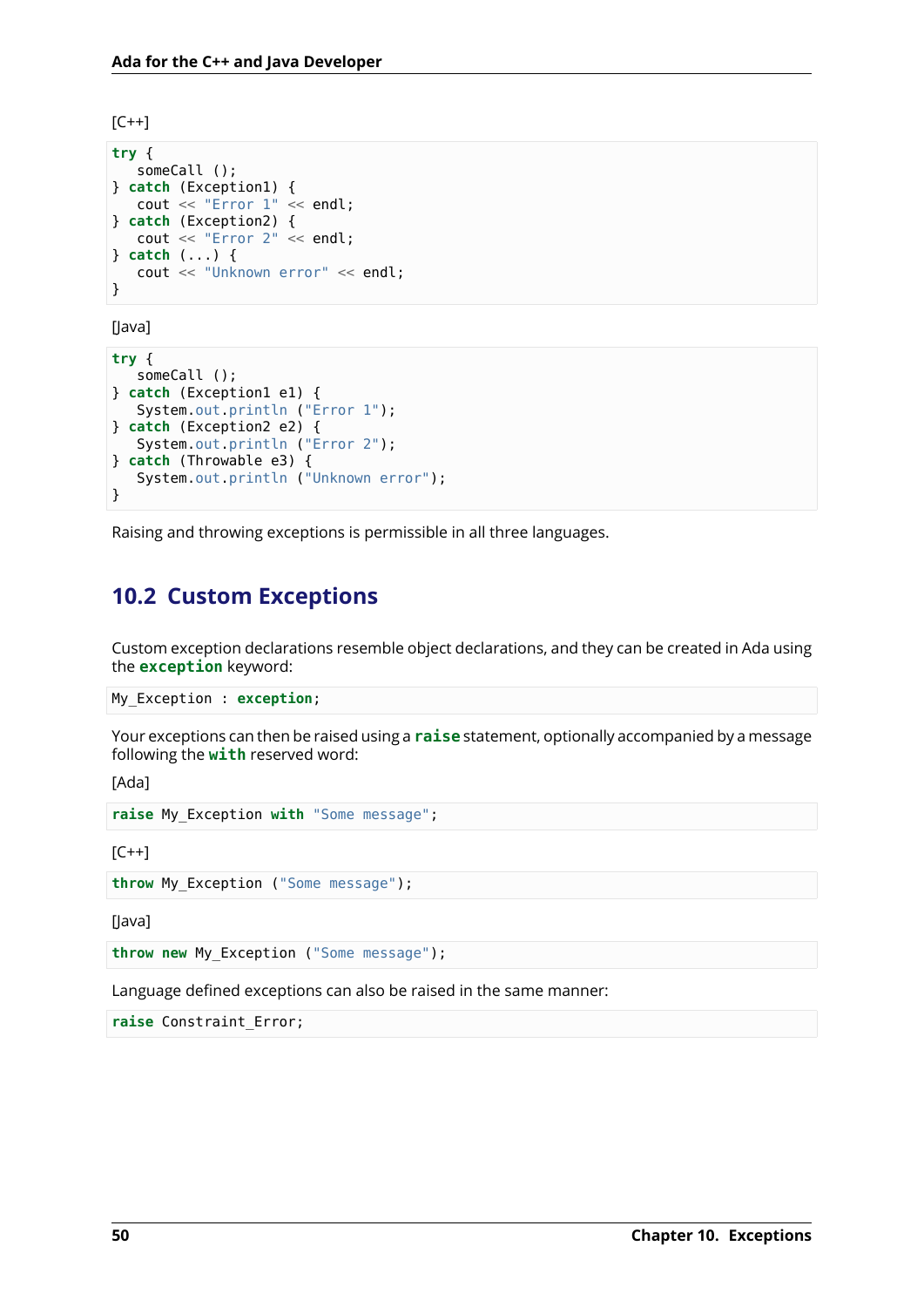### **CHAPTER ELEVEN**

# **CONCURRENCY**

### <span id="page-55-1"></span><span id="page-55-0"></span>**11.1 Tasks**

Java and Ada both provide support for concurrency in the language. The C++ language has added a concurrency facility in its most recent revision, C++11, but we are assuming that most C++ programmers are not (yet) familiar with these new features. We thus provide the following mock API for C++ which is similar to the Java Thread class:

```
class Thread {
  public:
     virtual void run (); // code to execute
      void start (); // starts a thread and then call run ()
      void join (); // waits until the thread is finished
};
```
Each of the following examples will display the 26 letters of the alphabet twice, using two concurrent threads/tasks. Since there is no synchronization between the two threads of control in any of the examples, the output may be interspersed.

[Ada]

```
procedure Main is -- implicitly called by the environment task
   task My_Task;
   task body My_Task is
   begin
      for I in 'A' .. 'Z' loop
         Put Line (I);
      end loop;
   end My_Task;
begin
   for I in 'A' .. 'Z' loop
      Put Line (I);
   end loop;
end Main;
```
 $[C++]$ 

```
class MyThread : public Thread {
   public:
   void run () {
      for (char i = 'A'; i \leq 'Z'; ++i) {
          cout \lt\lt i \lt\lt endl;
      }
   }
};
```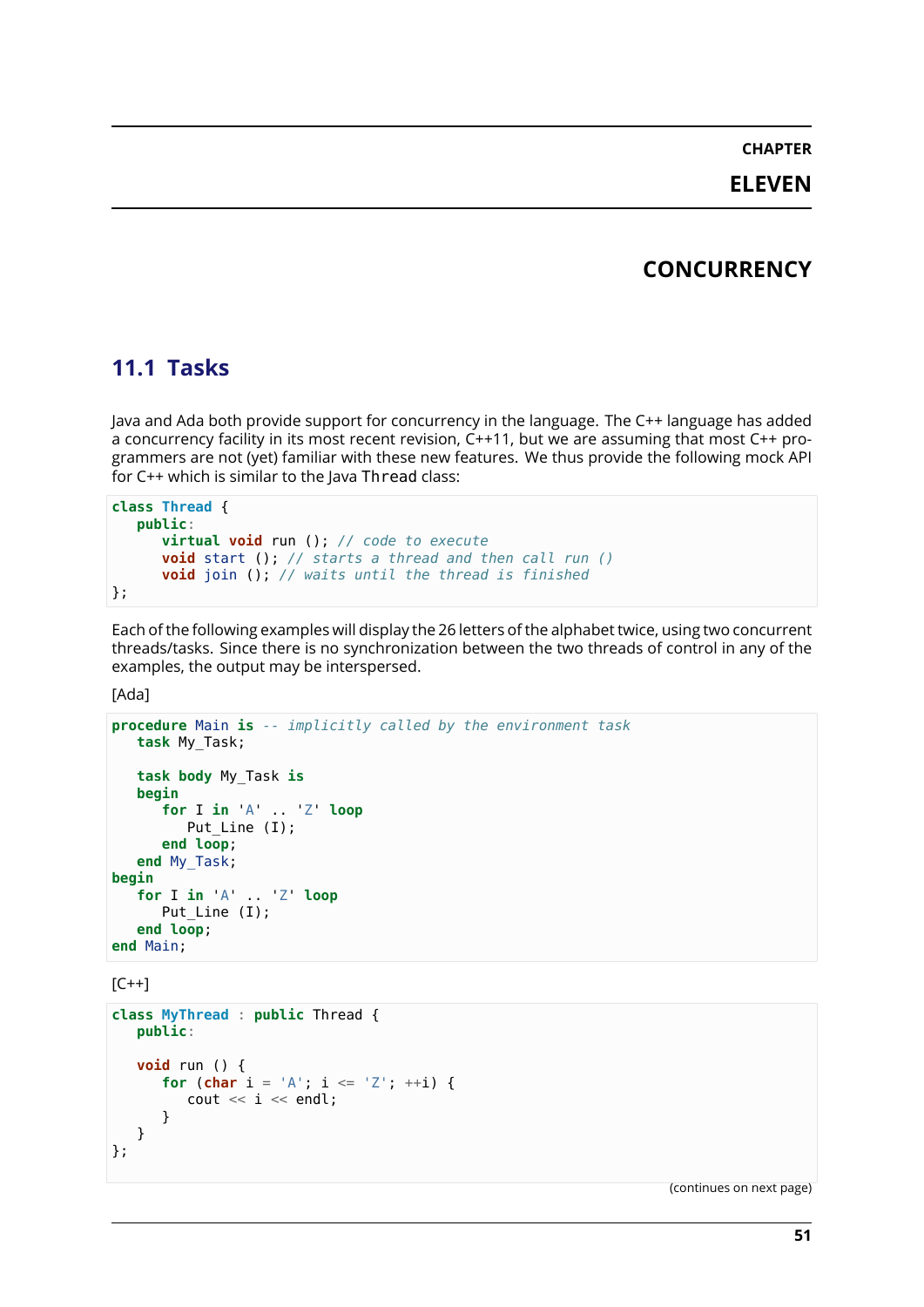```
int main (int argc, char ** argv) {
   MyThread myTask;
   myTask.start ();
   for (char i = 'A'; i \leq 'Z'; ++i) {
      cout \lt\lt i \lt\lt endl;
   }
   myTask.join ();
   return 0;
}
```
[Java]

```
public class Main {
   static class MyThread extends Thread {
      public void run () {
         for (char i = 'A'; i \leq 'Z'; ++i) {
            System.out.println (i);
         }
      }
   }
   public static void main (String args) {
      MyThread myTask = new MyThread ();
      myTask.start ();
      for (char i = 'A'; i \leq 'Z'; ++i) {
         System.out.println (i);
      }
      myTask.join ();
   }
}
```
Any number of Ada tasks may be declared in any declarative region. A task declaration is very similar to a procedure or package declaration. They all start automatically when control reaches the **begin**. A block will not exit until all sequences of statements defined within that scope, including those in tasks, have been completed.

A task type is a generalization of a task object; each object of a task type has the same behavior. A declared object of a task type is started within the scope where it is declared, and control does not leave that scope until the task has terminated.

An Ada task type is somewhat analogous to a Java Thread subclass, but in Java the instances of such a subclass are always dynamically allocated. In Ada an instance of a task type may either be declared or dynamically allocated.

Task types can be parametrized; the parameter serves the same purpose as an argument to a constructor in Java. The following example creates 10 tasks, each of which displays a subset of the alphabet contained between the parameter and the 'Z' Character. As with the earlier example, since there is no synchronization among the tasks, the output may be interspersed depending on the implementation's task scheduling algorithm.

[Ada]

```
task type My_Task (First : Character);
task body My_Task is
begin
   for I in First .. 'Z' loop
```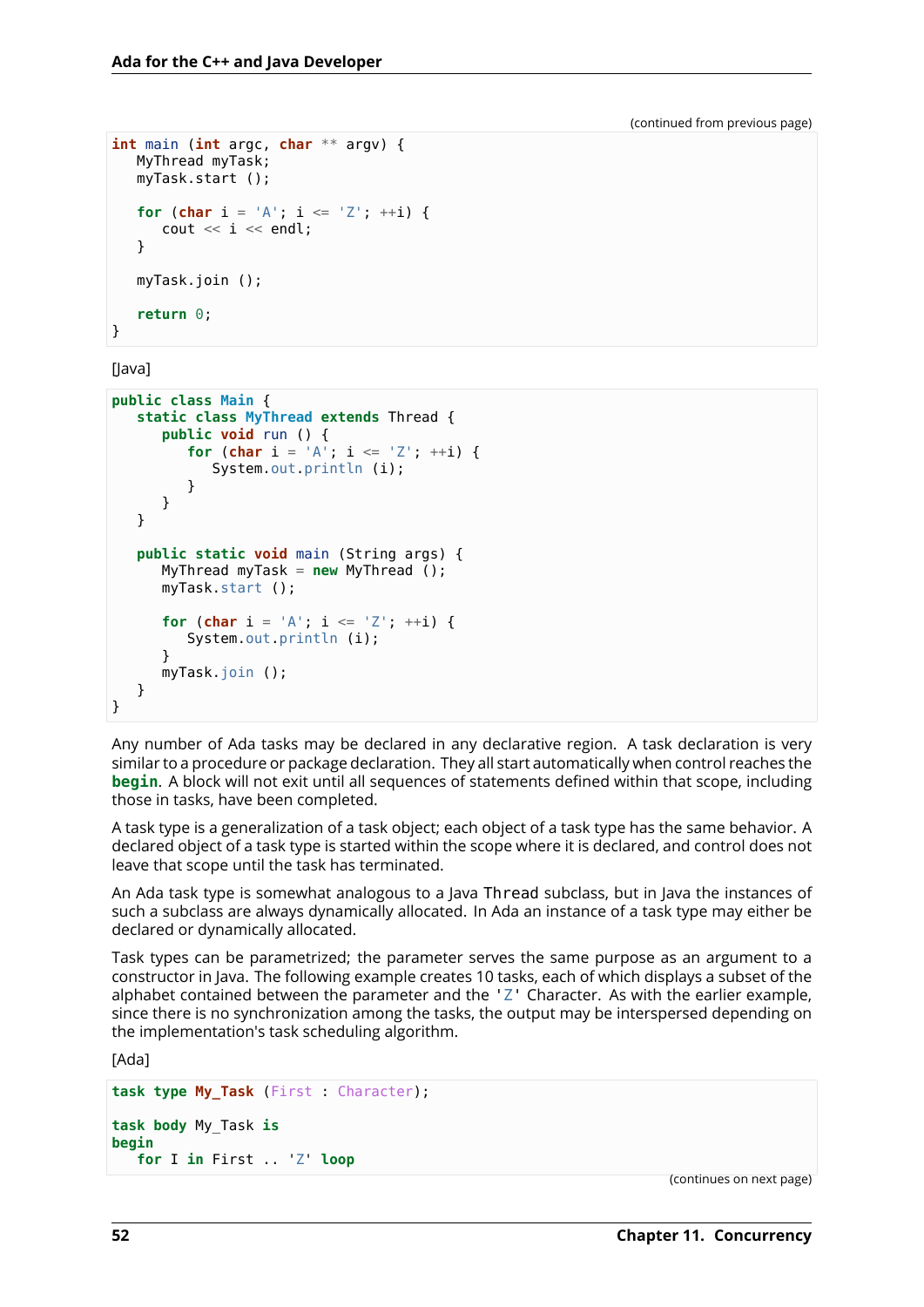```
Put_Line (I);
   end loop;
end My_Task;
procedure Main is
  Tab : array (0 .. 9) of My_Task ('G');
begin
   null;
end Main;
```
 $[C++]$ 

```
class MyThread : public Thread {
   public:
   char first;
   void run () {
      for (char i = first; i \leq 'Z'; +i) {
         cout << i << endl;
      }
   }
};
int main (int argc, char ** argv) {
   MyThread tab [10];
   for (int i = 0; i < 9; ++i) {
      tab [i].first = 'G';
      tab [i].start ();
   }
   for (int i = 0; i < 9; ++i) {
      tab [i].join ();
   }
   return 0;
}
```
[Java]

```
public class MyThread extends Thread {
   public char first;
   public MyThread (char first){
      this.first = first;
   }
   public void run () {
      for (char i = first; i \leq 'Z'; ++i) {
         cout << i << endl;
      }
   }
}
public class Main {
   public static void main (String args) {
     MyThread [] tab = new MyThread [10];
      for (int i = 0; i < 9; ++i) {
         tab [i] = new MyThread ('G');
```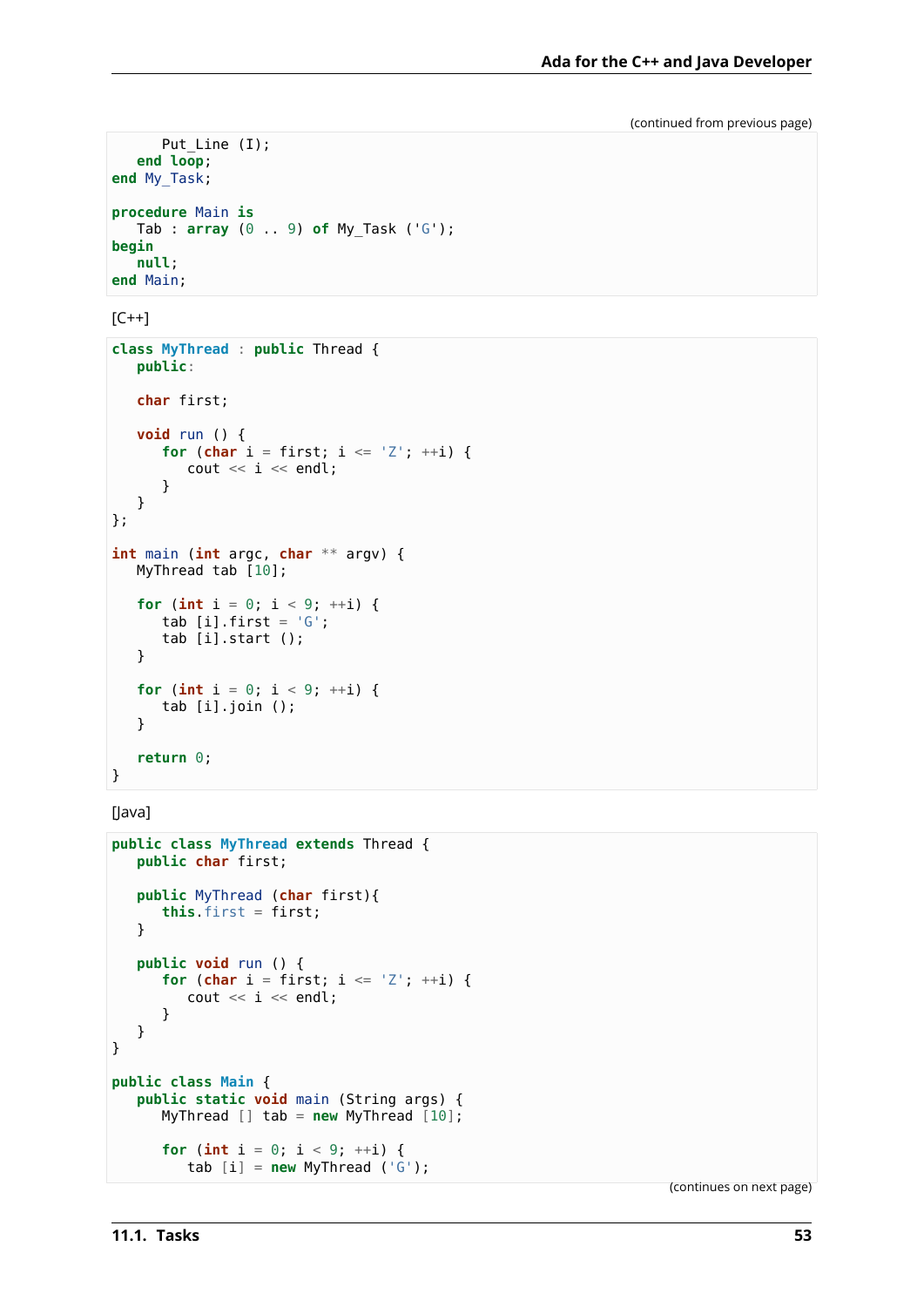```
tab [i].start ();
      }
      for (int i = 0; i < 9; ++i) {
         tab [i].join ();
      }
   }
}
```
In Ada a task may be allocated on the heap as opposed to the stack. The task will then start as soon as it has been allocated, and terminates when its work is completed. This model is probably the one that's the most similar to Java:

[Ada]

```
type Ptr_Task is access My_Task;
procedure Main is
  T : Ptr_Task;
begin
   T := new My Task ('G');
end Main;
```
 $[C++]$ 

```
int main (int argc, char ** argv) {
  MyThread * t = new MyThread ();
   t->first = 'G';
   t->start ();
   return 0;
}
```
[Java]

```
public class Main {
   public static void main (String args) {
      MyThread t = new MyThread ('G');
      t.start ();
   }
}
```
### <span id="page-58-0"></span>**11.2 Rendezvous**

A rendezvous is a synchronization between two tasks, allowing them to exchange data and coordinate execution. Ada's rendezvous facility cannot be modeled with C++ or Java without complex machinery. Therefore, this section will just show examples written in Ada.

Let's consider the following example:

```
with Ada.Text_IO; use Ada.Text_IO;
procedure Main is
   task After is
     entry Go;
   end After ;
```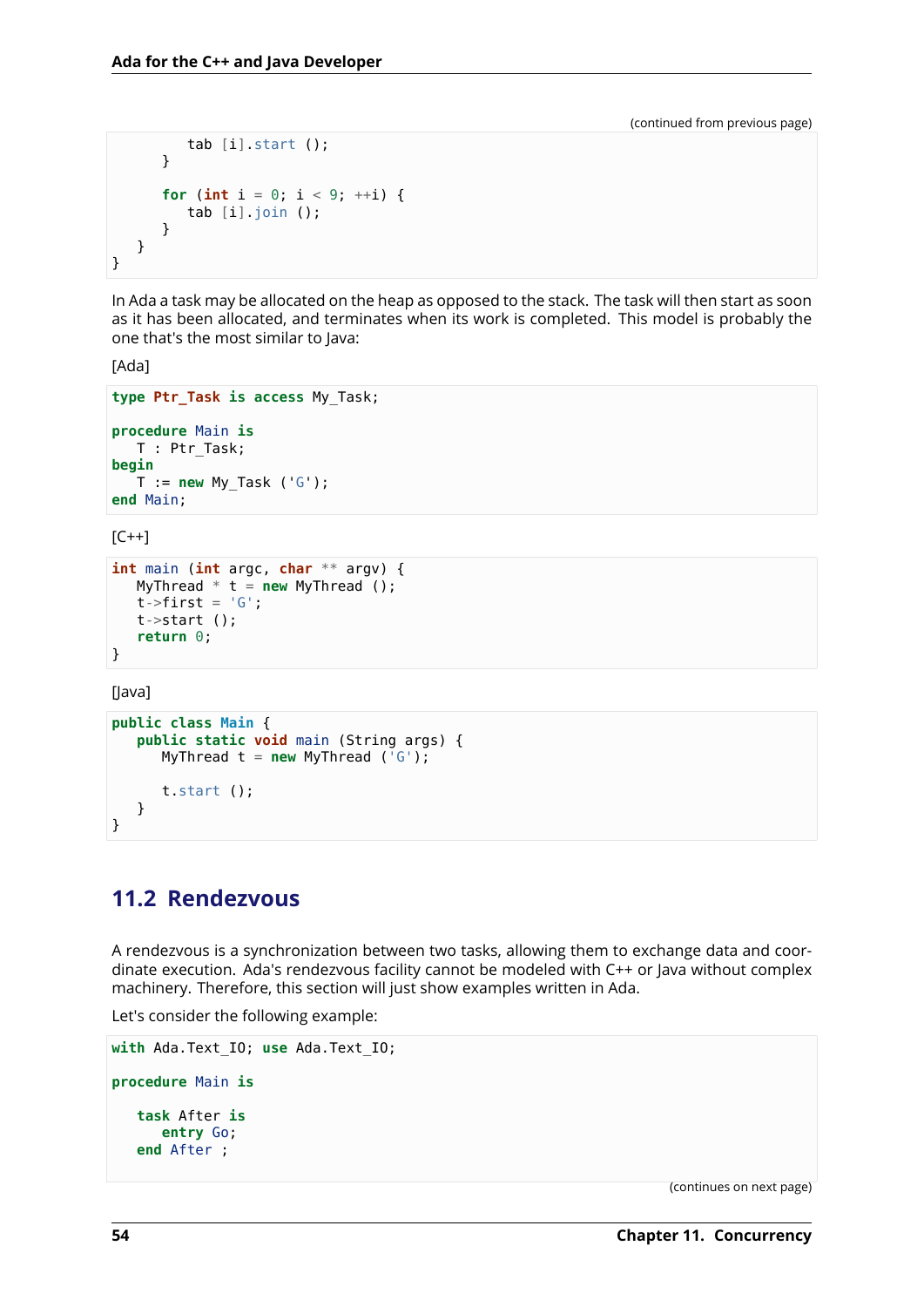```
task body After is
   begin
      accept Go;
      Put_Line ("After");
   end After;
begin
   Put Line ("Before");
   After.Go:
end;
```
The Go **entry** declared in After is the external interface to the task. In the task body, the **accept** statement causes the task to wait for a call on the entry. This particular **entry** and **accept** pair doesn't do much more than cause the task to wait until Main calls After.Go. So, even though the two tasks start simultaneously and execute independently, they can coordinate via Go. Then, they both continue execution independently after the rendezvous.

The **entry**/**accept** pair can take/pass parameters, and the **accept** statement can contain a sequence of statements; while these statements are executed, the caller is blocked.

Let's look at a more ambitious example. The rendezvous below accepts parameters and executes some code:

```
with Ada.Text_IO; use Ada.Text_IO;
procedure Main is
   task After is
      entry Go (Text : String);
   end After ;
   task body After is
   begin
      accept Go (Text : String) do
         Put_Line ("After: " & Text);
      end Go;
   end After;
begin
   Put Line ("Before");
   After.Go ("Main");
end;
```
In the above example, the Put\_Line is placed in the **accept** statement. Here's a possible execution trace, assuming a uniprocessor:

- 1. At the **begin** of Main, task After is started and the main procedure is suspended.
- 2. After reaches the **accept** statement and is suspended, since there is no pending call on the Go entry.
- 3. The main procedure is awakened and executes the Put Line invocation, displaying the string "Before".
- 4. The main procedure calls the Go entry. Since After is suspended on its **accept** statement for this entry, the call succeeds.
- 5. The main procedure is suspended, and the task After is awakened to execute the body of the **accept** statement. The actual parameter "Main" is passed to the **accept** statement, and the Put Line invocation is executed. As a result, the string "After: Main" is displayed.
- 6. When the **accept** statement is completed, both the After task and the main procedure are ready to run. Suppose that the Main procedure is given the processor. It reaches its **end**, but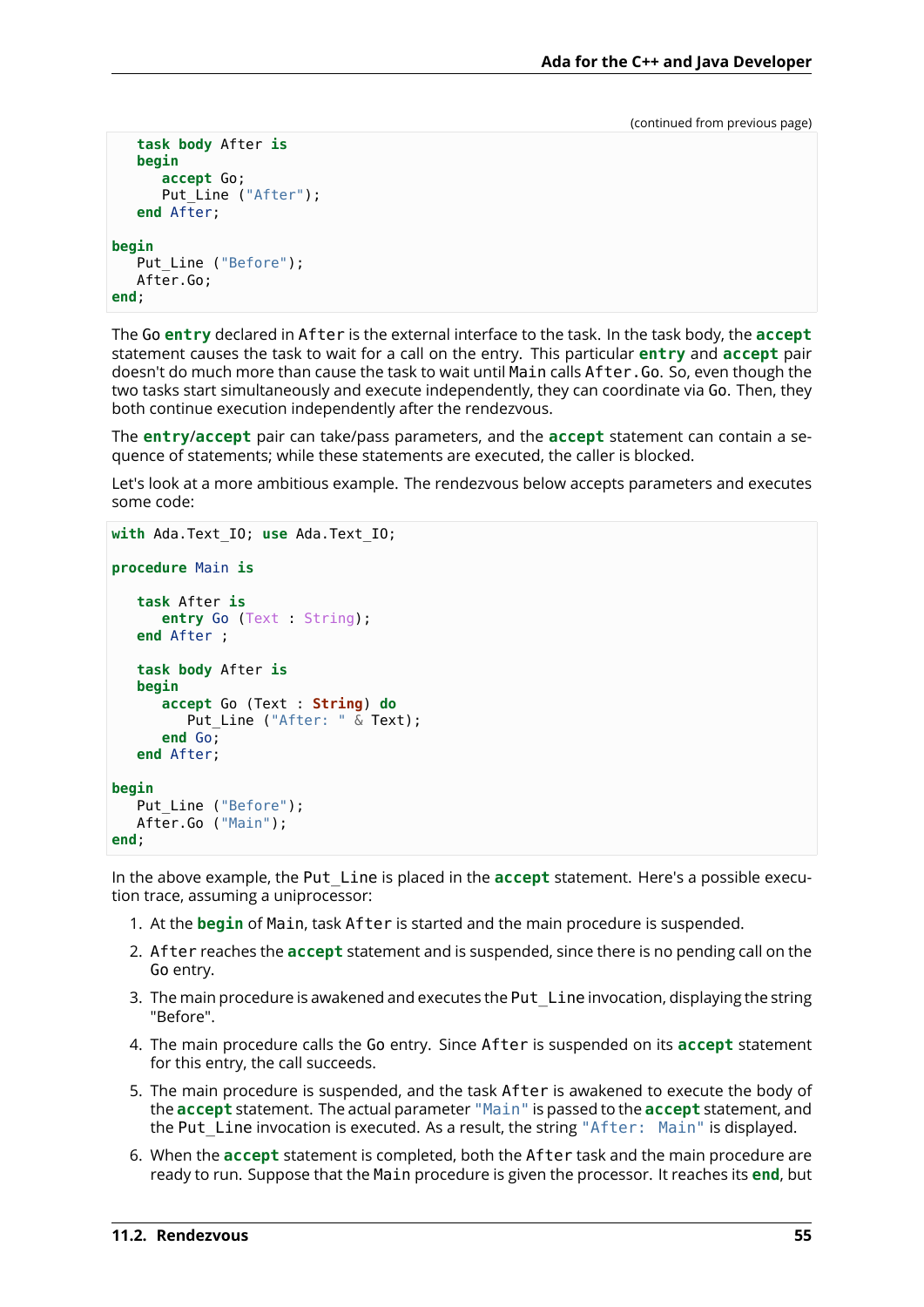the local task After has not yet terminated. The main procedure is suspended.

7. The After task continues, and terminates since it is at its **end**. The main procedure is resumed, and it too can terminate since its dependent task has terminated.

The above description is a conceptual model; in practice the implementation can perform various optimizations to avoid unnecessary context switches.

# <span id="page-60-0"></span>**11.3 Selective Rendezvous**

The accept statement by itself can only wait for a single event (call) at a time. The **select** statement allows a task to listen for multiple events simultaneously, and then to deal with the first event to occur. This feature is illustrated by the task below, which maintains an integer value that is modified by other tasks that call Increment, Decrement, and Get:

```
task Counter is
   entry Get (Result : out Integer);
   entry Increment;
   entry Decrement;
end Counter;
task body Counter is
   Value : Integer := 0;
begin
   loop
      select
         accept Increment do
            Value := Value +1:
         end Increment;
      or
         accept Decrement do
            Value := Value -1:
         end Decrement;
      or
         accept Get (Result : out Integer) do
            Result := Value;
         end Get;
      or
         delay 60.0; -- delay 1 minute
         exit;
      end select;
   end loop;
end Counter;
```
When the task's statement flow reaches the **select**, it will wait for all four events — three entries and a delay — in parallel. If the delay of one minute is exceeded, the task will execute the statements following the **delay** statement (and in this case will exit the loop, in effect terminating the task). The accept bodies for the Increment, Decrement, or Get entries will be otherwise executed as they're called. These four sections of the **select** statement are mutually exclusive: at each iteration of the loop, only one will be invoked. This is a critical point; if the task had been written as a package, with procedures for the various operations, then a "race condition" could occur where multiple tasks simultaneously calling, say, Increment, cause the value to only get incremented once. In the tasking version, if multiple tasks simultaneously call Increment then only one at a time will be accepted, and the value will be incremented by each of the tasks when it is accepted.

More specifically, each entry has an associated queue of pending callers. If a task calls one of the entries and Counter is not ready to accept the call (i.e., if Counter is not suspended at the **select** statement) then the calling task is suspended, and placed in the queue of the entry that it is calling. From the perspective of the Counter task, at any iteration of the loop there are several possibilities: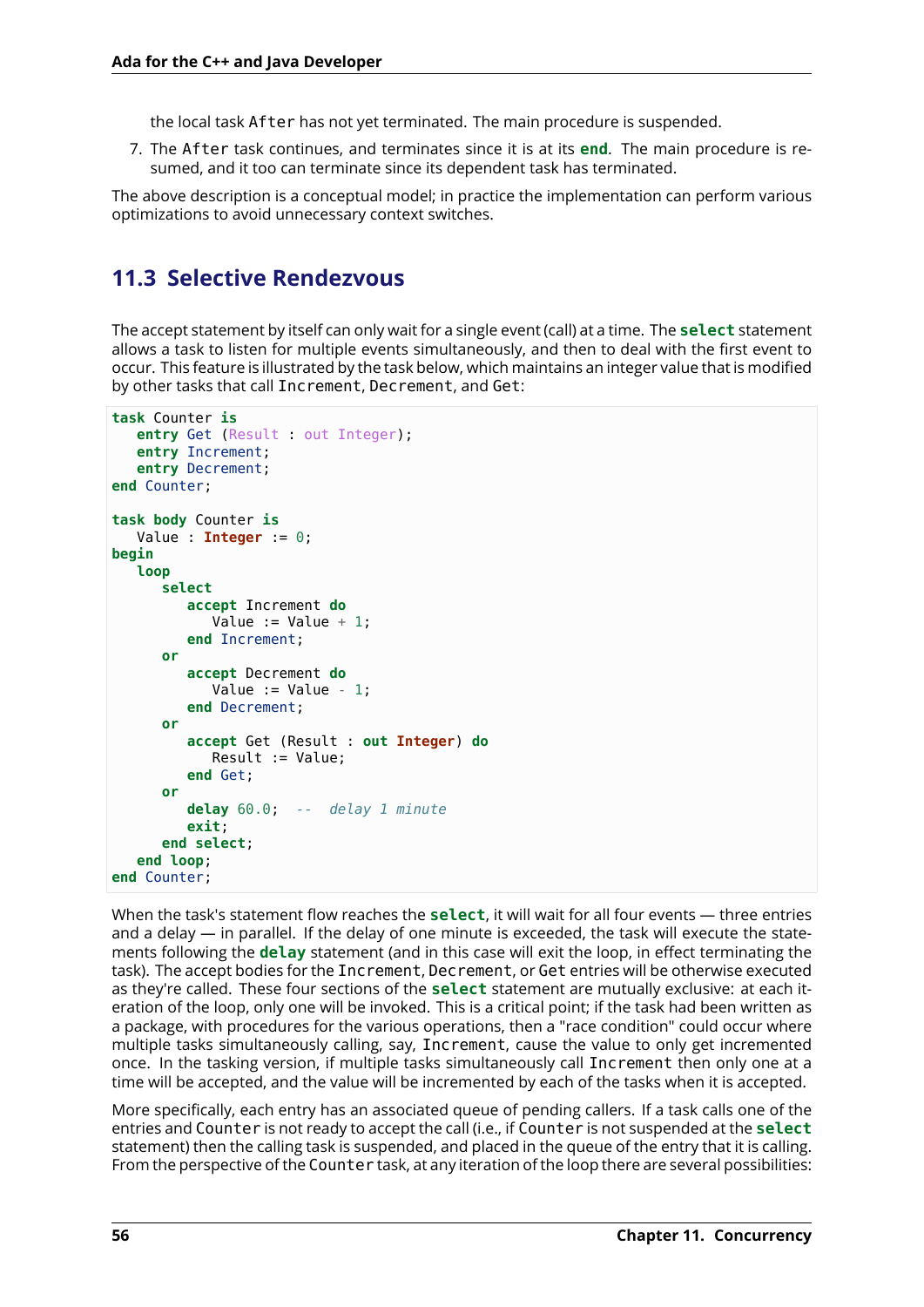- There is no call pending on any of the entries. In this case Counter is suspended. It will be awakened by the first of two events: a call on one of its entries (which will then be immediately accepted), or the expiration of the one minute delay (whose effect was noted above).
- There is a call pending on exactly one of the entries. In this case control passes to the **select** branch with an **accept** statement for that entry. The choice of which caller to accept, if more than one, depends on the queuing policy, which can be specified via a pragma defined in the Real-Time Systems Annex of the Ada standard; the default is First-In First-Out.
- There are calls pending on more than one entry. In this case one of the entries with pending callers is chosen, and then one of the callers is chosen to be de-queued (the choices depend on the queueing policy).

# <span id="page-61-0"></span>**11.4 Protected Objects**

Although the rendezvous may be used to implement mutually exclusive access to a shared data object, an alternative (and generally preferable) style is through a *protected object*, an efficiently implementable mechanism that makes the effect more explicit. A protected object has a public interface (its *protected operations*) for accessing and manipulating the object's components (its private part). Mutual exclusion is enforced through a conceptual lock on the object, and encapsulation ensures that the only external access to the components are through the protected operations.

Two kinds of operations can be performed on such objects: read-write operations by procedures or entries, and read-only operations by functions. The lock mechanism is implemented so that it's possible to perform concurrent read operations but not concurrent write or read/write operations.

Let's reimplement our earlier tasking example with a protected object called Counter:

```
protected Counter is
   function Get return Integer;
   procedure Increment;
   procedure Decrement;
private
   Value : Integer := 0;
end Counter;
protected body Counter is
   function Get return Integer is
   begin
      return Value;
   end Get;
   procedure Increment is
   begin
     Value := Value + 1;
   end Increment;
   procedure Decrement is
   begin
      Value := Value -1:
   end Decrement;
end Counter;
```
Having two completely different ways to implement the same paradigm might seem complicated. However, in practice the actual problem to solve usually drives the choice between an active structure (a task) or a passive structure (a protected object).

A protected object can be accessed through prefix notation: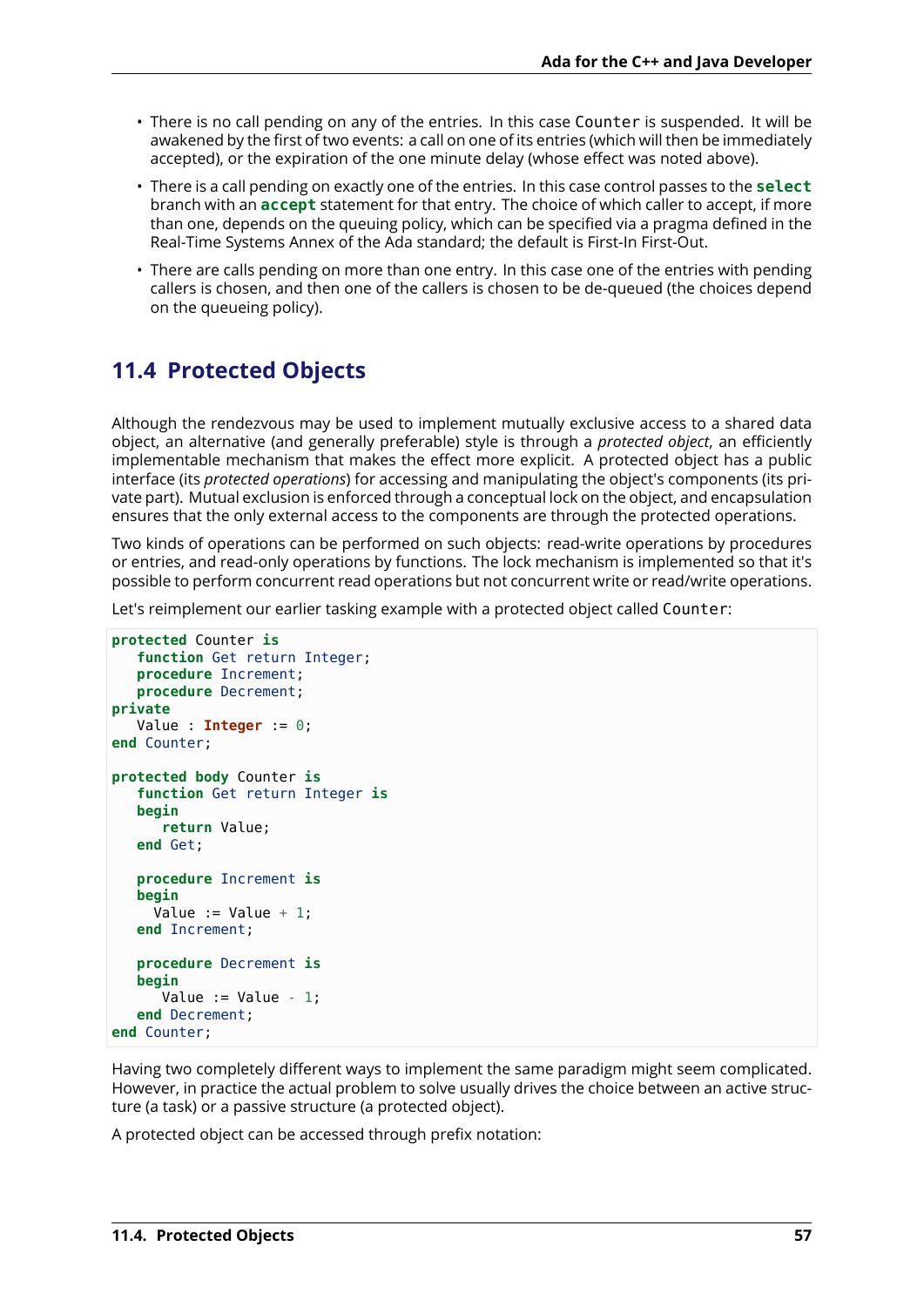Counter.Increment; Counter.Decrement; Put Line (**Integer**'Image (Counter.Get));

A protected object may look like a package syntactically, since it contains declarations that can be accessed externally using prefix notation. However, the declaration of a protected object is extremely restricted; for example, no public data is allowed, no types can be declared inside, etc. And besides the syntactic differences, there is a critical semantic distinction: a protected object has a conceptual lock that guarantees mutual exclusion; there is no such lock for a package.

Like tasks, it's possible to declare protected types that can be instantiated several times:

```
declare
   protected type Counter is
      -- as above
   end Counter;
   protected body Counter is
     -- as above
   end Counter;
   C1 : Counter;
   C2 : Counter;
begin
   C1.Increment;
   C2.Decrement;
   ...
end;
```
Protected objects and types can declare a procedure-like operation known as an "entry". An entry is somewhat similar to a procedure but includes a so-called *barrier condition* that must be true in order for the entry invocation to succeed. Calling a protected entry is thus a two step process: first, acquire the lock on the object, and then evaluate the barrier condition. If the condition is true then the caller will execute the entry body. If the condition is false, then the caller is placed in the queue for the entry, and relinquishes the lock. Barrier conditions (for entries with non-empty queues) are reevaluated upon completion of protected procedures and protected entries.

Here's an example illustrating protected entries: a protected type that models a binary semaphore / persistent signal.

```
protected type Binary_Semaphore is
  entry Wait;
  procedure Signal;
private
 Signaled : Boolean := False;
end Binary_Semaphore;
protected body Binary_Semaphore is
  entry Wait when Signaled is
  begin
    Signaled := False;
  end Wait;
  procedure Signal is
  begin
    Signaled := True;
  end Signal;
end Binary_Semaphore;
```
Ada concurrency features provide much further generality than what's been presented here. For additional information please consult one of the works cited in the *References* section.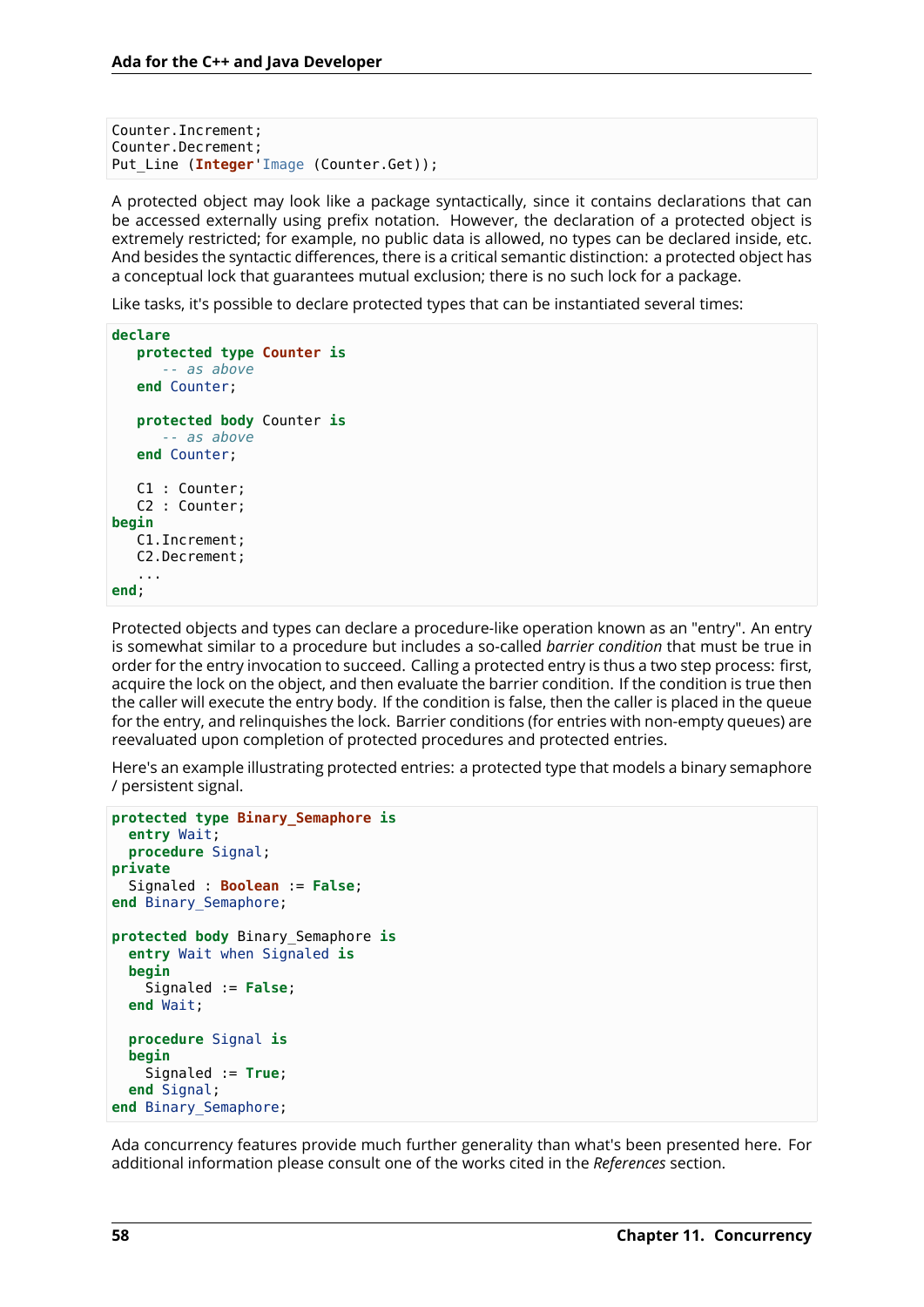**CHAPTER TWELVE**

# **LOW LEVEL PROGRAMMING**

# <span id="page-63-1"></span><span id="page-63-0"></span>**12.1 Representation Clauses**

We've seen in the previous chapters how Ada can be used to describe high level semantics and architecture. The beauty of the language, however, is that it can be used all the way down to the lowest levels of the development, including embedded assembly code or bit-level data management.

One very interesting feature of the language is that, unlike C, for example, there are no data representation constraints unless specified by the developer. This means that the compiler is free to choose the best trade-off in terms of representation vs. performance. Let's start with the following example:

[Ada]

```
type R is record
  V : Integer range 0 .. 255;
  B1 : Boolean;
  B2 : Boolean;
end record
with Pack;
```
 $[C++]$ 

```
struct R {
   unsigned int v:8;
   bool b1;
   bool b2;
};
```
[Java]

```
public class R {
   public byte v;
   public boolean b1;
   public boolean b2;
}
```
The Ada and the C++ code above both represent efforts to create an object that's as small as possible. Controlling data size is not possible in Java, but the language does specify the size of values for the primitive types.

Although the C++ and Ada code are equivalent in this particular example, there's an interesting semantic difference. In C++, the number of bits required by each field needs to be specified. Here, we're stating that v is only 8 bits, effectively representing values from 0 to 255. In Ada, it's the other way around: the developer specifies the range of values required and the compiler decides how to represent things, optimizing for speed or size. The Pack aspect declared at the end of the record specifies that the compiler should optimize for size even at the expense of decreased speed in accessing record components.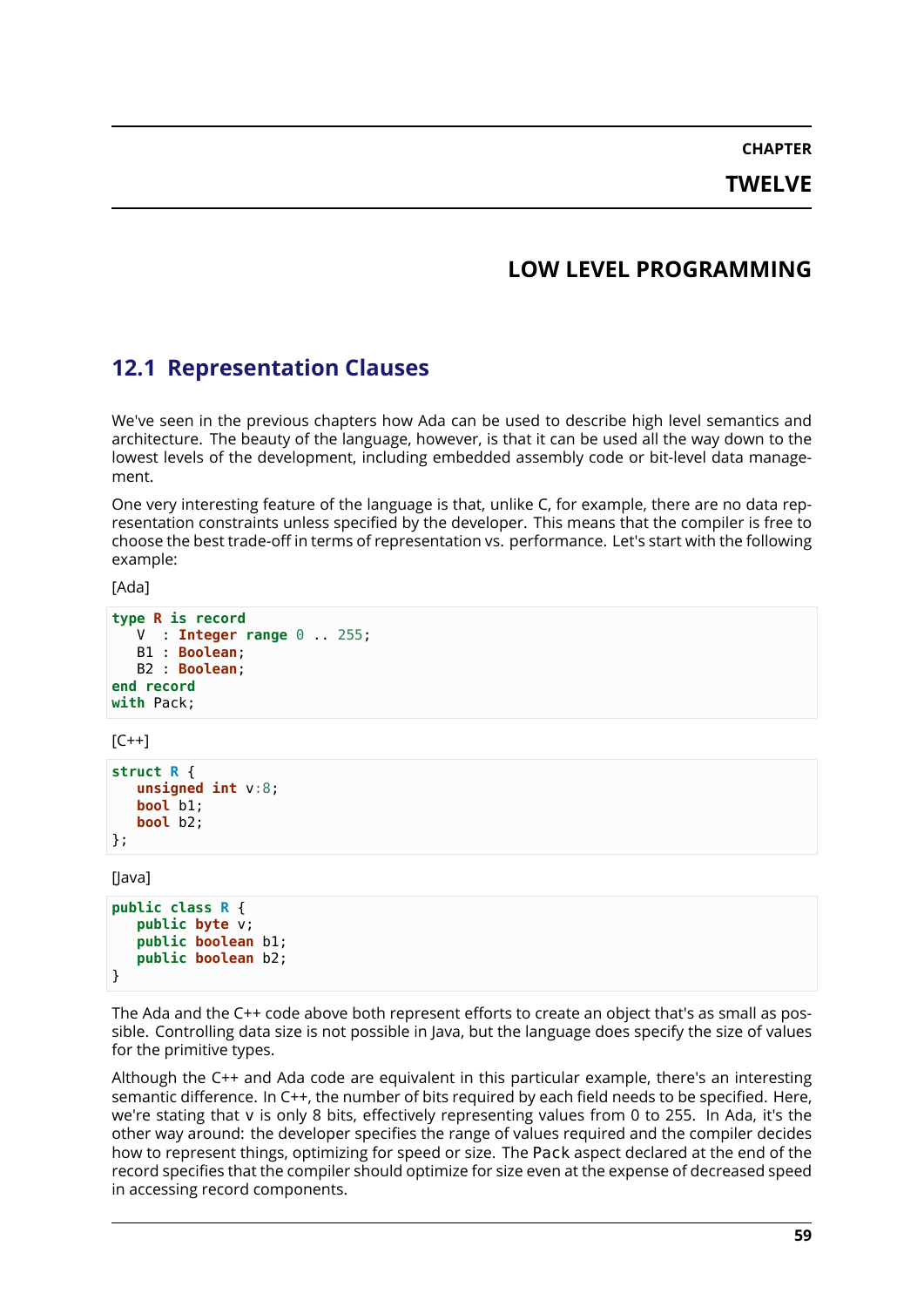Other representation clauses can be specified as well, along with compile-time consistency checks between requirements in terms of available values and specified sizes. This is particularly useful when a specific layout is necessary; for example when interfacing with hardware, a driver, or a communication protocol. Here's how to specify a specific data layout based on the previous example:

```
type R is record
  V : Integer range 0 .. 255;
  B1 : Boolean;
  B2 : Boolean;
end record;
for R use record
   -- Occupy the first bit of the first byte.
  B1 at 0 range 0 .. 0;
  -- Occupy the last 7 bits of the first byte,
   -- as well as the first bit of the second byte.
  V at 0 range 1 .. 8;
  -- Occupy the second bit of the second byte.
  B2 at 1 range 1 .. 1;
end record;
```
We omit the **with** Pack directive and instead use a record representation clause following the record declaration. The compiler is directed to spread objects of type R across two bytes. The layout we're specifying here is fairly inefficient to work with on any machine, but you can have the compiler construct the most efficient methods for access, rather than coding your own machinedependent bit-level methods manually.

### <span id="page-64-0"></span>**12.2 Embedded Assembly Code**

When performing low-level development, such as at the kernel or hardware driver level, there can be times when it is necessary to implement functionality with assembly code.

Every Ada compiler has its own conventions for embedding assembly code, based on the hardware platform and the supported assembler(s). Our examples here will work with GNAT and GCC on the x86 architecture.

All x86 processors since the Intel Pentium offer the rdtsc instruction, which tells us the number of cycles since the last processor reset. It takes no inputs and places an unsigned 64 bit value split between the edx and eax registers.

GNAT provides a subprogram called System.Machine Code.Asm that can be used for assembly code insertion. You can specify a string to pass to the assembler as well as source-level variables to be used for input and output:

```
with System.Machine_Code; use System.Machine_Code;
with Interfaces; use Interfaces;
function Get_Processor_Cycles return Unsigned_64 is
   Low, High : Unsigned_32;
   Counter : Unsigned_64;
begin
   Asm ("rdtsc",
        Outputs =>
          (Unsigned_32'Asm_Output ("=a", Low),
           Unsigned<sup>-32'Asm<sup>-</sup>Output ("=d", High)),</sup>
        Volatile => True);
```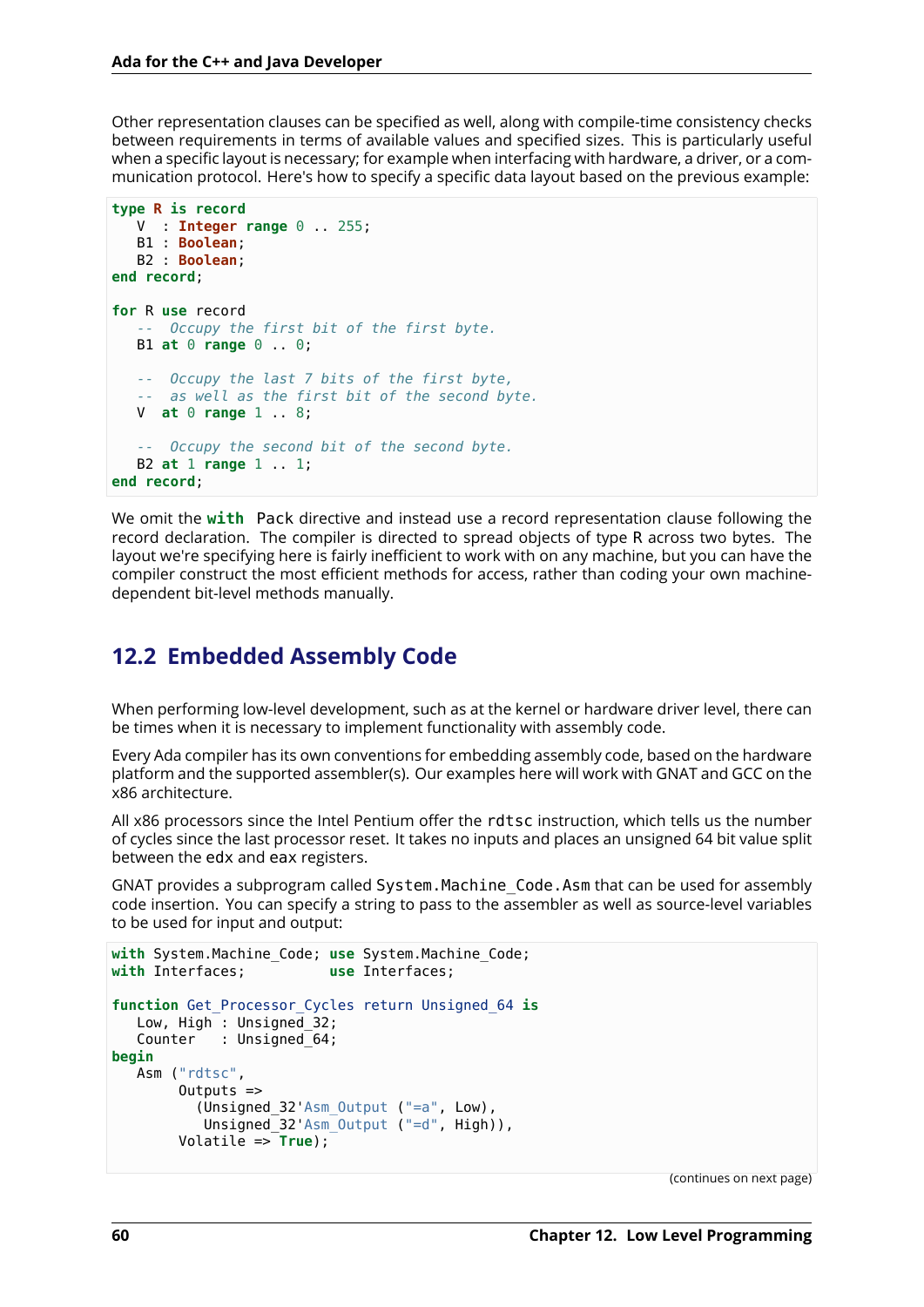```
Counter :=
     Unsigned 64 (High) * 2 ** 32 +
     Unsigned 64 (Low);
   return Counter;
end Get_Processor_Cycles;
```
The Unsigned 32'Asm Output clauses above provide associations between machine registers and source-level variables to be updated.  $"=a"$  and  $"=d"$  refer to the eax and edx machine registers, respectively. The use of the Unsigned 32 and Unsigned 64 types from package Interfaces ensures correct representation of the data. We assemble the two 32-bit values to form a single 64 bit value.

We set the Volatile parameter to **True** to tell the compiler that invoking this instruction multiple times with the same inputs can result in different outputs. This eliminates the possibility that the compiler will optimize multiple invocations into a single call.

With optimization turned on, the GNAT compiler is smart enough to use the eax and edx registers to implement the High and Low variables, resulting in zero overhead for the assembly interface.

The machine code insertion interface provides many features beyond what was shown here. More information can be found in the GNAT User's Guide, and the GNAT Reference manual.

#### <span id="page-65-0"></span>**12.3 Interfacing with C**

Much effort was spent making Ada easy to interface with other languages. The Interfaces package hierarchy and the pragmas Convention, Import, and Export allow you to make interlanguage calls while observing proper data representation for each language.

Let's start with the following C code:

```
struct my_struct {
   int A, B;
};
void call (my struct * p) {
   printf ("ad", p->A);}
```
To call that function from Ada, the Ada compiler requires a description of the data structure to pass as well as a description of the function itself. To capture how the C **struct my\_struct** is represented, we can use the following record along with a **pragma** *Convention*. The pragma directs the compiler to lay out the data in memory the way a C compiler would.

```
type my_struct is record
   A : Interfaces.C.int;
   B : Interfaces.C.int;
end record;
pragma Convention (C, my_struct);
```
Describing a foreign subprogram call to Ada code is called "binding" and it is performed in two stages. First, an Ada subprogram specification equivalent to the C function is coded. A C function returning a value maps to an Ada function, and a **void** function maps to an Ada procedure. Then, rather than implementing the subprogram using Ada code, we use a **pragma** *Import*:

```
procedure Call (V : my_struct);
pragma Import (C, Call, "call"); -- Third argument optional
```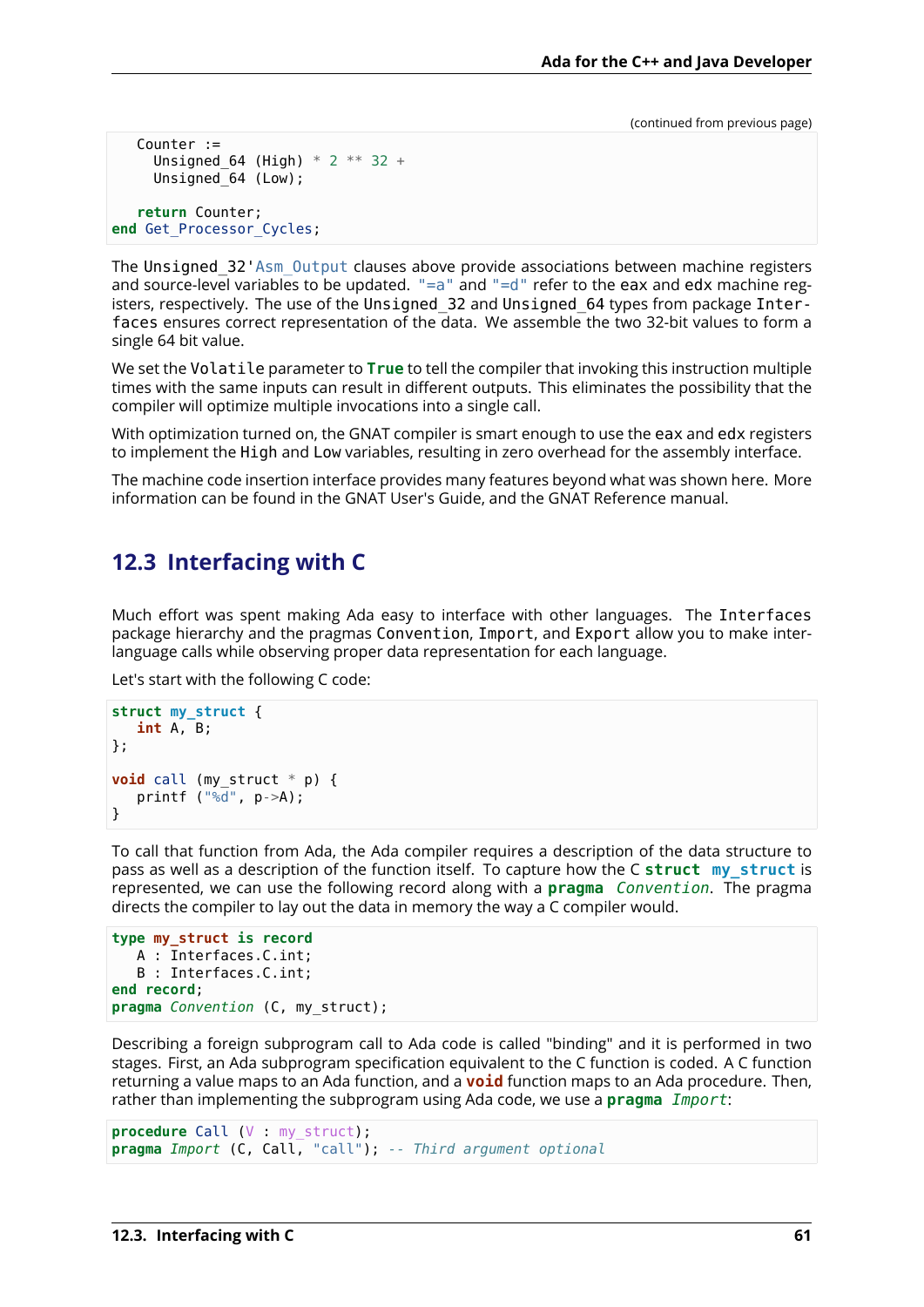The Import pragma specifies that whenever Call is invoked by Ada code, it should invoke the call function with the C calling convention.

And that's all that's necessary. Here's an example of a call to Call:

```
declare
   V : my_struct := (A \implies 1, B \implies 2);
begin
   Call (V);
end;
```
You can also make Ada subprograms available to C code, and examples of this can be found in the GNAT User's Guide. Interfacing with C++ and Java use implementation-dependent features that are also available with GNAT.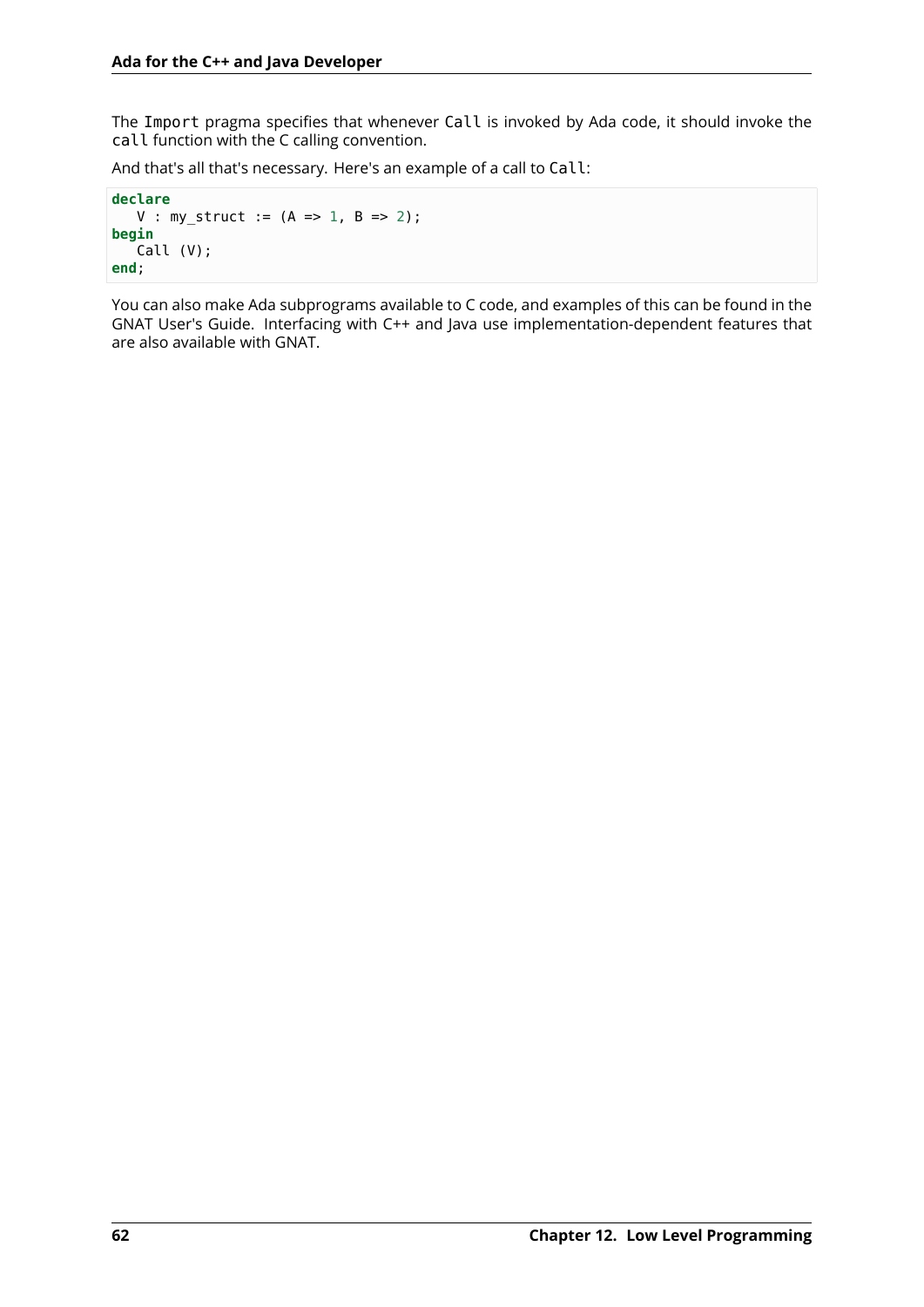# **CHAPTER THIRTEEN**

# **CONCLUSION**

All the usual paradigms of imperative programming can be found in all three languages that we surveyed in this document. However, Ada is different from the rest in that it's more explicit when expressing properties and expectations. This is a good thing: being more formal affords better communication among programmers on a team and between programmers and machines. You also get more assurance of the coherence of a program at many levels. Ada can help reduce the cost of software maintenance by shifting the effort to creating a sound system the first time, rather than working harder, more often, and at greater expense, to fix bugs found later in systems already in production. Applications that have reliability needs, long term maintenance requirements, or safety/security concerns are those for which Ada has a proven track record.

It's becoming increasingly common to find systems implemented in multiple languages, and Ada has standard interfacing facilities to allow Ada code to invoke subprograms and/or reference data structures from other language environments, or vice versa. Use of Ada thus allows easy interfacing between different technologies, using each for what it's best at.

We hope this guide has provided some insight into the Ada software engineer's world and has made Ada more accessible to programmers already familiar with programming in other languages.